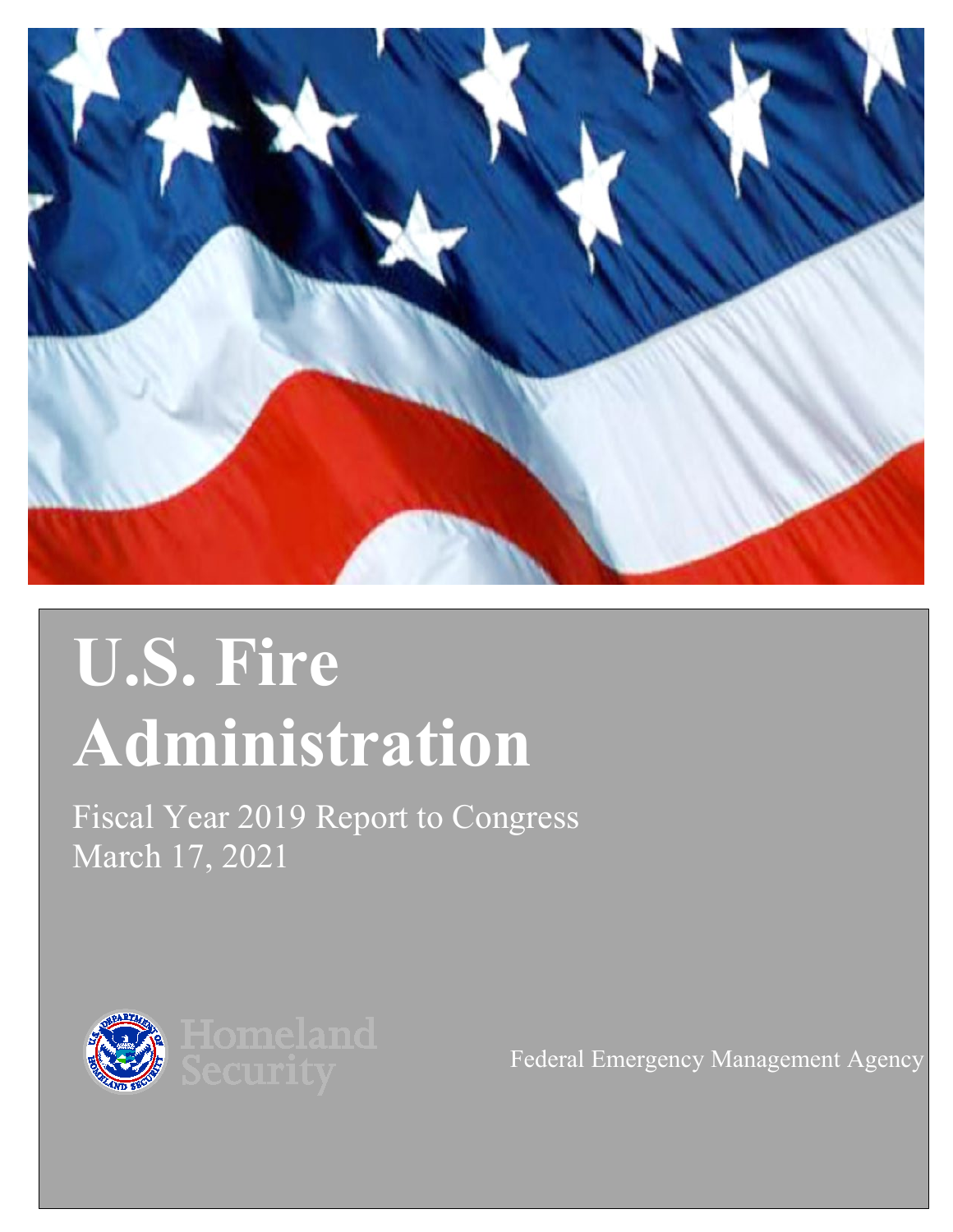# Message from the U.S. Fire Administrator

March 17, 2021

I am pleased to submit the U.S. Fire Administration's (USFA's) Annual Report for Fiscal Year 2019, as required by the *Federal Fire Prevention and Control Act of 1974* (Public Law No. 93-498). The reporting requirement is codified at 15 United States Code § 2215.

This report highlights the achievements of the USFA's activities during the period of Oct. 1, 2018 to Sept. 30, 2019.

The USFA supports the U.S. Department of Homeland Security and Federal Emergency Management Agency missions of preparedness, mitigation, response and recovery through our commitment to support and strengthen fire and emergency medical services and stakeholders through National Fire Academy training activities, public education and awareness initiatives, research and technology development, and data collection and analysis.



Pursuant to congressional requirements, this report can be found at [www.usfa.fema.gov](http://www.usfa.fema.gov/)  and is provided to the following members of Congress:

The Honorable Maria Cantwell Chairman, U.S. Senate Committee on Commerce, Science, and Transportation

The Honorable Roger Wicker Ranking Member, U.S. Senate Committee on Commerce, Science, and Transportation

The Honorable Eddie Bernice Johnson Chair, U.S. House Committee on Science, Space, and Technology

The Honorable Frank Lucas Ranking Member, U.S. House Committee on Science, Space, and Technology

The Honorable Peter A. DeFazio Chairman, U.S. House Committee on Transportation and Infrastructure

The Honorable Sam Graves Ranking Member, U.S. House Committee on Transportation and Infrastructure

The Honorable Rosa L. DeLauro Chairwoman, U.S. House Committee on Appropriations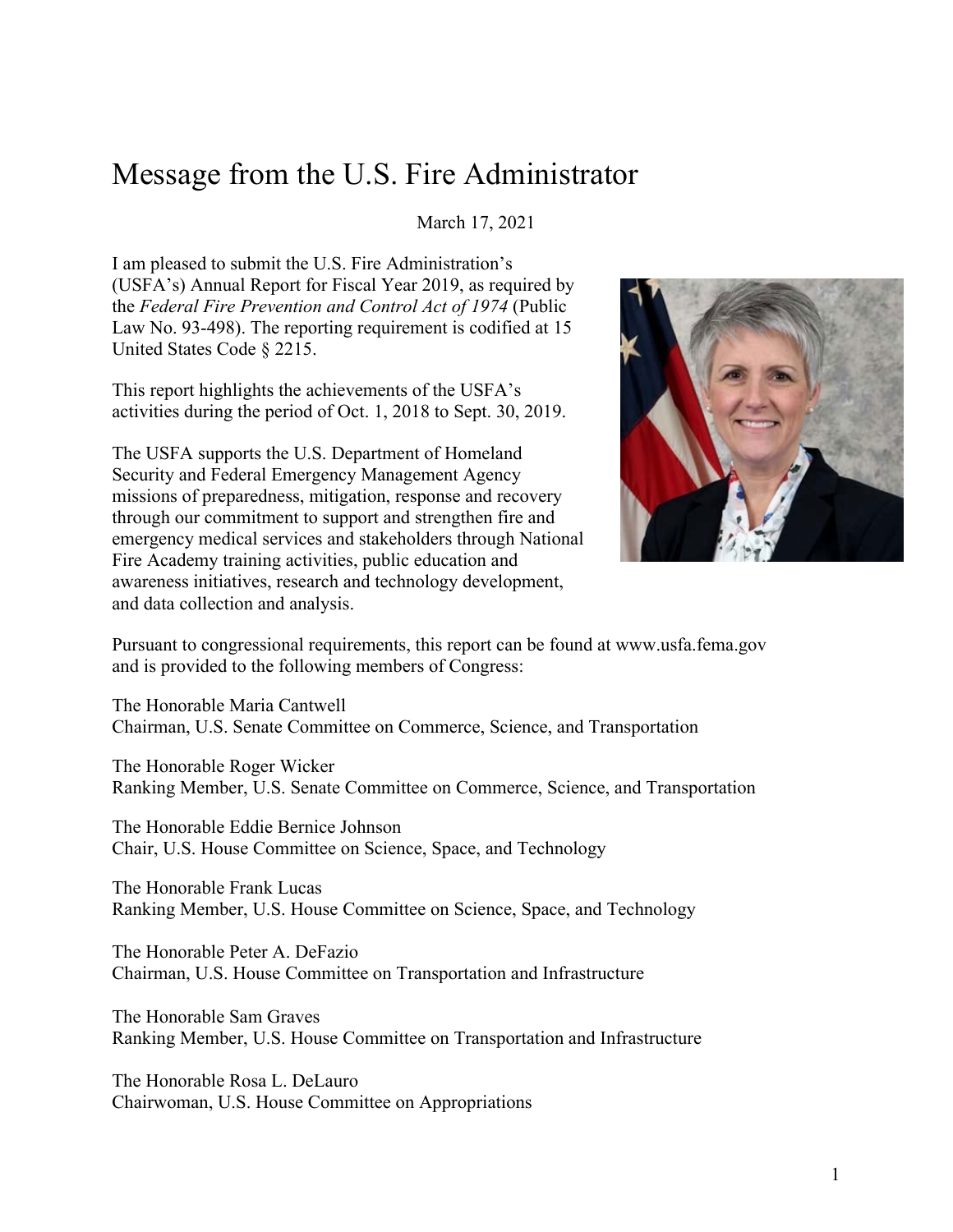The Honorable Kay Granger Ranking Member, U.S. House Committee on Appropriations

The Honorable Lucille Roybal-Allard Chairwoman, Subcommittee on Homeland Security U.S. House Committee on Appropriations

The Honorable Chuck Fleischmann Ranking Member, Subcommittee on Homeland Security U.S. House Committee on Appropriations

The Honorable Patrick J. Leahy Chairman, U.S. Senate Committee on Appropriations

The Honorable Richard C. Shelby Ranking Member, U.S. Senate Committee on Appropriations

The Honorable Christopher Murphy Chairman, Subcommittee on Homeland Security U.S. Senate Committee on Appropriations

The Honorable Shelley Moore Capito Ranking Member, Subcommittee on Homeland Security U.S. Senate Committee on Appropriations

The Honorable Bennie G. Thompson Chairman, U.S. House Committee on Homeland Security

The Honorable John Katko Ranking Member, U.S. House Committee on Homeland Security

The Honorable Gary C. Peters Chairman, U.S. Senate Committee on Homeland Security and Governmental Affairs

The Honorable Rob Portman Ranking Member, U.S. Senate Committee on Homeland Security and Governmental Affairs

For questions regarding this report, please contact the FEMA Congressional Affairs Division at 202-646-4500.

**Sincerely,** *rice parts donner* Tohya Hoover

**Acting Fire Administrator** U.S. Fire Administration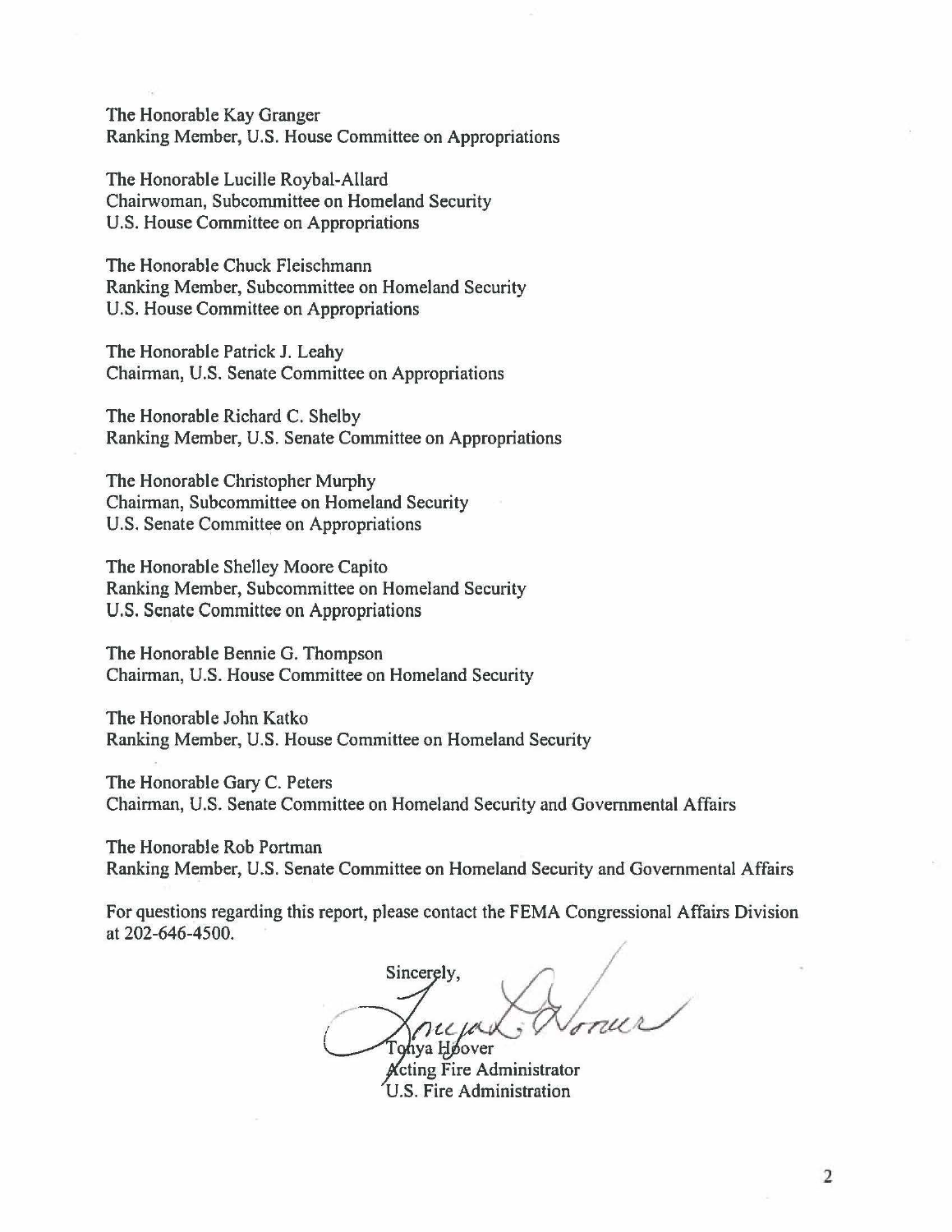# Executive Summary

#### **Background**

In 1971, our nation lost more than 9,000 civilians and 250 firefighters to fire. Consequently, to help decrease tragic losses and to promote professional development of the fire and emergency response community, Congress passed the Federal Fire Prevention and Control Act of 1974 (Public Law No. 93-498), which, among other things, established the United States Fire Administration (USFA). Thanks to the cooperation between the nation's fire service organizations and the USFA, the United States' fire losses have since been reduced significantly. There has been a reduction of more than 60 percent in the fatalities among civilians and firefighters. The USFA recognizes the serious threat fires pose to the nation and is committed to working with its partners to safeguard the U.S. and its citizens.

From its beginning, the USFA focused on supplementing, not duplicating, existing programs of training, technology and research, data collections and analysis, and public education. Over the years, the USFA has adjusted to new developments and challenges facing the fire and emergency services community (e.g. the expanded need for Emergency Medical Services [EMS] and Wildland Urban Interface [WUI] impacts), always with the intention of providing leadership and support to stakeholders in our shared responsibility for public safety. Recognizing the evolving roles and expanding responsibilities of U.S. fire services, the National Fire Incident Reporting System (NFIRS) collects information on the full range of fire department responses. The NFIRS is an all-hazard database, considering firefighters are all-hazard responders. Participation in the NFIRS is voluntary, and more than 24,000 fire departments report to the NFIRS. Of approximately 28.5 million incidents reported to the NFIRS annually, approximately 1.2 million are fires. The largest percentage of incidents reported are related to EMS. In addition, fire departments respond to an endless variety of calls for assistance, including hazardous material spills, motor vehicle accidents, floods and water rescues, and explosions or bomb disposals. When there is a natural or man-made disaster, firefighters respond.

In fiscal year (FY) 2019, the USFA continued its role in providing national leadership for fire and emergency services stakeholders in mitigation, prevention, preparedness, and response. As an integral part of the U.S. Department of Homeland Security (DHS) and the Federal Emergency Management Agency (FEMA), the USFA embraces a whole community concept for emergency management and recognizes it takes all elements of a community to effectively prepare for, protect against, respond to, recover from, and mitigate all hazards and emergencies.

#### **The U.S. Fire Administration Strategic Plan**

The USFA developed a five-year Strategic Plan for FY 20[1](#page-3-0)9 to 2023<sup>1</sup>, providing strategic and operational direction. The effectiveness of U.S. fire and emergency services relies on the USFA's efforts to lead on issues important to the nation. The USFA partners with fire and emergency services' organizations and stakeholders at the state, local, tribal and territorial (SLTT) level to achieve the desired outcomes outlined in the strategic plan. The following performance goals provide the foundation for the USFA's strategic planning and desired future for a fire-safe country:

<span id="page-3-0"></span><sup>&</sup>lt;sup>1</sup> [http://www.usfa.fema.gov/downloads/pdf/publications/strategic\\_plan\\_2019-2023.pdf](http://www.usfa.fema.gov/downloads/pdf/publications/strategic_plan_2019-2023.pdf).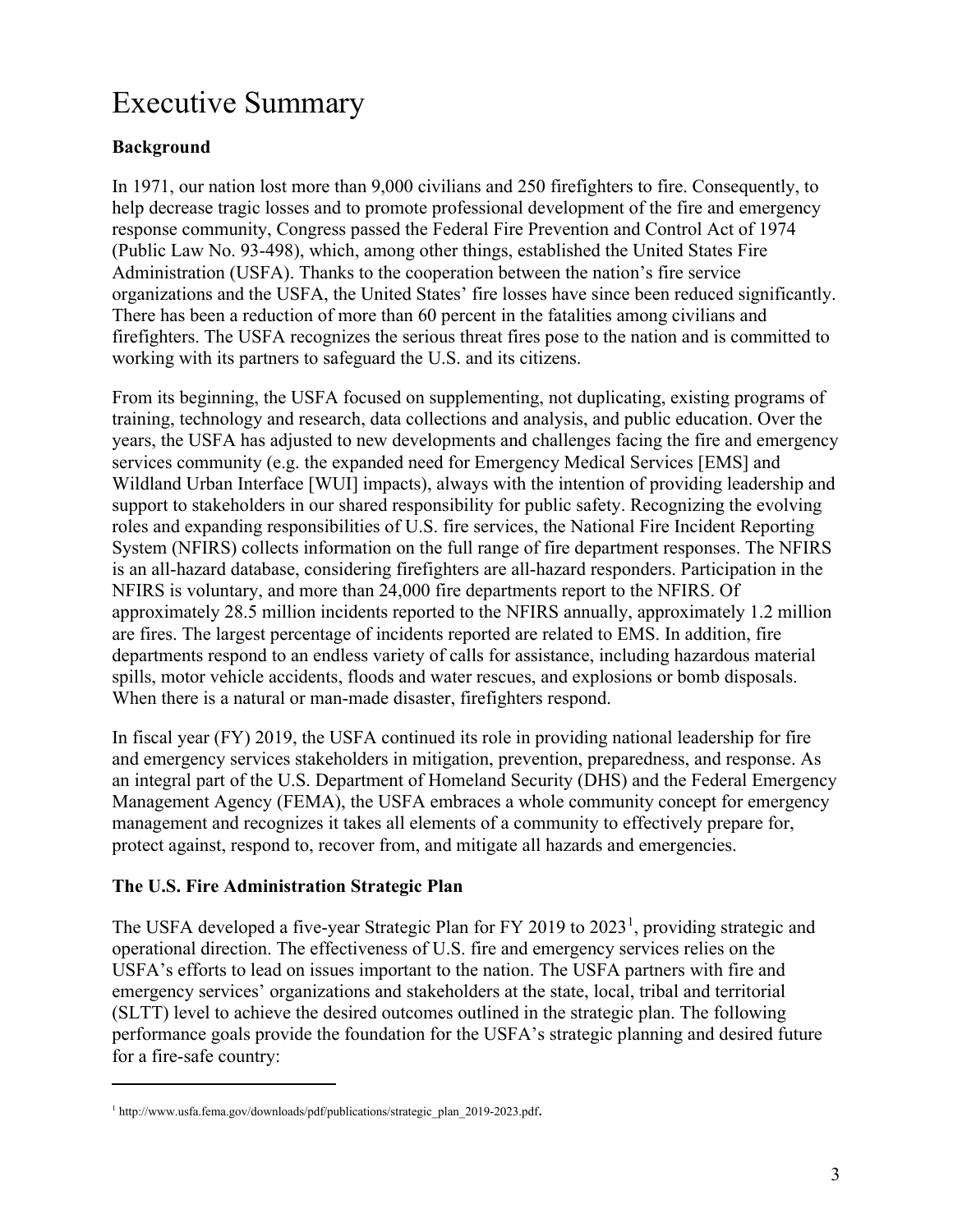- Build a culture of preparedness in the fire and emergency medical services.
- Ready the nation's fire and emergency medical services for all hazards.
- Ensure the USFA is an innovative, knowledgeable and responsive organization.

The USFA supports the above goals in partnership with the fire and emergency services' community, strives for continuous improvements, and seeks positive results in our programs and initiatives. The USFA measures its performance through long-term evaluation of its courses which includes feedback from supervisors who report that NFA's training improved their subordinate's job performance. In FY 2019, USFA's performance was 89.4 percent, which exceeds the 5-year target rate of 87 percent. In addition, USFA performance is measured by the data analysis conducted on the loss of life per million people due to fire in the United States. The 5-year target goal is to reduce the per capita loss of life to fewer than 10.9 fatalities per million population. USFA did not meet this measure in FY 2019, with an annual rate of 11.2 fire related civilian fatalities per million population. This metric was used in the strategic planning to identify opportunities for enhancements in the USFA's training, public education and fire prevention programs designed to address the nation's fire problem. This collaborative process will continue yielding benefits to the nation.

#### **Current State of Fire Problems**

Analysis of various fire trends during the past decades reveals remarkable progress in many aspects of the fire-related threats in the U.S. However, there remain several areas where additional efforts can reduce fire-related impacts.

For example, while structural fire-loss in absolute and per capita terms has declined significantly (by nearly half since the late 1970s), per-fire performance continues to be a concern. Despite significant progress in detection and prevention, fires requiring fire department response continue to yield similar or higher rates of civilian casualties than a decade ago. As indicated by collected data, fires in WUI locations continue to be a problem. According to the U.S. Forest Service, "Over the past two decades, fires have increased in severity, intensity, and cost as fire seasons have lasted more than 70 days longer, drought and increased temperatures contribute to dangerous conditions, and as more people have moved into fire-prone areas."<sup>[2](#page-4-0)</sup>

Federal agency wildland data shows a drastic increase in lives lost, acres burned, dollar losses, and a negative impact to the landscape over a 10-year period. Homes built in or near WUI areas are increasing life and property risks as well as firefighting costs. During the past few years, WUI fires have destroyed entire communities; commercial, industrial and residential structures; and essential critical infrastructure in California, Colorado, Idaho, Montana, Oregon, Utah, Washington, and other states and tribal lands that experience an expanding WUI risk. This trend could be mitigated by SLTT jurisdictions adopting the most current model building codes and requiring homeowner management of the immediate, physical environment and surrounding vegetation. These practices are known as Firewise mitigation concepts. Furthermore, the trend could be mitigated by advocating for public policy that clearly communicates the inherent risk of building in WUI areas, and the public cost of financing emergency response and fire suppression.

<span id="page-4-0"></span><sup>2</sup> [http://www.fs.fed.us/sites/default/files/legacy\\_files/media/types/testimony/Oct-8-Testimony-HAgC-Fire-Forest-Management.pdf.](http://www.fs.fed.us/sites/default/files/legacy_files/media/types/testimony/Oct-8-Testimony-HAgC-Fire-Forest-Management.pdf.)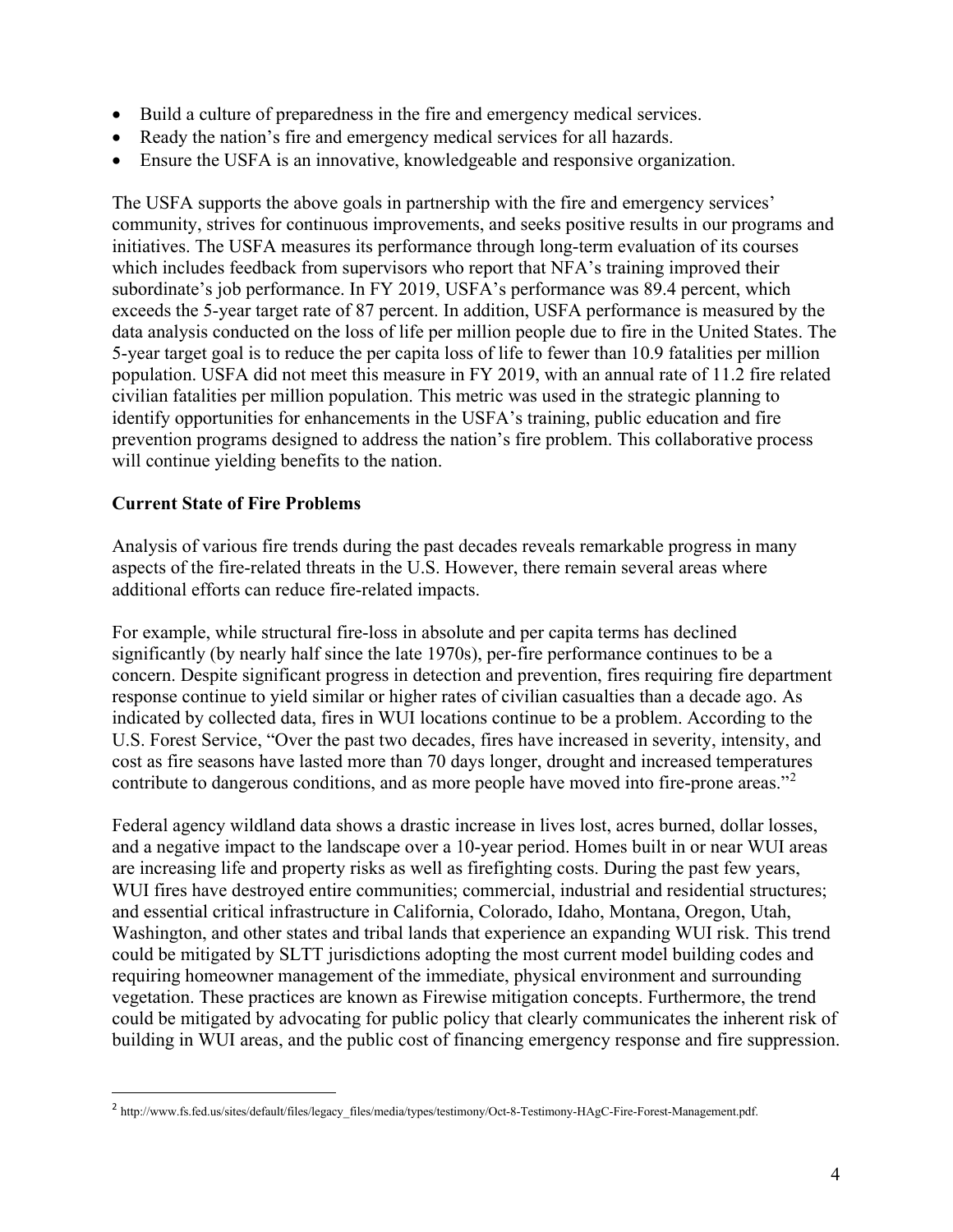The FEMA Administrator in his Calendar Year 2020 (CY20) Annual Planning Guidance calls for "Supporting wildland-urban interface fires" as these fires pose a rapidly growing threat to lives and property. The guidance directs the USFA to increase the Nation's ability to understand, respond to, and mitigate WUI fires through improved data collection and analysis, prevention outreach, and by targeted training on WUI fires to our SLTT partners.

Residential fires remain the cause of approximately 80 percent of fire deaths each year. While this number of residential fire deaths has reduced substantially since the creation of the USFA in 1974, the majority of these losses stem from the lack of the oldest and most reliable defensive technology: automatic fire sprinklers. Automatic fire sprinklers are commonplace in businesses and institutions but have not reached widespread use in all residential occupancies.

Adoption of the most current model codes by local jurisdictions would lead to expanded use and more lives saved. Recent legislation granting tax relief for commercial business sprinkler installation will hopefully increase use of this technology. The Tax Cuts and Jobs Act allows small businesses to fully deduct up to \$1 million for fire protection upgrades or expenses such as the retrofit of automatic sprinklers (Pub. L. 115-197 Section 179 as amended). The provision applies only to commercial structures and cannot be used for retrofitting sprinklers into residential structures. While it may help prevent another large fatality commercial fire such as the February 2003 fire at The Station Nightclub in Rhode Island, it does not address the residential fire problem where some 80 percent of fire deaths occur.

To further reduce the threat of fire in the U.S., the USFA is revisiting the Congressionally commissioned 'America Burning' report to study the progress and identify hurdles since the creation of this evolutionary doctrine. The USFA is committed to continuing its efforts working with federal, SLTT partners, as well as nongovernmental stakeholders, in collecting and analyzing data, administering National Fire Programs, and operating the National Fire Academy.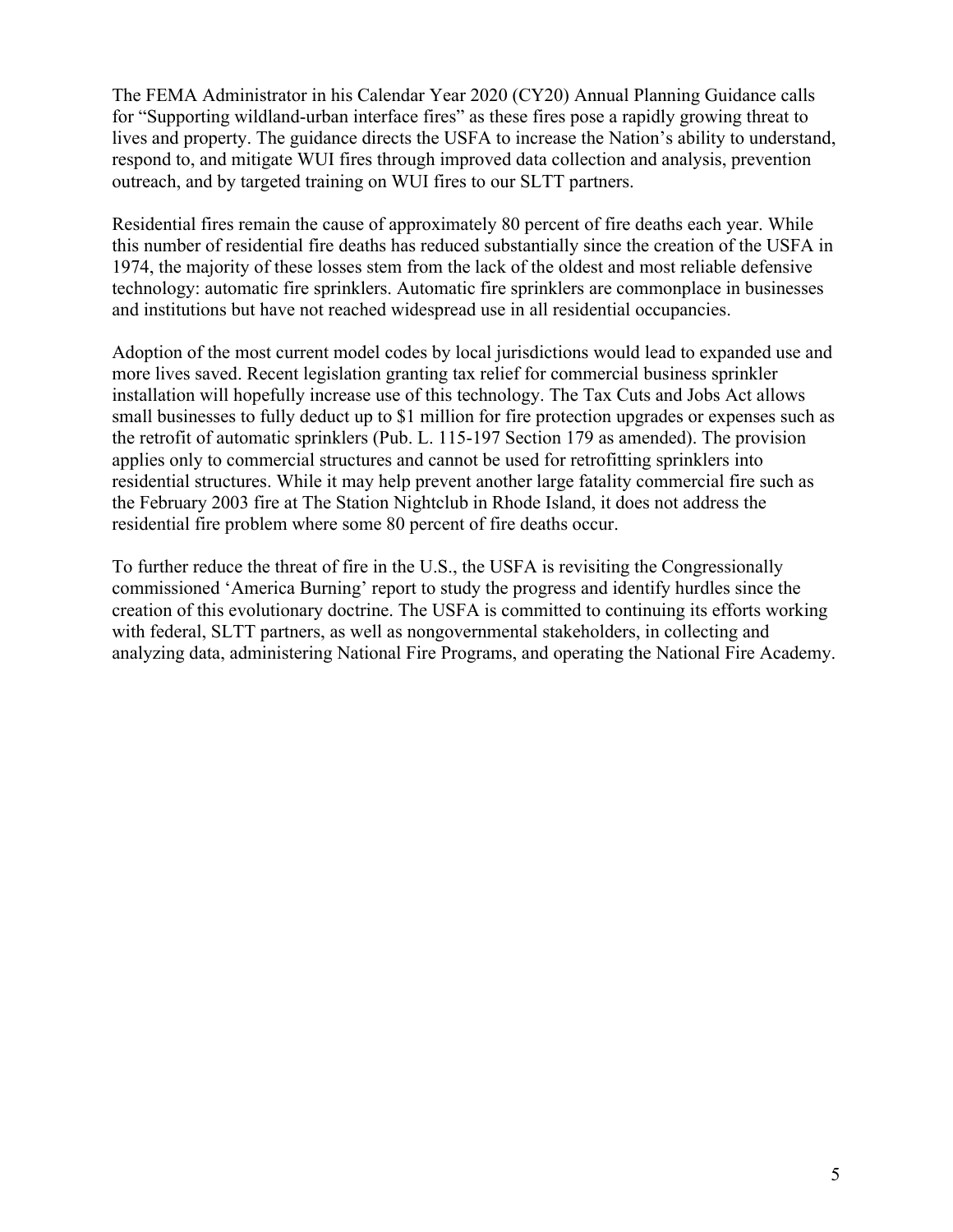

# **Table of Contents**

| I.   |                                                                                        |  |
|------|----------------------------------------------------------------------------------------|--|
| II.  |                                                                                        |  |
| III. |                                                                                        |  |
| IV.  |                                                                                        |  |
|      |                                                                                        |  |
|      |                                                                                        |  |
|      | Section 4.3 — Activities to Assist the Nation's Fire Services (15 U.S.C. § 2215(d)) 26 |  |
|      |                                                                                        |  |
|      | Section 4.5 – Fire Safety Effectiveness Statements (15 U.S.C. § 2215(f)) 35            |  |
|      |                                                                                        |  |
|      | Section 4.7 — Recommendations for Additional Legislation (15 U.S.C. § 2215(h) …38      |  |
|      | Section 4.8 — Suggested Improvements to Fire Prevention and Building Codes             |  |
| V.   |                                                                                        |  |
|      |                                                                                        |  |
|      |                                                                                        |  |
|      |                                                                                        |  |
|      | Section 5.4 – Samples: Incident Lessons Learned Added to the NFA Curriculum56          |  |
| VI.  |                                                                                        |  |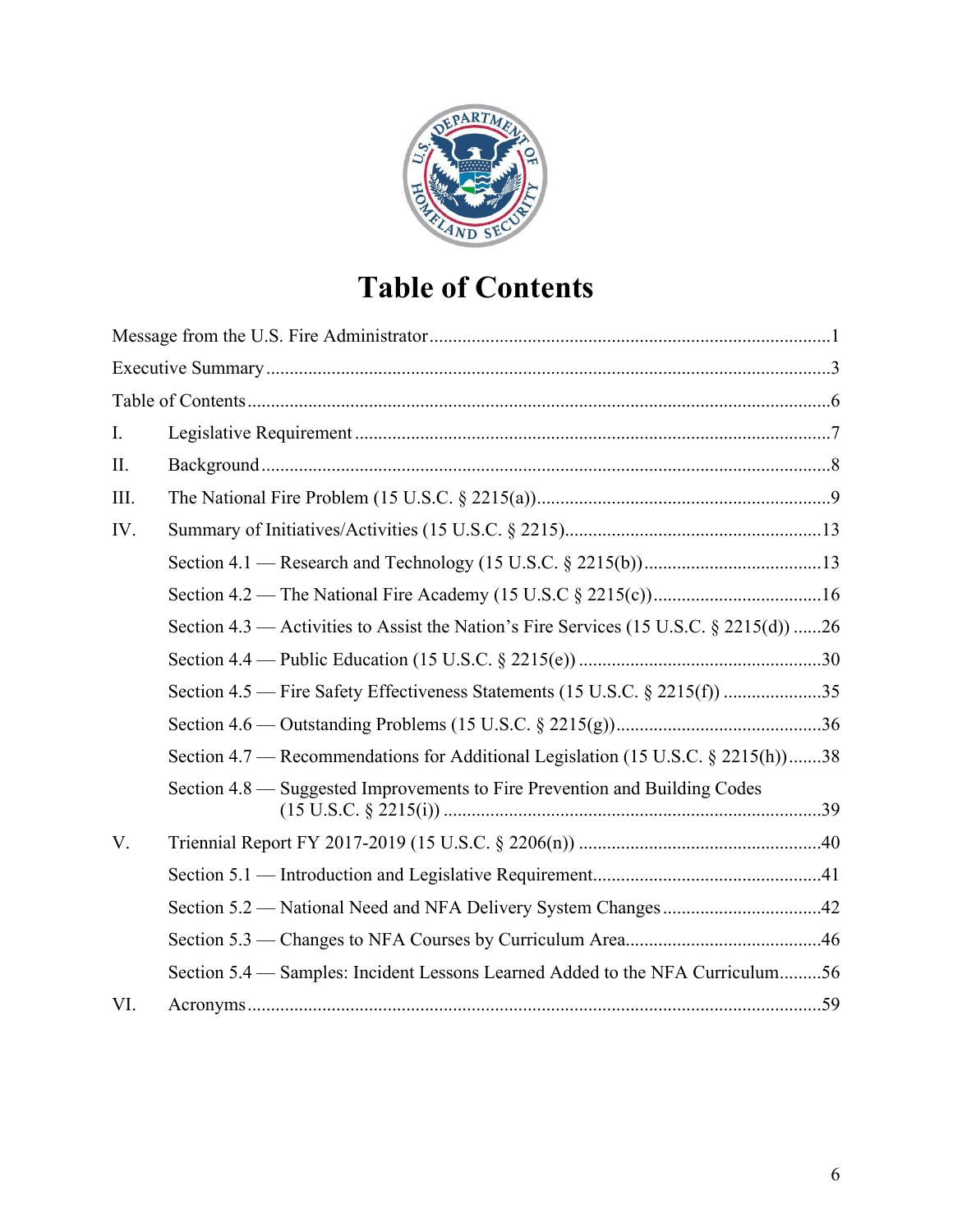# I. Legislative Requirement

This document responds to the reporting requirements set forth in the *Federal Fire Prevention and Control Act of 1974* (Pub. L. No. 93-498), as amended, codified at 15 U.S.C. § 2215, which states:

The Administrator of FEMA shall report to the Congress and the President not later than ninety calendar days following the year ending September 30, 1980 and similarly each year thereafter on all activities relating to fire prevention and control and all measures taken to implement and carry out this chapter during the preceding calendar year. Such report shall include, but need not be limited to:

(a) a thorough appraisal, including statistical analysis, estimates, and long-term projections of the human and economic losses due to fire;

(b) a survey and summary, in such detail as is deemed advisable, of the research and technology program undertaken or sponsored pursuant to this chapter;

(c) a summary of the activities of the [National Fire] Academy for the preceding 12 months, including, but not limited to—

(1) an explanation of the curriculum of study;

(2) a description of the standards of admission and performance;

(3) the criteria for the awarding of degrees and certificates; and

(4) a statistical compilation of the number of students attending the Academy and receiving degrees or certificates;

(d) a summary of the activities undertaken to assist the Nation's fire services;

(e) a summary of the public education programs undertaken;

(f) an analysis of the extent of participation in preparing and submitting Fire Safety Effectiveness Statements;

(g) a summary of outstanding problems confronting the administration of this chapter, in order of priority;

(h) such recommendations for additional legislation as are deemed necessary or appropriate; and

(i) a summary of reviews, evaluations, and suggested improvements in state and local fire prevention and building codes, fire services, and any relevant federal or private codes, regulations, and fire services.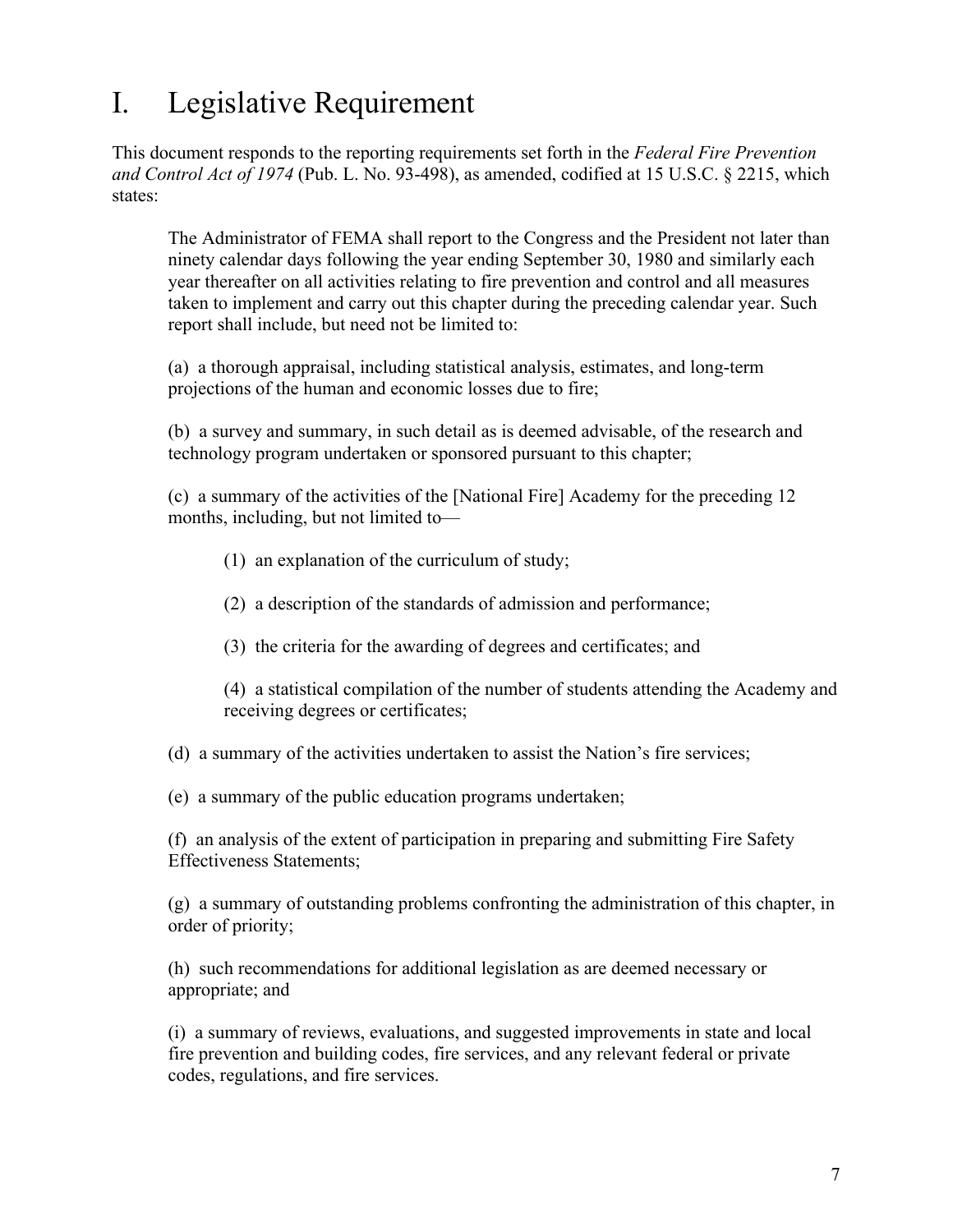# II. Background

On May 4, 1973, the National Commission on Fire Prevention and Control issued a report, "America Burning," that focused attention on the nation's fire problem and the needs of the fire services and allied professions. Much of the subsequent fire-prevention and response-enabling legislation was developed to address issues raised in "America Burning." Consequently, to help decrease tragic losses and to promote professional development of the fire and emergency response community, Congress passed the *Federal Fire Prevention and Control Act of 1974*  (Pub. L. No. 93-498), which, among other things, established the United States Fire Administration (USFA).

Section 5 of the United States Fire Administration, AFG, and SAFER Program Reauthorization Act of 2017, Pub. L. 115–98 provides that the Federal Emergency Management Agency (FEMA) Administrator "may develop and make widely available an electronic, online training course for members of the fire and emergency response community on matters relating to the administration of grants." Section 6 of that Act further provides that the FEMA Administrator "shall develop and implement a grant monitoring and oversight framework to mitigate and minimize risks of fraud, waste, abuse, and mismanagement relating to such grants programs" under sections 33 and 34 of the Federal Fire Prevention and Control Act of 1974 (15 U.S.C. 2229 and 2229a)." Both provisions require the FEMA Administrator to undertake the two provisions by acting through the USFA Administrator. USFA provides the subject matter expertise and necessary assistance for the FEMA Administrator's successful fulfillment of the two provisions.

Under authorities of the FEMA Administrator, the USFA operates in support of 2018-2022 FEMA strategic goals<sup>[3](#page-8-0)</sup> by: including all-hazard community risk reduction in National Fire Academy (NFA) curriculum; staffing select positions in the National Response Coordination Center; serving the Emergency Services Sector through the operation of the Emergency Management and Response Information Sharing and Analysis Center; advocating "whole community" in all programs; and actively participating in Joint Counterterrorism Assessment Team events at the National Counterterrorism Center to ensure fire-service representation and collaboration with law enforcement.

<span id="page-8-0"></span><sup>3</sup> https://www.fema.gov/strategic-plan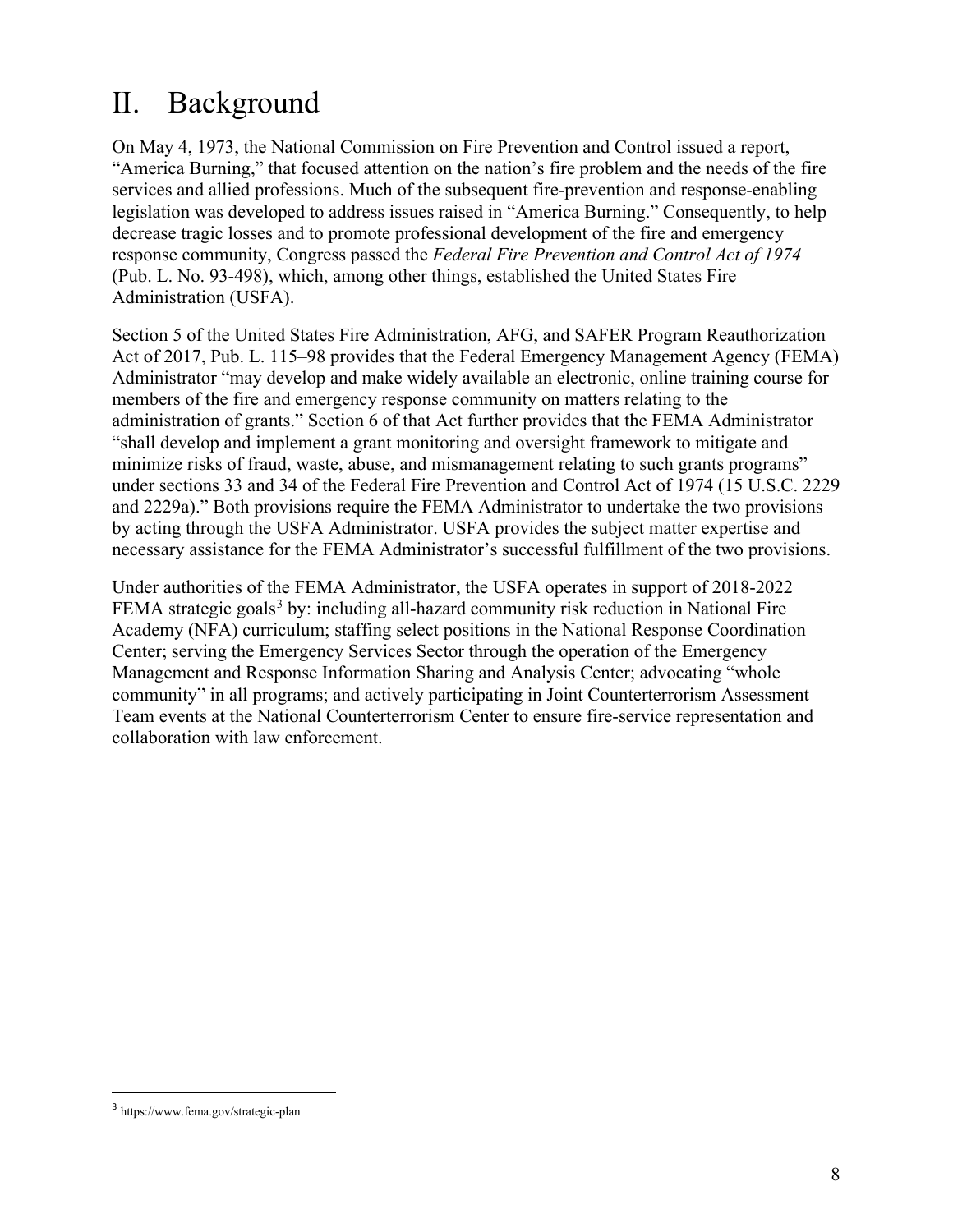# III. The National Fire Problem (15 U.S.C. § 2215(a))

During the past four decades, the USFA has contributed to remarkable progress in reducing the adverse effects of fire on the U.S. Most notably, civilian fire-related fatalities and total fires are less than half of what they were in the late 1970s.<sup>[4](#page-9-0)</sup> Through partnerships with SLTT governments, and private organizations, children up to 4 years of age are no longer a statistically high-risk group.

Despite this progress in the reduction of fires in the U.S., there is still a need to continue the work of lessening the fire problem. Although there is an overall reduction in the number of fires and casualties in absolute number, the U.S. still has similar rates of civilian casualties per reported fire. Certain demographic groups remain at high risk, potentially driven by socioeconomic and physical conditions. For example, older adults (age 65 and older) experience age-related physical and mental disabilities which may make it more difficult for them to survive during a fire. This vulnerable population is increasing, which increases the percentage of the population who are at high risk during a fire.<sup>4</sup>

This section provides a statistical portrait of the fire problem in the U.S., meeting the legislative requirement to provide a thorough appraisal, including statistical analysis and estimates of the human and economic losses due to fire. The primary sources of data are the National Fire Incident Reporting System (NFIRS), a voluntary system that has had tremendous success as shown by the more than 24,000 fire departments who participate in submitting data; and the National Fire Protection Association's (NFPA's) Annual Survey of Fire Department Experience. The report lags behind the data collection date due to the challenges of receiving timely input from states, tribes, and territories. Data are collected on a calendar year basis, and they must be released by the states and tribes prior to analysis. Therefore, some of the data elements collected in the NFIRS are not yet available for 2019, which explains why the most current statistical information contained in this report represents CY 2018. Some comparisons are made from 1977, which is the first year the most reliable data was available. The NFIRS individual state profiles for fire loss are available at [https://www.usfa.fema.gov/data/statistics/states/.](https://www.usfa.fema.gov/data/statistics/states/)

#### **The following are summaries of the nation's fire problem:**[5](#page-9-1)

**Total fires:** The estimate for total fires during 2018 is 1,318,500 — a 59.6 percent reduction from the number of fires in 1977 (3,264,000). During the past 10 years (2009 to 2018), the U.S. has averaged 1.3 million fires per year. In 1977, there were 14,820 fires per million population. In 2018, there were 4,030 fires per million population (a slight decrease over 2017 of one half of one percent – 4,051 fires per million). From 1977 to 2018, there was a 72.8 percent reduction in the number of fires per million population.

**Residential structure fires:** The estimate for residential structure fires during 2018 is 387,000 — a 48.4 percent reduction in residential fires from 1977 (750,000). During the past 10 years (2008 to 2018), the U.S. has averaged 380,750 residential structure fires per year. In 1977, there were 3,405 residential structure fires per million population. In 2018, there were 1,186

<span id="page-9-0"></span><sup>4</sup> Data sources: USFA's National Fire Incident Reporting System (NFIRS); National Fire Protection Association's (NFPA's) annual Fire Experience survey; U.S. Census Bureau; National Interagency Fire Center (NIFC); and various National Fire Data Center staff analyses and reports.

<span id="page-9-1"></span><sup>&</sup>lt;sup>5</sup> Sources for statistics gathered in this section were taken from references noted in footnote 3.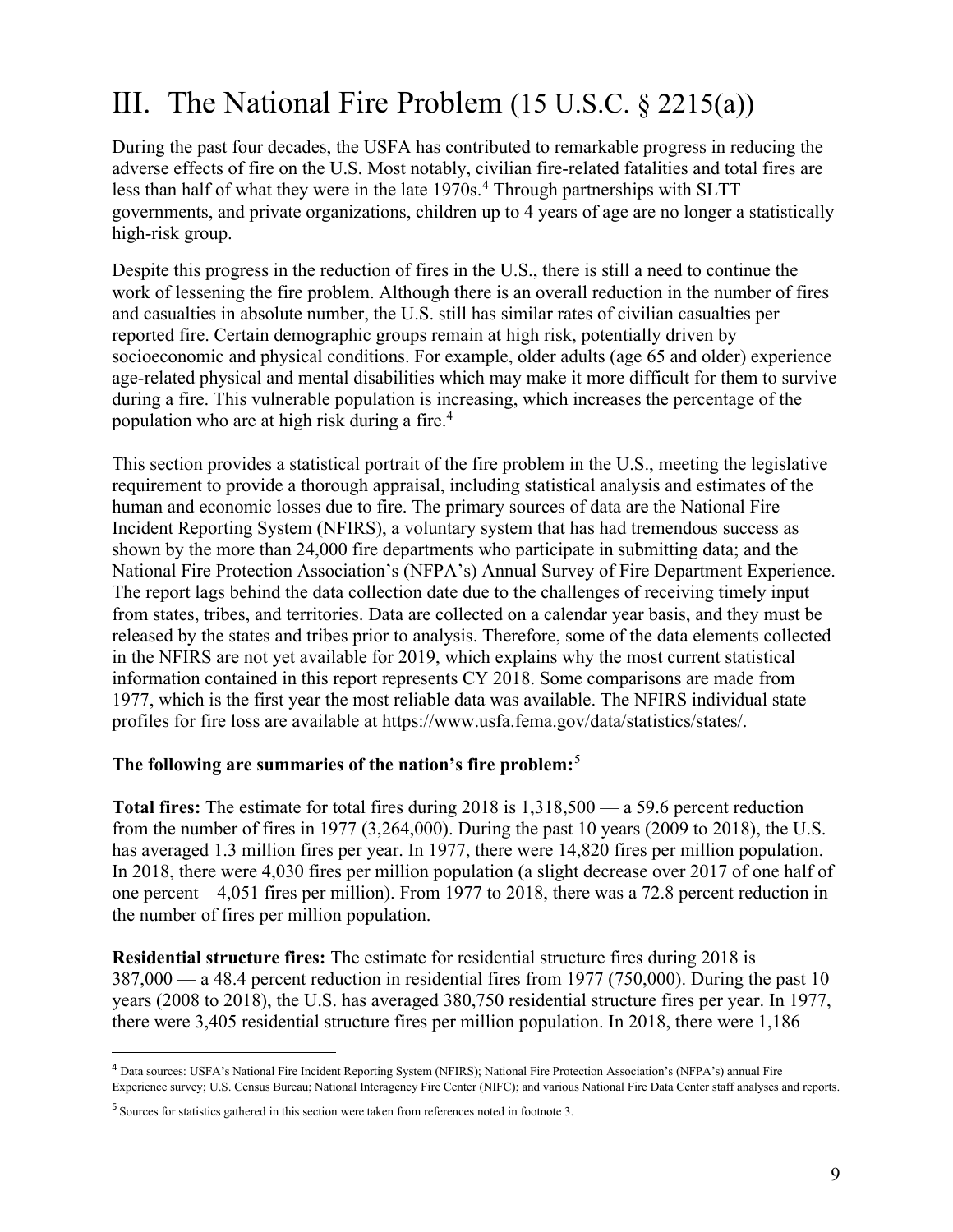residential structure fires per million population (an increase over 2017 of 1.89 percent – 1,164 fire per million). From 1977 to 2018, there was a 65.2 percent reduction in the number of residential structure fires per million population.



**Civilian fire fatalities:** The estimate for total civilian fire fatalities during 2018 is 3,655 — a 50.6 percent reduction in fatalities since 1977 (7,395). During the past 10 years (2009 to 2018), the U.S. has averaged 3,223 civilian fire fatalities per year. In 1977, there were 33.6 civilian fire fatalities per million population. In 2018, there were 11.2 civilian fire fatalities per million population. From 1977 to 2018, there was a 66.7 percent reduction in the number of civilian fire fatalities per million population.

**Civilian fire injuries:** The estimate for total civilian fire injuries during 2018 is 15,200 — a 51.3 percent reduction in injuries since 1977 (31,190). During the past 10 years (2009 to 2018), the average was 16,220 civilian fire injuries per year. In 1977, there were 141.6 civilian fire injuries per million population. In 2018, there were 46.5 civilian fire injuries per million population. From 1977 to 2018, there was a 67.2 percent reduction in the number of civilian fire injuries per million population.

**Civilian casualties (fatalities and injuries) per 1,000 fires:** The estimate for civilian casualties (fatalities and injuries) per 1,000 fires in 2018 was 14.3, an increase of 21.0 percent since 1977 (11.8). During the past 10 years (2009 to 2018), the average was 14.5 civilian casualties per 1,000 fires.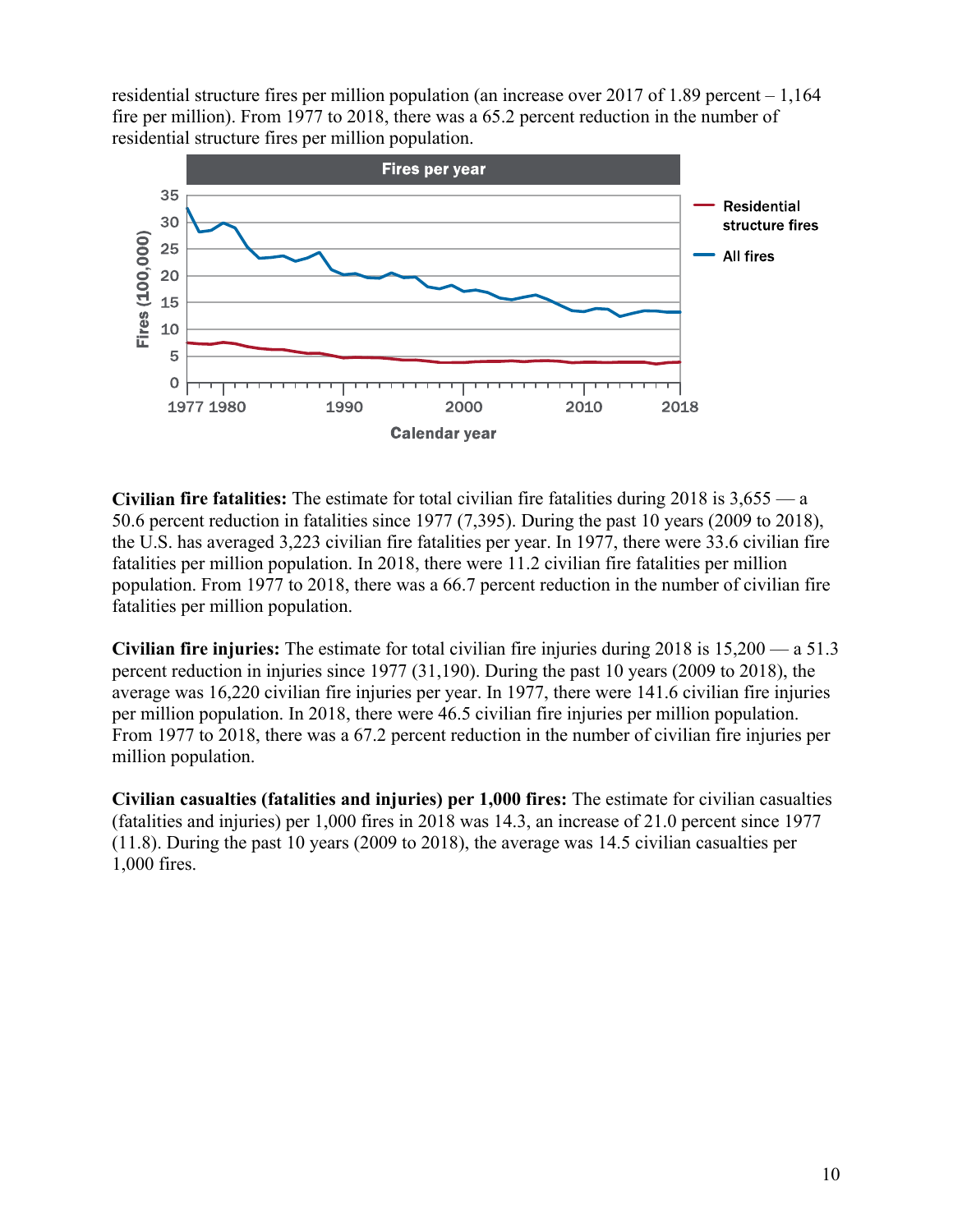

**Firefighter fatalities:** Eighty-two firefighters died while on duty in 2018 — a 14.6 percent decrease from 2009 (96). During the past ten years (2009 to 2018), the U.S. has averaged 91.5 on-duty firefighter deaths per year. Occupational-related cancer deaths continue to be a concern in the fire service.

The USFA released the "Firefighter Fatalities in the United States" study in 2019 detailing on-duty firefighter deaths<sup>[6](#page-11-0)</sup>.

**Property damage** – **dollar loss:** The estimate for total dollar loss during 2018 was \$25.6 billion, an increase of 31.4 percent from 19[7](#page-11-1)7 (\$19 billion, adjusted to 2018 dollars).<sup>7</sup> Over the past 10 years (to 2018), the average was \$14.8 billion per year (in 2018 dollars).



<span id="page-11-0"></span> $6$  [https://www.usfa.fema.gov/data/statistics/ff\\_fatality\\_reports.html.](https://www.usfa.fema.gov/data/statistics/ff_fatality_reports.html)

<span id="page-11-1"></span><sup>7</sup>The 2018 estimate of total dollar loss includes over \$12 billion loss in wildland fires.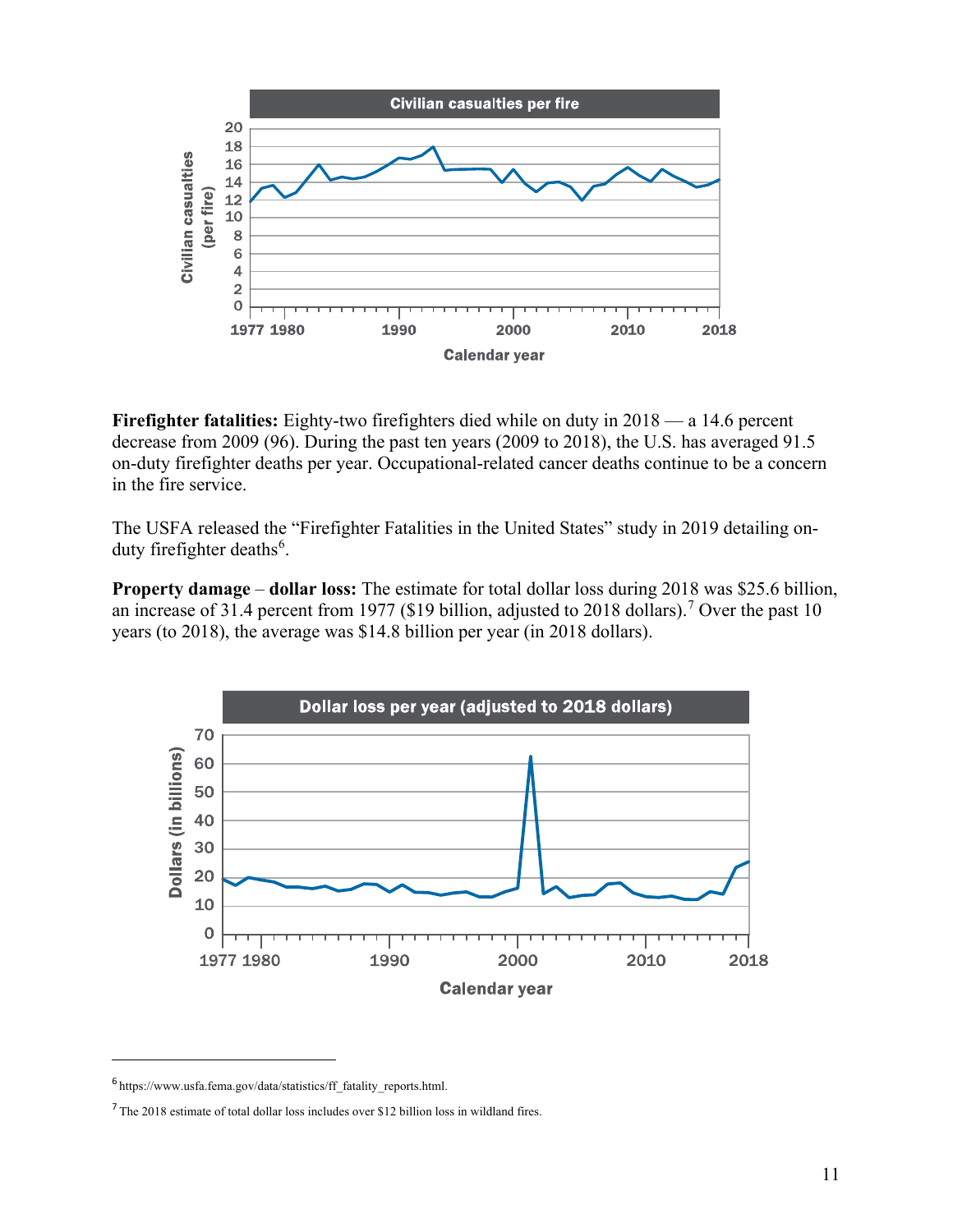**Wildland fires:** There were 58,083 wildland fires reported during 2018. This resulted in 8,767,492 acres burned — a 12.6 percent decrease from 2017 (10,026,086 acres burned.) During the past 10 years (2009 to 2018), the average was 66,903 wildland fires and 6,972,600 acres burned. $8$ 

**Emergency Medical Services:** The growth of fire service-based EMS has had a significant impact on local fire departments requiring additional resources to address the increased scope of responsibilities. According to the latest data, 70.2 percent of the nation's fire departments provide EMS.<sup>[9](#page-12-1)</sup>

**Fire risk to children:** With the general population indexed at 1.0, the relative risk for child fire deaths (0 to 4 years of age) in 1983 was 2.0, twice the general population. In 2017, the relative risk for child fire deaths (0 to 4 years of age) was 0.6. Although the fire death risk for children in this age group has declined, when compared to children in older age groups (i.e., ages 5 to 9 and ages [10](#page-12-2) to 14), children ages 4 and under are still at greater risk of dying from fire.  $10$ 

**Fire risk to older adults:** With the general population indexed at 1.0, the relative risk for adults ages 65 and older who died in fires in 1983 was 2.5. In 2017, that relative risk was also 2.5.<sup>[11](#page-12-3)</sup>

**Overall summary:** While structural fire loss has significantly declined (by nearly half since the late 1970s), per-fire performance continues to be a concern. Despite progress in detection and prevention, fires requiring fire department response continue to yield similar or higher rates of civilian injuries and deaths to the rates from more than a decade earlier. As indicated by collected data, fires in WUI locations continue to be a problem. According to the U.S. Forest Service, "Over the past two decades, fires have increased in severity, intensity, and cost as fire seasons have lasted more than 70 days longer, drought and increased temperatures contribute to dangerous conditions, and as more people have moved into fire-prone areas."<sup>[12](#page-12-4)</sup>

The USFA serves as a valuable catalyst for great progress in overcoming the fire problem across the nation; however, we recognize the need to increase efforts to further reduce the adverse impacts of fire in the U.S. (e.g., increased fire activity in the WUI). The FEMA Administrator in his CY20 Annual Planning Guidance calls for "Supporting wildland-urban interface fires" as these fires pose a rapidly growing threat to lives and property. The guidance directs the USFA to increase the Nation's ability to understand, respond to, and mitigate WUI fires through improved data collection and analysis, prevention outreach, and by targeted training on WUI fires to our SLTT partners.

To further reduce the threat of fire in the U.S., the USFA is committed to continuing its efforts in working with federal, SLTT partners, as well as nongovernmental stakeholders, in collecting and analyzing incident data, administering National Fire Programs, and operating the NFA.

<span id="page-12-0"></span><sup>8</sup>[https://www.nifc.gov/fireInfo/fireInfo\\_stats\\_totalFires.html.](https://www.nifc.gov/fireInfo/fireInfo_stats_totalFires.html)

<span id="page-12-1"></span><sup>9</sup> USFA National Fire Department Registry, as of October 1, 2019.

<span id="page-12-2"></span><sup>&</sup>lt;sup>10</sup> 2017 Centers for Disease Control and Prevention/National Center for Health Statistics Mortality data file.

<span id="page-12-3"></span> $11$  Ibid.

<span id="page-12-4"></span><sup>12</sup> [http://www.fs.fed.us/sites/default/files/legacy\\_files/media/types/testimony/Oct-8-Testimony-HAgC-Fire-Forest-Management.pdf.](http://www.fs.fed.us/sites/default/files/legacy_files/media/types/testimony/Oct-8-Testimony-HAgC-Fire-Forest-Management.pdf)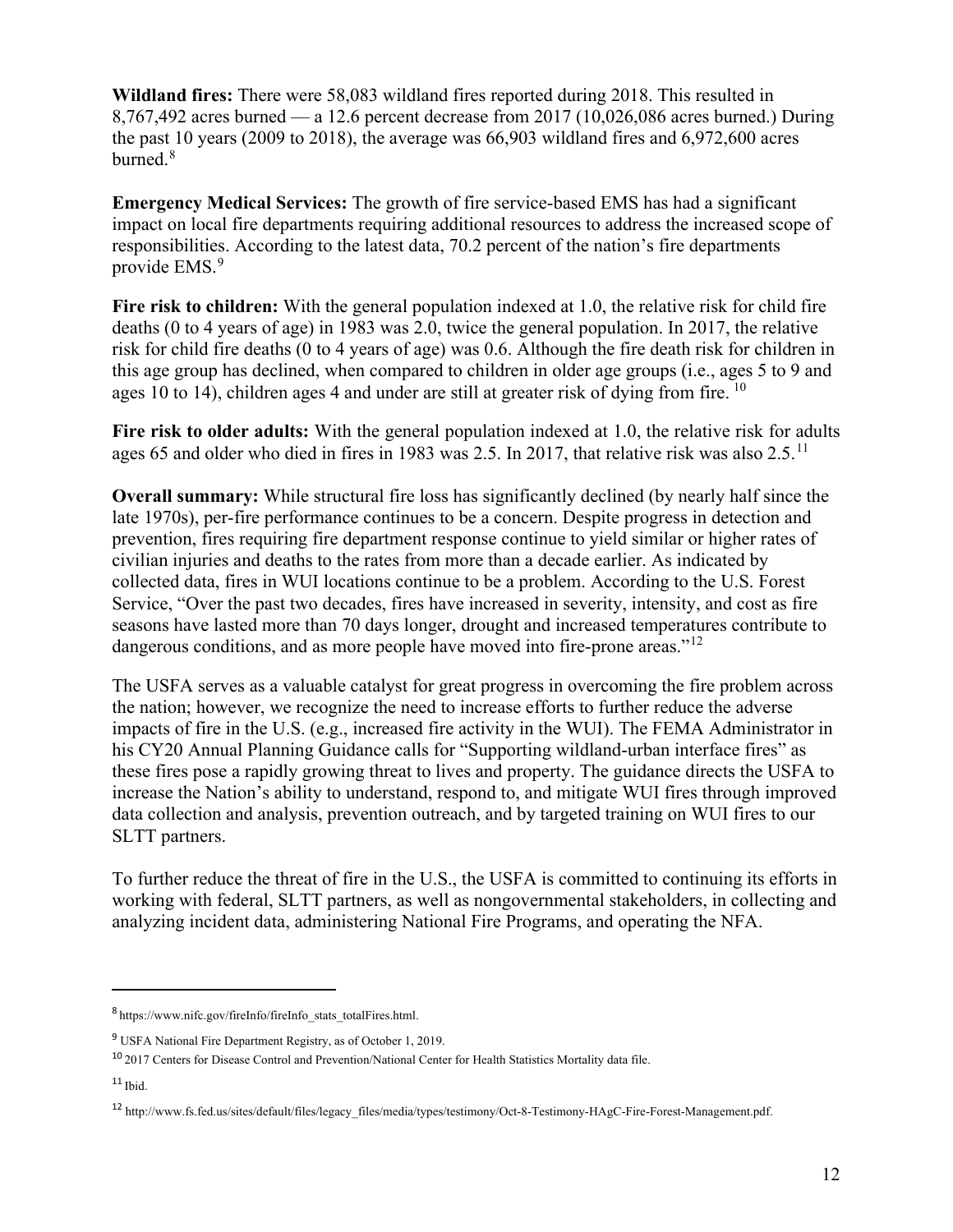# IV. Summary of Initiatives/Activities (15 U.S.C. § 2215)

### **Section 4.1 — Research and Technology**

(15 U.S.C. § 2215(b))

The USFA provides federal fire focus for applied research and technology. Studies and research are accomplished in partnership with a wide range of organizations that share the USFA's mission in reducing the nation's fire loss. The following activities are brief summaries of the USFA's significant initiatives in research and technology for FY 2019. Additional details are available online at [https://www.usfa.fema.gov/.](https://www.usfa.fema.gov/)

**"America Burning" review:** The USFA through a partnership with the International Association of Fire Chiefs (IAFC) has initiated a study based on past USFA "America Burning" reports and including current sources of data and information to examine and address the American fire problem. The study includes fire deaths, injuries, and property loss of the public as well as occupational health and safety of the fire and EMS service, and how the USFA with its partners can find solutions. Since the last "America Burning" report in 2002, there have been many changes in the fire problem of the U.S. as well as its fire and emergency services.

**Wildland Urban Interface fire operational requirements and capability analysis:** The FEMA Administrator requested the DHS Science and Technology Directorate (S&T) research new and emerging technology that could be applied to wildland fire incident response, given the loss of life that occurred in California during the fall of 2017 in Santa Rosa and Ventura. In response to the request, DHS  $S&T$  — in collaboration with FEMA, the USFA, and other key stakeholder experts — determined WUI incidents and life-saving functions as the optimal areas for DHS S&T to explore technology innovation. The findings of this effort were released in the May 2019 report "Wildland Urban Interface (WUI) Fire Operational Requirements and Capability Analysis: Report of Findings<sup>[13.](#page-13-0)"</sup>

**New smoke alarm technology:** FY 2019 marked a major milestone in the technology available to consumers to improve home fire safety. Following years of intense research and development on the part of USFA and our partners at the Consumer Product Safety Commission (CPSC), the National Institute of Standards and Technology (NIST), Oak Ridge National Laboratories, UL, and many others, home smoke alarms using advanced new technology became available for consumer purchase and began to appear on store shelves. The technology in these new smoke alarms should significantly reduce nuisance alarms from cooking and other sources and should ensure earlier alerting to fires involving modern synthetic materials such as polyurethane foam.

**National Fire Incident Reporting System outreach and marketing initiative:** USFA partners with the IAFC to study and develop effective NFIRS outreach and marketing to include the content of tools and materials that can be used by USFA or other organizations. This project will also enhance the support and advocacy for NFIRS within the fire service to enhance its use and data accuracy.

<span id="page-13-0"></span><sup>13</sup> <https://www.dhs.gov/publication/st-wui-fire-operational-requirements-and-capability-analysis-report-findings>.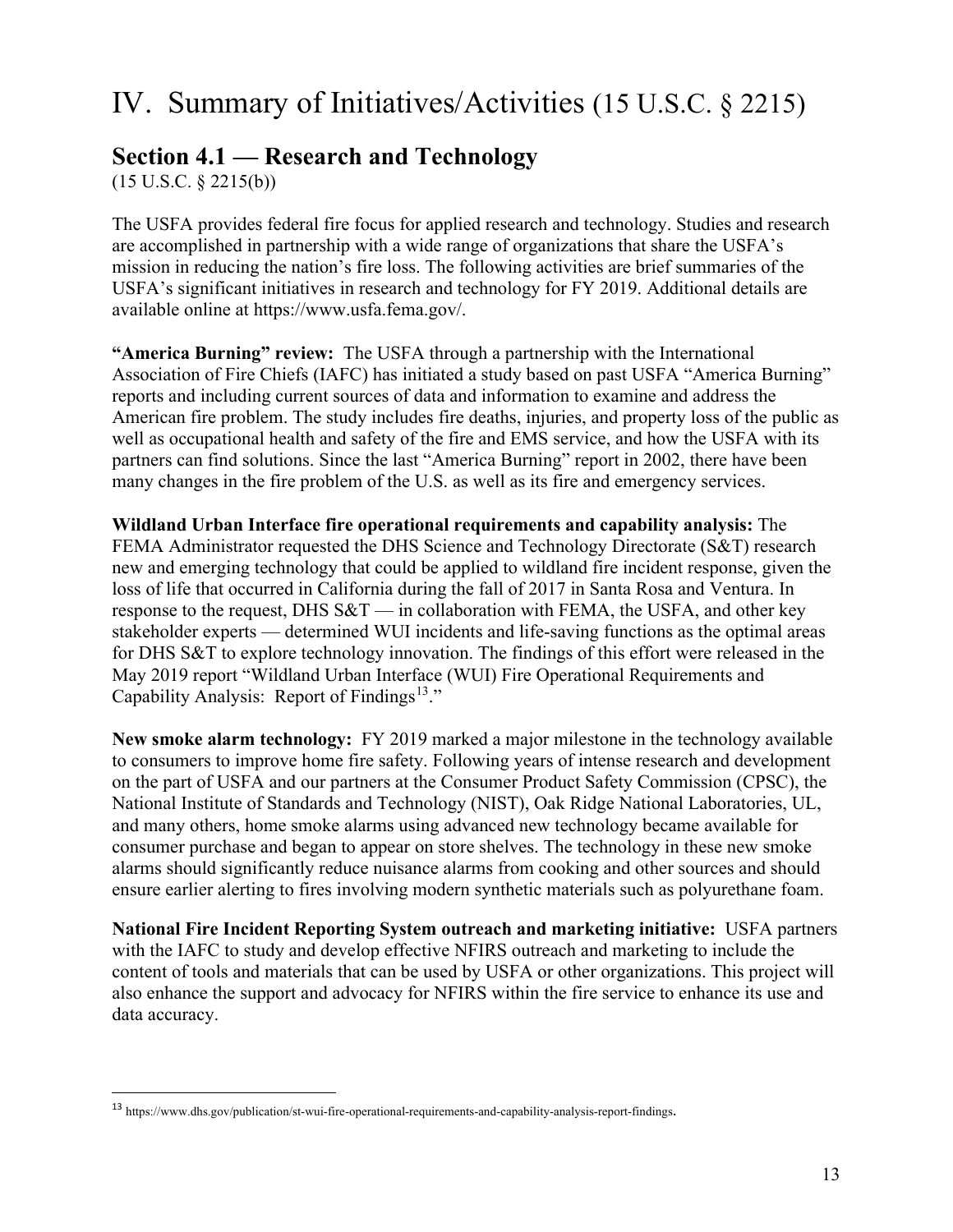**Emerging health and safety issues among women in the fire service:** The USFA in partnership with the Women in Fire organization released a March 2019 report — "Emerging Health and Safety Issues Among Women in the Fire Service"<sup>[14](#page-14-0)</sup> — which provides findings of the study. This report developed resources and recommendations that address long-term and emerging health and safety issues faced by female firefighters.

**Study of volunteer firefighter retention and recruitment:** The USFA is partnering with the National Volunteer Fire Council (NVFC) on a study of volunteer firefighter retention and recruitment. There has been an overall decline in the number of volunteer emergency responders nationwide. This project will concentrate on the essential roles and responsibilities of local-level governments in this effort. Additionally, it will focus on development of effective recruitment and retention of underrepresented populations in the volunteer service including women and minorities.

**Funding alternatives for fire and emergency medical services:** The USFA initiated a study with the Oklahoma State University/International Fire Service Training Association to update the USFA report "Funding Alternatives for Fire and Emergency Medical Services."[15](#page-14-1) With tighter agency budgets, less government subsidies, fewer donations, etc., it is becoming increasingly harder for fire and emergency medical services departments to meet greater and more complex demands for their services. This has been one of the USFA's most popular reports.

**Study of emergency vehicle warning lighting systems:** The USFA initiated a new project with the Cumberland Valley Volunteer Firemen's Association's (CVVFA) Emergency Responder Safety Institute to study emergency vehicle warning lighting systems with a goal to effectively mitigate the disorientation of motorists caused by emergency warning lighting.

**Emergency medical services responder safety study:** With the International Association of Fire Fighters (IAFF), USFA initiated a study on the occupational safety of EMS responders. This partnership will update older USFA reports on this topic.

**Cancer among firefighters:** The USFA is continuing its long-term partnership with the National Institute of Safety and Health on an epidemiological study of occupational cancer and firefighting as part of their National Occupational Research Agenda Program. This work will aim to increase the precision of disease risk estimates.

**Roadway safety:** The USFA, with U.S. Department of Justice funding, supported a workshop of the CVVFA Emergency Responder Safety Institute which released their findings in the March 2019 report — "Hardening Blocking Vehicles for Traffic Incidents and Planned Special Events." $16$ 

**Flashover prevention system study:** The USFA is working in partnership with the Underwriters Laboratories (UL) on the second phase of a flashover prevention system study to continue the development of a residential fire control system that can be retrofitted into existing homes, ideally by a homeowner having moderate handyman skills.

<span id="page-14-0"></span><sup>14</sup> [https://www.usfa.fema.gov/downloads/pdf/publications/emerging\\_health\\_safety\\_issues\\_women\\_fire\\_service.pdf.](https://www.usfa.fema.gov/downloads/pdf/publications/emerging_health_safety_issues_women_fire_service.pdf)

<span id="page-14-1"></span><sup>15</sup> [https://www.usfa.fema.gov/downloads/pdf/publications/fa\\_331.pdf.](https://www.usfa.fema.gov/downloads/pdf/publications/fa_331.pdf) 

<span id="page-14-2"></span><sup>16</sup> [https://d35c9cxlt8mg8m.cloudfront.net/Downloads/7c2cc4cd-16fe-4894-bea5-951bc5ee9982/1/ERSIWhitePaperBlockingVehicles.pdf.](https://d35c9cxlt8mg8m.cloudfront.net/Downloads/7c2cc4cd-16fe-4894-bea5-951bc5ee9982/1/ERSIWhitePaperBlockingVehicles.pdf)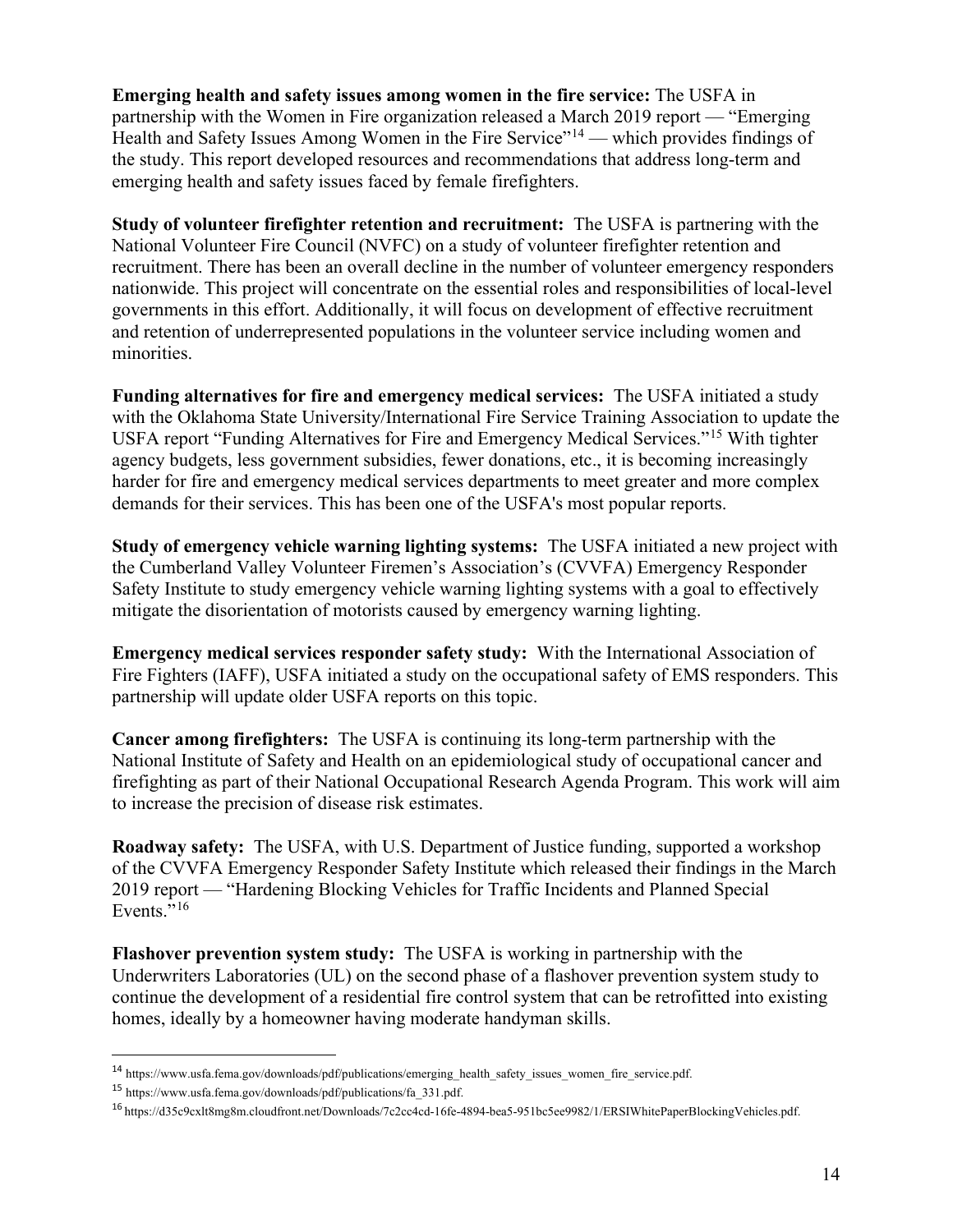**National Fire Department Registry:** The number of fire departments registered with the USFA's National Fire Department Registry decreased by 51 departments — from 27,258 in FY 2018 to 27,207 in FY 2019 (due to departments merging or closing). The registered departments represent 91 percent of the NFPA-estimated 29,819 departments in the U.S. in 2017.

**Topical reports:** The USFA published seven topical reports in FY 2019; "Fire Risk in 2016," "Residential Building Electrical Fires (2014-2016)," "Winter Residential Building Fires (2014- 2016)," "Residential Building Cooking Fires (2014-2016)," "Fire Department Overall Run Profile as Reported to the National Fire Incident Reporting System in 2017," "Fire-Related Firefighter Injuries Reported to the National Fire Incident Reporting System (2015-2017)," and "Fire Risk in 20[17](#page-15-0)." These reports, part of the USFA's Topical Fire Report Series, <sup>17</sup> are designed to explore facets of the U.S. fire problem as depicted through data collected in the USFA's NFIRS. Each report briefly addresses the nature of the specific fire or fire-related topic, highlights important findings from the data, and may suggest other resources to consider for further information.

Also published in FY 2019 were specialty reports, "Thanksgiving Day Fires in Residential Buildings  $(2014-2016)$  – Data Snapshot<sup> $18$ </sup> that looks at the impact of the Thanksgiving Day holiday on the fire service compared to the rest of the year and "Medical Facility Fires (2014-  $2016$  – Data Snapshot"<sup>[19](#page-15-2)</sup> that looks at the impact of medical facility fires in the U.S. In addition to these reports, the USFA published the "USFA Fire Estimate Summary Series ([20](#page-15-3)08-2017)."<sup>20</sup> Each summary addresses the size of the specific fire or fire-related issue and highlights important trends in the data.

Fires are not the primary emergency that fire departments respond to. The "Fire Department Overall Run Profile as Reported to the National Fire Incident Reporting System 2017" [21](#page-15-4) reports that, in 2017, fire departments responded to 26,880,800 incident calls that were reported to the NFIRS. Of these calls, almost two-thirds (64 percent) required EMS and rescue services and only 4 percent were fires. The remaining 32 percent included good intent, false alarm, service, hazardous condition (no fire) and other special incident type calls.

<span id="page-15-0"></span><sup>17</sup> [https://www.usfa.fema.gov/data/statistics/reports/.](https://www.usfa.fema.gov/data/statistics/reports/) 

<span id="page-15-1"></span><sup>18</sup> [https://www.usfa.fema.gov/data/statistics/reports/snapshot\\_thanksgiving.html.](https://www.usfa.fema.gov/data/statistics/reports/snapshot_thanksgiving.html) 

<span id="page-15-2"></span><sup>19</sup> [https://www.usfa.fema.gov/data/statistics/reports/snapshot\\_medical\\_facility.html.](https://www.usfa.fema.gov/data/statistics/reports/snapshot_medical_facility.html) 

<span id="page-15-3"></span><sup>20</sup> [https://www.usfa.fema.gov/downloads/pdf/statistics/res\\_bldg\\_fire\\_estimates.pdf.](https://www.usfa.fema.gov/downloads/pdf/statistics/res_bldg_fire_estimates.pdf) 

<span id="page-15-4"></span><sup>21</sup> [https://www.usfa.fema.gov/data/statistics/reports/.](https://www.usfa.fema.gov/data/statistics/reports/)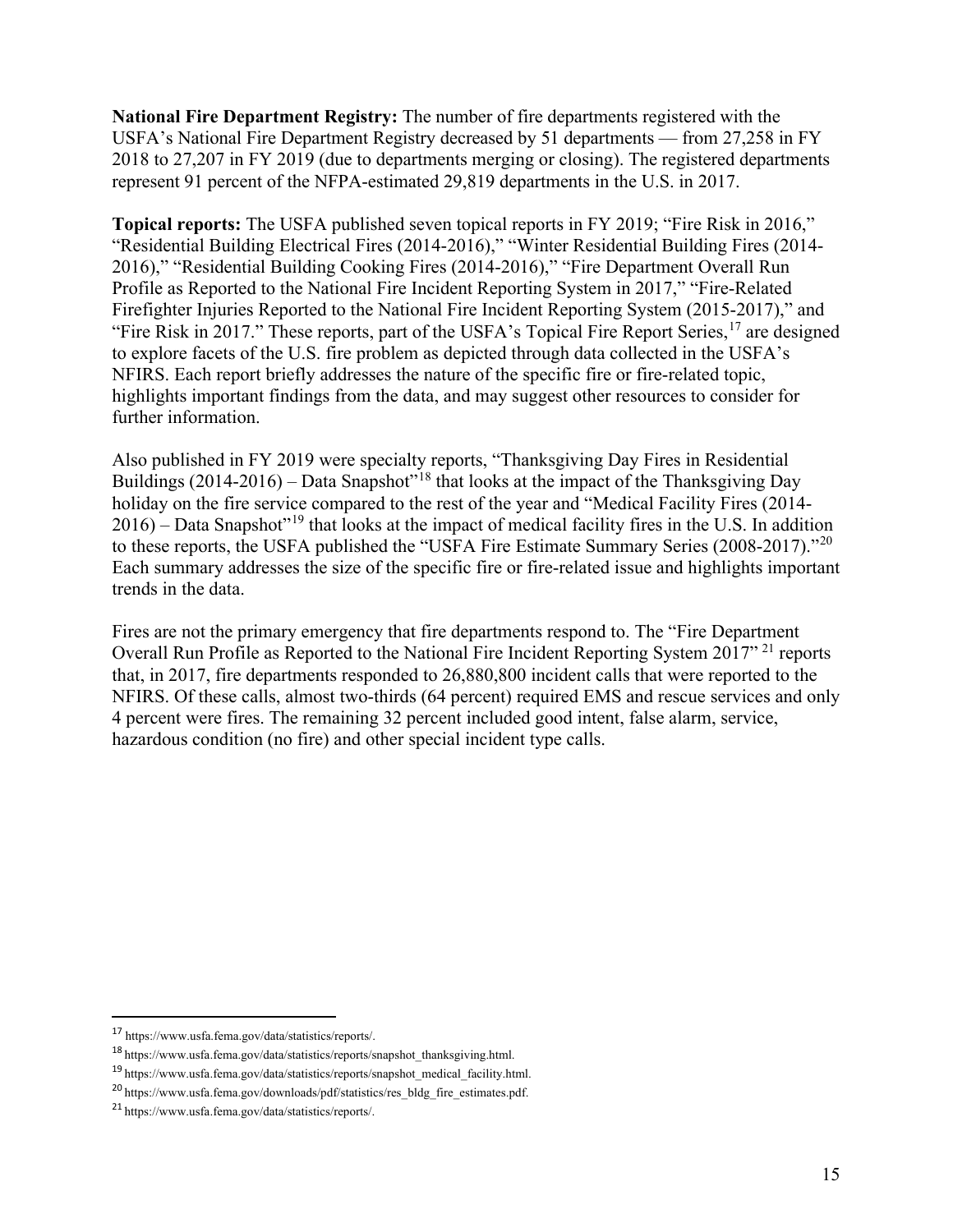### **Section 4.2 — The National Fire Academy**

 $(15 \text{ U.S.C. } § 2215(c))$ 

The NFA delivers classes and programs that are not readily available throughout the nation for reasons of economy, scale, or demand. Students are selected for participation in NFA classes based on their current job responsibilities and the completion of prerequisite training (which varies from course to course). The NFA courses are externally reviewed, validated, and recommended for college credit by the American Council on Education, as the NFA is not a degree granting institution. Certificates of completion are issued to students who meet the requirements of the respective course.

The NFA worked on closing out the FY 2018 state fire-training assistance grant program for the 47 states that participated in the FY 2018 program.

In FY 2019, the NFA provided 3,034 course offerings, reaching 96,369 students, and providing 198,445 student days of instruction. This was accomplished through the strong and far-reaching delivery system of NFA-sponsored courses held on campus at the National Emergency Training Center (NETC), off-campus courses held at state and local sites, state and local partnersponsored courses, technology-based (instructor-led and self-study) courses, and higher education courses delivered in cooperation with 116 colleges and universities.

One of the NFA's most popular learning venues, "Coffee Break Bulletin,"<sup>[22](#page-16-0)</sup> delivers short, onetopic training messages directly to students through the Listserv technology. The NFA delivered 127,710 noncredit subscription learning opportunities via this initiative.

Included in the NFA overall delivery system are the NFA-approved State Courses. This cooperative effort adds state-developed courses to the NFA curriculum, thereby reducing some development costs. This adds curriculum content that is otherwise unavailable to other state and local training partners. The NFA delivered 550 of these courses to 8,527 students, resulting in 42,796 student days of instruction.

The FY 2019 NFA training data for all modes of delivery by individual states is available at [https://www.usfa.fema.gov/training/nfa/about/profiles.](https://www.usfa.fema.gov/training/nfa/about/profiles)

**Executive Fire Officer Program:** The Executive Fire Officer (EFO) Program is currently a four-year executive education program for senior fire executives and other mid-level managers. At any given time, there are more than 600 students in one of the four phases of the EFO Program.

In FY 2019, the EFO Program had 274 graduates. During the 31 years the EFO Program has been in existence, 4,345 executives have graduated from the program, both American and international students.

The EFO Program continues its program revision and transitioning into a two-year cohort, blended learning format that combines mediated online learning with traditional on campus

<span id="page-16-0"></span><sup>22</sup> [https://www.usfa.fema.gov/training/coffee\\_break.](https://www.usfa.fema.gov/training/coffee_break)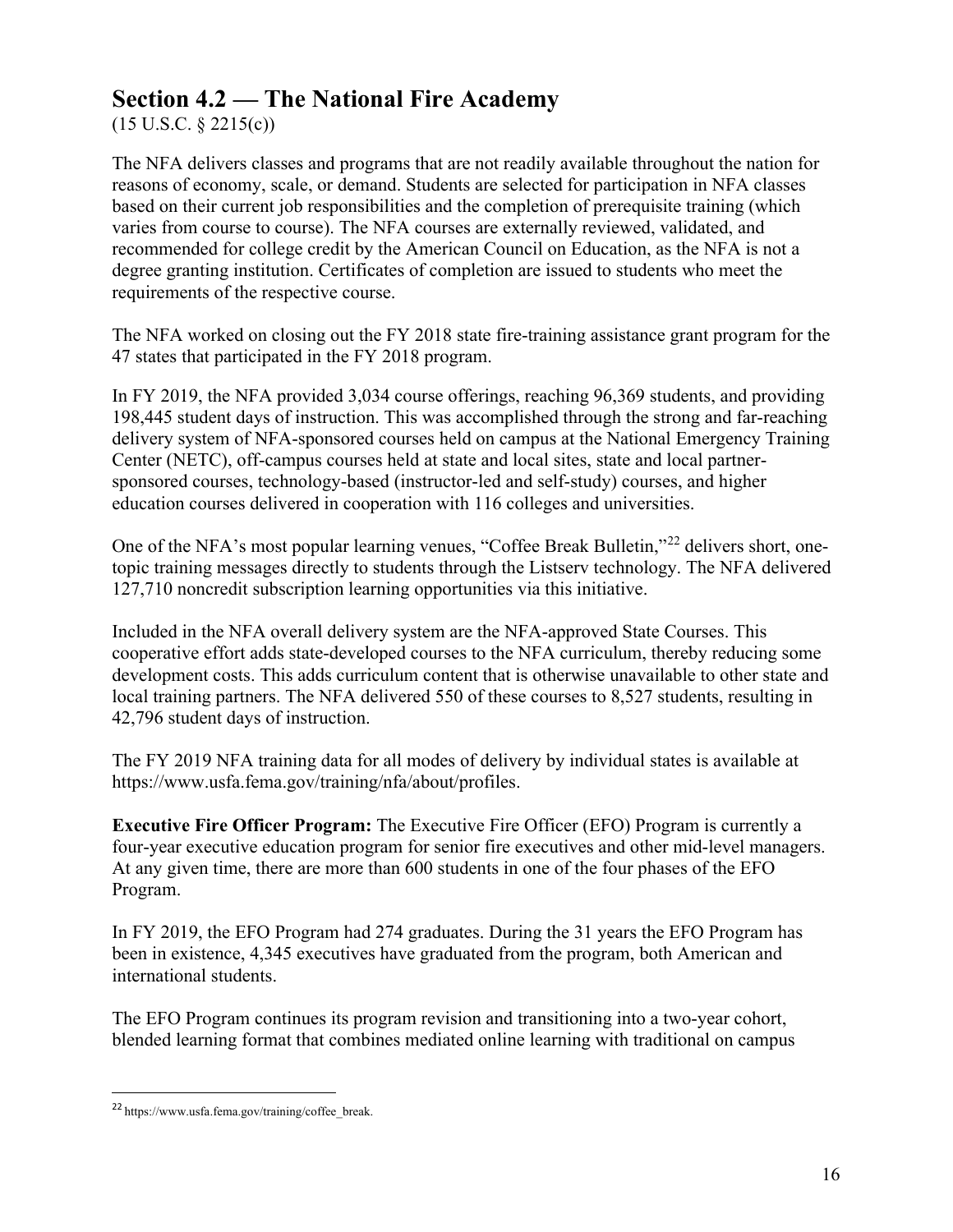resident learning. The first participants in the revised EFO Program will begin in December 2019.

Each year, the NFA holds an EFO Program symposium. This two-day symposium provides cutting-edge topics for fire and emergency services leaders. Over two hundred leaders attended this year's symposium. The NFA recognized Outstanding Research Award recipients who represented each EFO class within the program, and recipients of the EFO Honor Roll for achieving a 4.0 grade point average in each of their applied research papers.

**Managing Officer Program:** The Managing Officer (MO) Program is a two-year program for first-level or mid-level officers/supervisors. The purpose of the program is to engage emergency service leaders in professional development earlier in their careers and to instill within the student the whole community risk-reduction model. The MO Program currently includes 600 students in their first or second year. To date, 350 students have successfully completed all program requirements and have received their MO certificates.

**College- and University-based course deliveries/Fire and Emergency Services Higher Education:** The Fire and Emergency Services Higher Education (FESHE) Program is an acknowledgment that a collegiate emergency services degree program meets the minimum standards of excellence established by FESHE professional development committees and the NFA.

These regionally or nationally accredited colleges and universities deliver a standard curriculum using standard syllabi and course titles, easing credit transfer when students change schools. It is a competency-based curriculum that standardizes what a "fire degree" means to the student and employer. As a result of the FESHE Program, all fire textbook publishers produce texts that comport with the syllabi and curriculum. The standard degree program concentrates on fire engineering, prevention and mitigation, emergency response, fire administration, and EMS management. Currently there are 116 colleges/universities (nine more than last year ) from 34 states recognized through this program. In FY 2019, the NFA provided 630 course offerings to 4,841 students through FESHE.

**Training evaluation:** The NFA continually evaluates the outcome of its training using the Kirkpatrick Training Evaluation Model. This model helps the NFA to measure the effectiveness of training in an objective way. Through the NFA evaluation process, three of the four levels are measured (reaction, learning, and behavior) from student and supervisor evaluations. This is a systematic study of resident courses soliciting anonymous feedback from students and their supervisors to determine long-term training effectiveness. During FY 2019, 487 students and 399 supervisors responded. As with responses from previous years, students indicated that they were able to transfer the training and learning skills to their jobs, and supervisors reported improved performance as follows: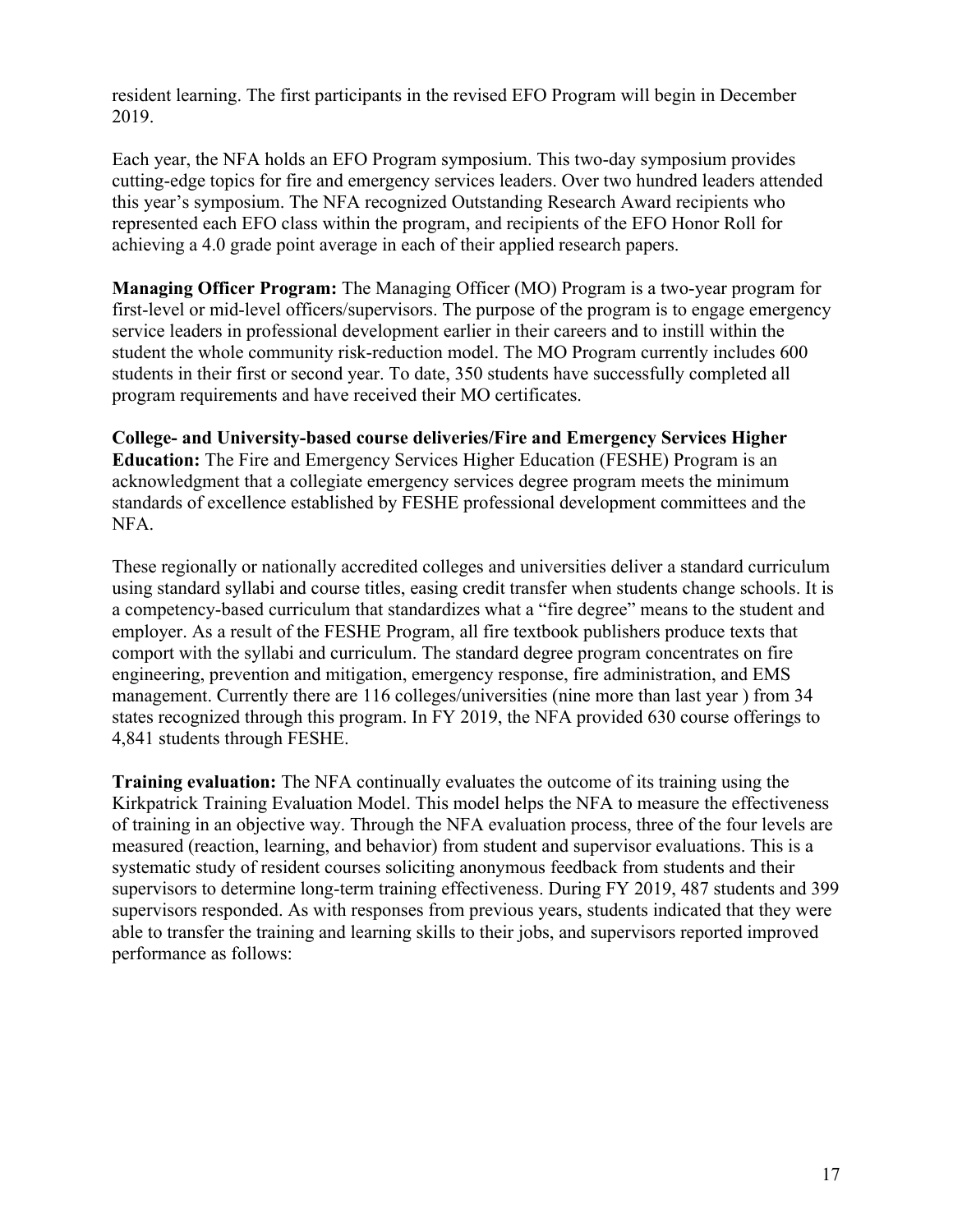| Long-term evaluation reporting elements                                                       | 2018  | 2019  |
|-----------------------------------------------------------------------------------------------|-------|-------|
| Students reporting that they were able to apply NFA training at home                          | 91.0% | 94.3% |
| Students reporting that NFA training improved their job performance                           | 97.1% | 96.3% |
| Students reporting that they shared NFA training with their peers                             | 97.0% | 95.1% |
| Students reporting that they conducted formal courses with NFA material                       |       | 23.6% |
| Students reporting that they established new policies and procedures based on<br>NFA training | 77.1% | 72.5% |
| Supervisors reporting improved performance from NFA training                                  | 90.9% | 89.4% |
| Supervisors reporting improved departmental performance                                       | 88.4% | 86.9% |
| Supervisors who say that they will recommend NFA training to others                           | 97.4% | 96.4% |
| Supervisors reporting that NFA benefits outweigh costs                                        |       | 92.4% |

Note: Reported data were derived from NFA Long-Term Evaluation forms sent to both students and their supervisors four to six months after the NFA training class ended.

**NFA Online:** The NFA Online self-study training catalog currently includes 37 web-based courses. This includes 10 courses offered in conjunction with the National Wildland Coordinating Group. In FY 2019, the NFA released two new self-study courses and pilot tested two other courses that will be released early next year. Two new self-study courses in the Community Risk Reduction curriculum area were developed and will be pilot tested early next year. In FY 2019 there were 50,759 course completions.

In FY 2019, the NFA expanded its online mediated program significantly to include selecting this delivery method as part of the EFO Program. In addition, NFA continues its conversion of resident courses to an online mediated format. This expansion continues to be a priority of stakeholders and students. The NFA online mediated platform experienced exponential growth in 2019 and is the fastest growing delivery method at NFA. This trend is expected to continue into the foreseeable future.

Also in FY 2019, the NFA continued to explore various options of using online blended learning. Blended courses are those classes where a portion (25 to 70 percent) of the traditional face-toface instruction or activities are replaced and/or supplemented by web-based, online learning. These activities include participating in group blogs or individual discussion threads, multimedia assignments and/or completing individual activities.

**American Council on Education:** The FY 2019 annual review included 41 courses. The results indicate all courses will receive college credit recommendations transferrable to local degree programs.

**Continuing Education Units:** The Continuing Education Units (CEUs) are awarded through the International Association of Continuing Education and Training for all 10-, six-, and two-day onand off-campus courses, and online courses.

**International Code Council:** The NFA is an approved Preferred Provider with the International Code Council (ICC). This program recognizes and promotes ICC-approved educational opportunities as they relate to codes, standards, building construction, and other subject-related areas. Nine NFA courses have been approved for CEUs through the ICC and are listed in their catalog at [https://ppp.iccsafe.org.](https://ppp.iccsafe.org/)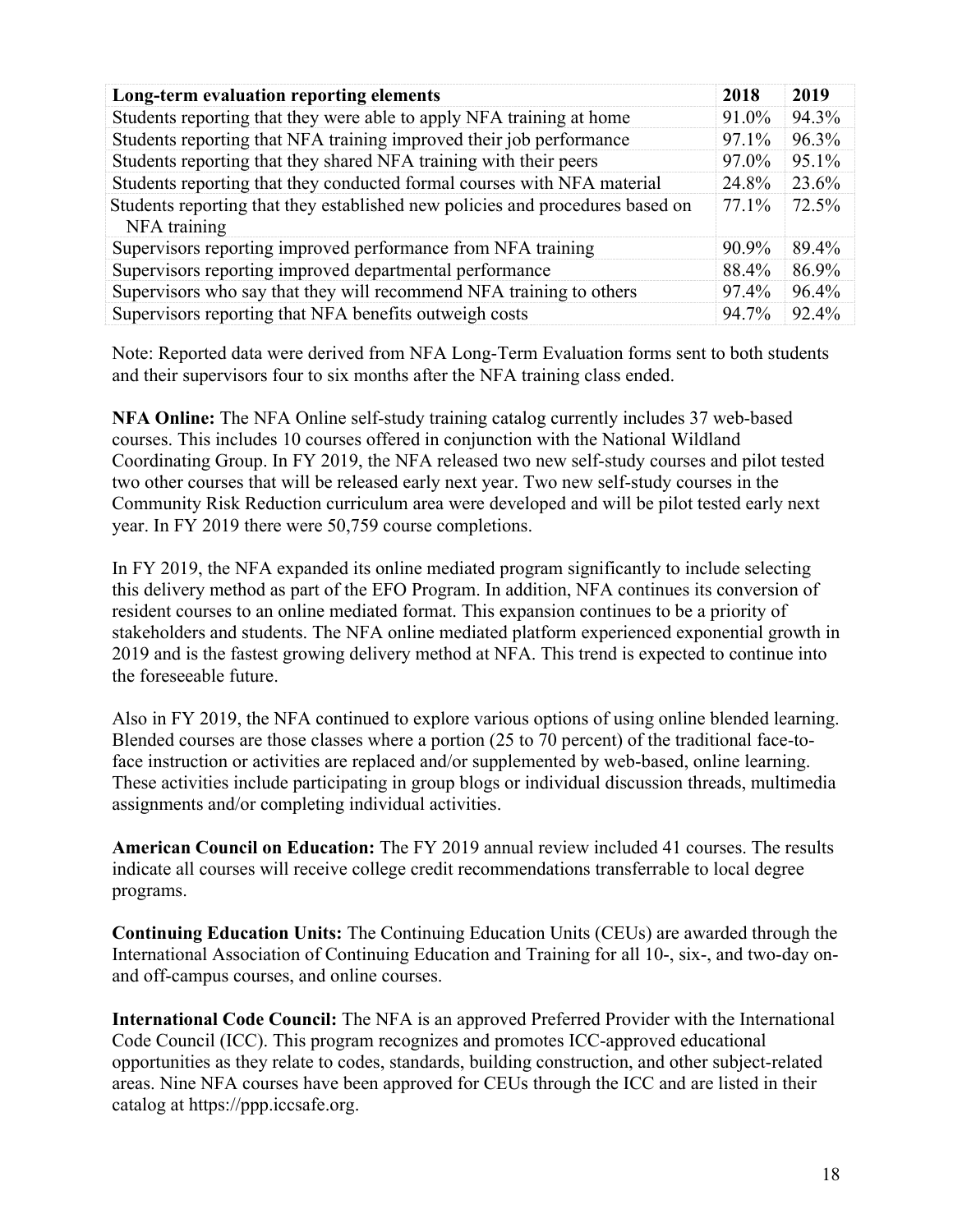#### **Significant curriculum enhancements**

The NFA continues to use recommendations from national level sources and subject matter experts to make sure its curriculum is both current and relevant to today and future needs. Needs assessments were finalized in six curriculum areas during FY 2019. The results with recommendations were briefed to the NFA Curriculum Management Committee (CMC). The CMC approved the recommendations with nine course developments funded for FY 2020 and an additional seven course developments being funded for FY 2021.

**Emergency Medical Services curriculum:** In FY 2019, the NFA continued review and revision of its EMS curriculum and program pursuant to Congressional directives. The data reported in the USFA Topical Fire Report "Fire Department Overall Run Profile (2017)" reflected that 64 percent of reported calls to fire departments required emergency medical services and rescue services. This program's goal is to promulgate more effective EMS program management by the nation's emergency response community while not competing with state medical authorities and local training organizations that are very successful at delivering hands on emergency medical field skills. This work included the development and piloting of two new courses:

- "Management and Planning of Specialized Operations for Emergency Medical Services." This resident course provides students with the knowledge, skills and abilities to develop comprehensive, risk-based specialized operations response plans and management systems for EMS. A practical application of incident command specific to EMS components, topics address the effective management of the EMS components of planned events and complex incidents.
- "Mobile Integrated Healthcare (MIH) Program Management." This NFA Online mediated (instructor facilitated) course provides the knowledge and skills needed to develop an MIH program for each student's community. Successful students will take away an MIH plan to propose to their agency's leadership.

The NFA recognizes future challenges for EMS; these include pre-incident planning for EMS aspects of large-scale disasters, evolving partnerships among different EMS response disciplines, EMS management considerations as part of a national health care strategy, and the challenges of EMS service delivery in tight economic times through evidence-based change. These challenges will continue to be incorporated into curriculum during the on-going course updating.

**Fire and Investigative Sciences curriculum:** With an emphasis on the convergence of science, law, and investigative responsibility, courses and instructors ensure learners receive exceptional education and training. Conducted in cooperation with the Bureau of Alcohol, Tobacco, Firearms and Explosives, Underwriters Laboratories (UL), and professional associations, the NFA continues to lead the nation in the delivery of fire investigation, forensic and fire science, arson investigation, interviewing and courtroom testimony education and training.

The programs feature extensive student activities, hands-on participation, live burns, scene processing, mock testimony, and an instructor/mentor student interaction that is unparalleled and consistently results in highly positive feedback from the students. Operations are underway after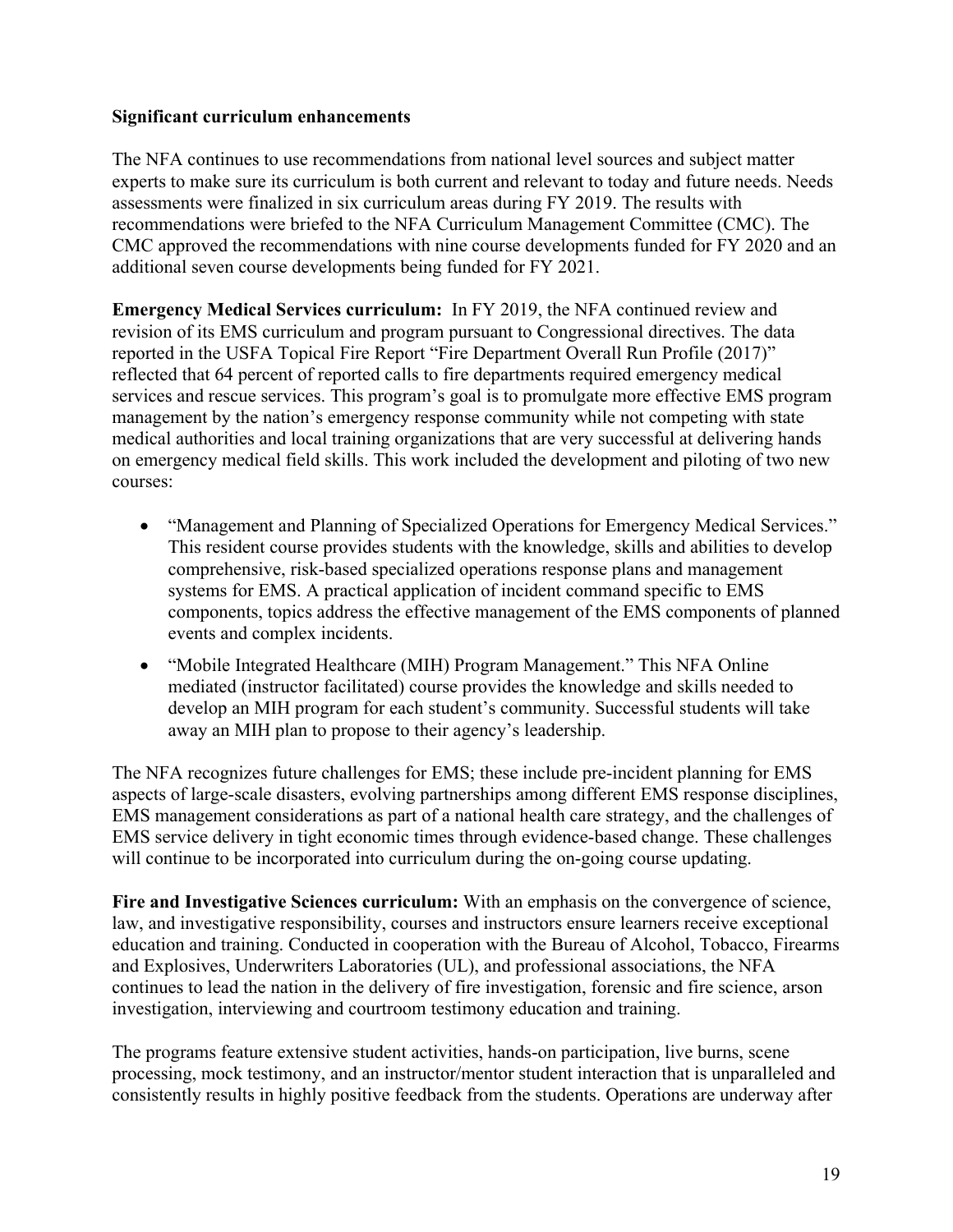a major refurbishment of the NFA Burn Lab, including a 15- by 36-foot complex burn building and eight new burn rooms. This practical exercise area is used by students in the program and other stakeholders. A complete renovation and rebuild of the burn buildings is nearly complete, increasing capacity for student activities.

Our partnership with the DHS S&T continued and was strengthened in FY 2019, which resulted in combined use of the Burn Lab for cross-directorate training and testing.

Beginning in FY 2018 and continuing into FY 2019, the entire curriculum is under extensive revision. The final result expected in FY 2020 will be a fire investigation program updated with student activities and content unmatched by any other program in the country.

**Fire Prevention — Management curriculum:** This curriculum area offers a wide array of courses intended for individuals new to fire prevention/community risk reduction and up to the senior fire officers. The curriculum addresses how to manage fire-prevention programs for a new fire marshal or those responsible for a program area within a fire-prevention/risk reduction bureau, community risk reduction for mid-management, using public policy to address risk, and developing programs to prevent and intervene in youth fire-setting. These courses are offered on and off campus.

Acting on recommendations from the 2017 comprehensive curriculum review, the NFA developed new courses to supplement the Public Education and Fire Prevention Management curricula. "Introduction to Community Risk Reduction" and "Community Risk Assessment" are online self-study courses currently in the pilot offering stage. Both courses will become entry points for the NFA risk reduction curriculum, managing officer program and executive officer experience so students enter with a strong baseline knowledge of what constitutes strategic risk reduction.

**Fire Prevention — Public Education curriculum:** This curriculum area offers courses for a person newly assigned to fire and life safety education and/or community risk reduction, as well as those seeking ways to evaluate their programs. The third online course nearing completion is an online mediated offering entitled "Fundamentals of Fire and Life Safety Education." This course will empower learners with the knowledge, skills, and abilities to deliver programs that facilitate measurable learning outcomes resulting in behavioral change. It will feature a section on how to strengthen partnerships with local schools, so fire and life safety education becomes a key component of an educational institution's essential core curriculum and is evaluated accordingly. This course will pilot in Spring 2020.

**Fire Prevention — Technical curriculum:** The modern built environment is sophisticated and complex. New construction materials and techniques — coupled with demands for reduced costs and environmental sustainability — require knowledgeable building and fire codes officials engaged in construction code enforcement. The NFA's Fire Prevention: Technical curriculum provides education, leadership, and vision for fire safety providers to reduce the risk of injury, loss of life and property in their communities through effective and comprehensive fire prevention and fire protection/risk management efforts.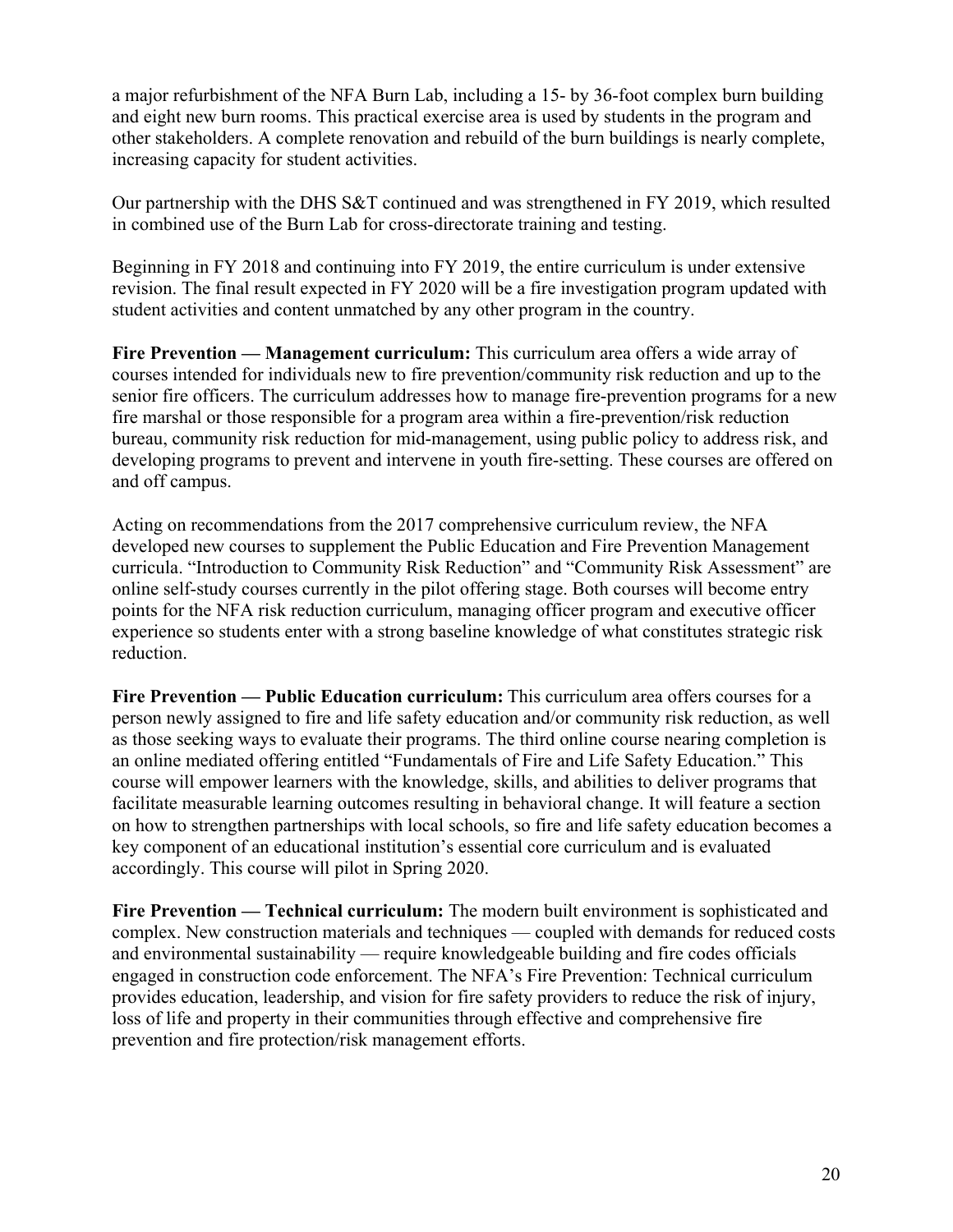Today's movement toward (and requirements associated with) the use of energy-efficient building components create challenges in the fire protection environment. For instance, many new buildings have glass that is hard for firefighters to break in an emergency. This glass, combined with other modern building materials, may make fire department radio digital antenna systems (DAS) communications difficult due to transmission issues from within the building to outside units and external radio towers. In addition, as older buildings are repurposed, or new construction initiated, there is a trend toward the use of building materials to be manufactured using recycled materials. Over the past 10 years, there has been a growing interest in tall buildings constructed from mass timber materials.<sup>[23](#page-21-0)</sup>. This practice brings into question the structural integrity of the material during a fire situation. [24](#page-21-1)

In many urban and suburban environments, aging populations downsize and move into smaller occupancies, which are sometimes located in mid- to high-rise facilities. While many individuals move to their new home while still fully mobile, the aging process, combined with potential health and mobility issues, ultimately impacts a person's ability to self-evacuate in the event of a fire. The original design of the building may not have been intended to house mobility-impaired individuals. When a fire incident occurs in this type of environment, evacuation is not a fast process, and the risk of injury for occupants and rescue personnel increases. Fire and building codes often do not take the age, health, and mobility of the residents into consideration.

The curriculum addresses all levels and complexities of building design, use and occupancy, and the many complex fire protection features and systems that are found in today's built environment. The goal of this program is to develop a national corps of fire and building code officials highly trained and prepared to make informed decisions about life safety and fire protection issues that directly impact community safety.

The training is heavily application-based; the techniques and evaluative skills taught within the courses directly reflect lessons learned. These lessons learned are incorporated into the development and implementation of the latest editions of building and fire codes and standards. The NFA Fire Prevention: Technical curriculum consists of five primary core educational elements:

- Building Construction for Fire Protection
- Fire Behavior and Combustion
- Fire Prevention and Mitigation
- Fire Protection and Life Safety Systems
- Community Risk Reduction

**Hazardous Materials curriculum:** In 2019, the USFA continued to support the interagency agreement with the Pipeline and Hazardous Materials Safety Administration (PHMSA) of the Department of Transportation. This partnership provides for the continuation and final products development for online hazardous materials awareness and operations courses and, supports the

<span id="page-21-0"></span><sup>23</sup> [Tall Wood Buildings in the 2021 IBC](https://awc.org/pdf/education/des/AWC-DES607A-TallWood2021IBC-190619-color.pdf) *Up to 18 Stories of Mass Timber* Scott Breneman, PhD, SE.

<span id="page-21-1"></span><sup>24</sup> WoodWorks – Wood Products Council Matt Timmers, SE, John A. Martin & Associates Dennis Richardson, PE, CBO, CASp American Wood Council.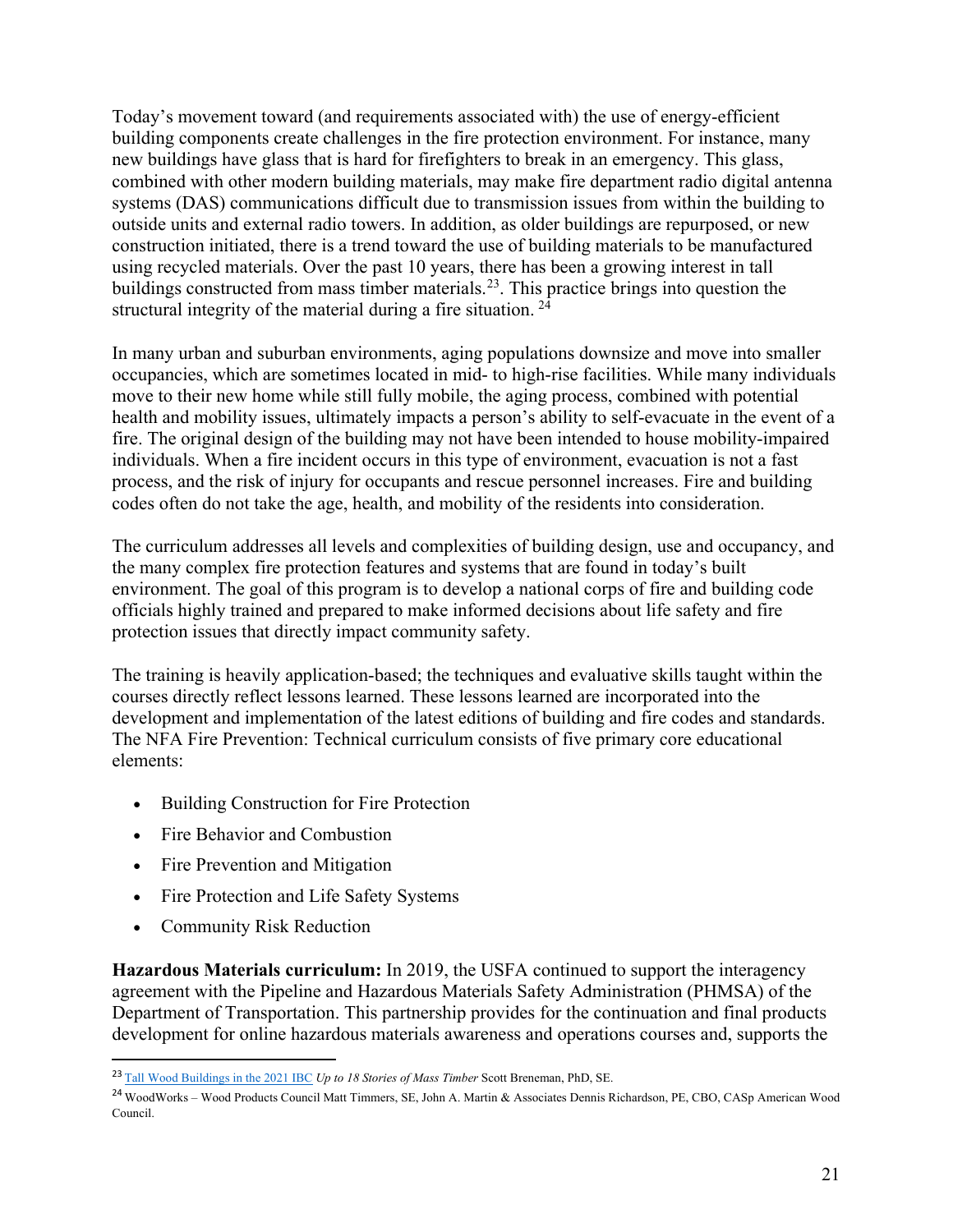Hazardous Materials Emergency Planning Grant Process as well as PHMSA Crude by Rail and Liquified Natural Gas (LNG) by Rail products, including LNG Town Hall Meetings. The most current agreement provides for a collaboration with the IAFC to host the annual Roundtable Meetings. These meetings assist in identifying gaps, needs, and emerging issues related to planning, training, and response within the hazardous materials response community.

The USFA and the NFA continue to support and participate in the development of output products, as data becomes available, associated with the DHS S&T Jack Rabbit project — a field project in collaboration with DHS S&T Chemical Security Analysis Center, Department of Defense's Defense Threat Reduction Agency, DOT PHMSA and others analyzing the largescale, catastrophic release of toxic industrial chemicals in urban areas — and incorporating relevant information into our current curriculum. The USFA and NFA continue to evaluate the data from the trials to affect change in planning, response, and training associated with catastrophic bulk carrier releases of compressed liquefied gases in an urban environment. The lessons learned are currently being disseminated nationally and incorporated into training programs across the nation.

In 2019, two courses were revised, and a new course, "Advanced Science for Hazardous Materials Response" was piloted and finalized. There are an additional two courses in revision with a new course on the horizon for FY 2020 delivery. Educational developments continue to be focused on current, emergent, and relevant trends associated with hazardous materials/weapons of mass destruction response.

**Incident Management curriculum** The Incident Management curriculum is an important component of the NFA training program, and with over 20,000 completions, is one of the most successful and popular of the NFA curricula offered. One of the many reasons for the success of this curriculum is the currency of the materials and the applicability to the day-to-day duties of the students. In FY 2019, NFA incorporated new visions toward how we lead during incidents and addressing community lifelines in a whole community, integrated environment simulations to reflect the current best practices as related to complex incidents as well as the current relevant national standards.

Simulations were enhanced to reflect current trends from incidents nationwide. Increased technology use has provided a higher degree of image fidelity and better display. The NFA also introduced a virtual capability that allows us to engage audiences around the nation to discuss some of the nation's critical yet infrequent incidents. This allows us to remain current yet control costs. The scenarios have also been enhanced to account for changes in building construction and student learning points, which allow for a better understanding of actual fire progression and the impacts of each action taken.

The NFA continued to update courses to reflect the refreshed National Incident Management System (NIMS) doctrine and Emergency Operations Center skillsets. NIMS provides a common nationwide approach to enable the whole community to work together to manage all threats and hazards. NIMS applies to all incidents, regardless of cause, size, location or complexity. These concepts and principles are integrated within all of the Incident Management curriculum to include lessons learned from incidents and whole community approaches and best practices.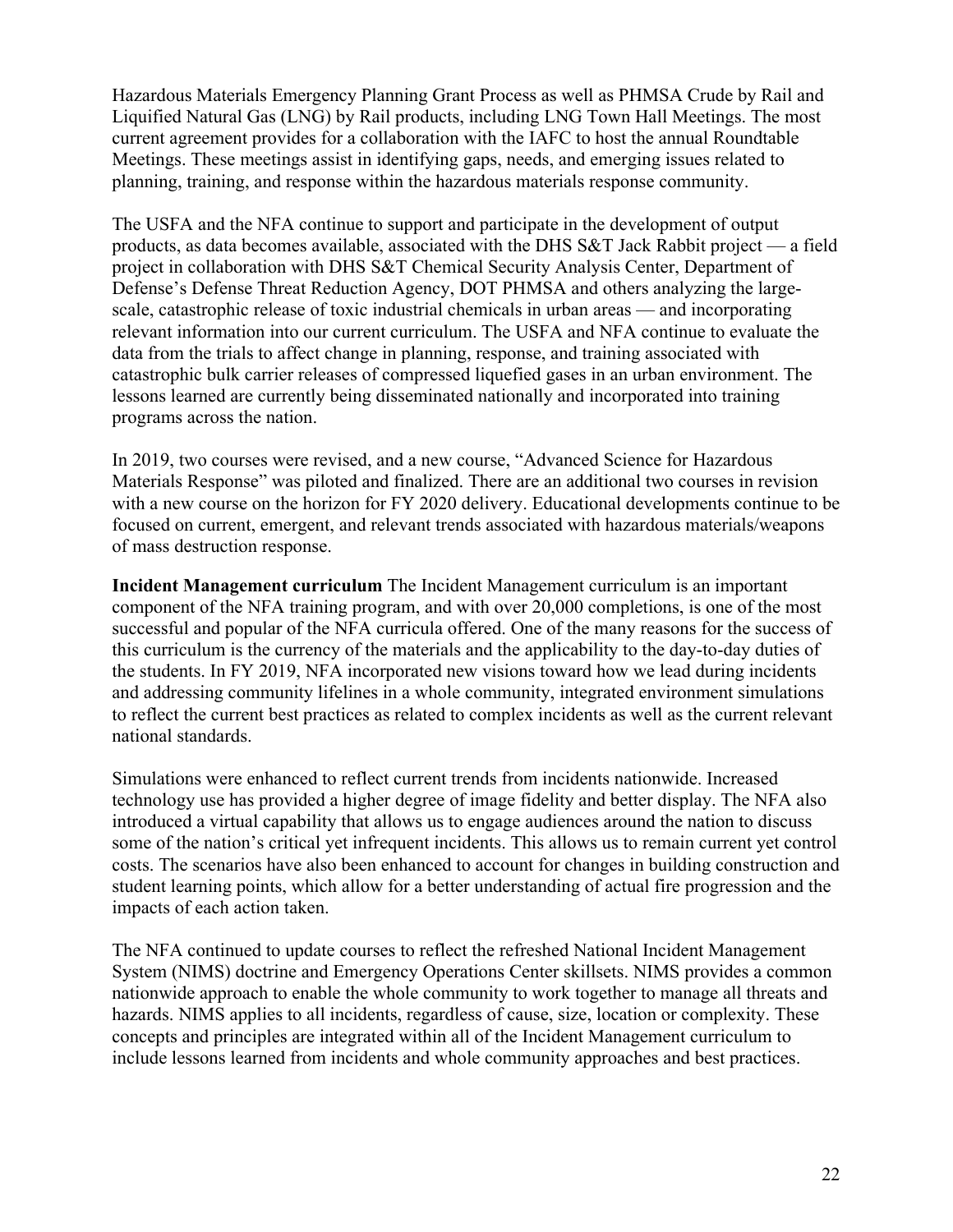Curriculum was updated to include techniques and strategies to increase effectiveness in incident and disaster operations to better position jurisdictions to respond to catastrophic incidents.

The incident management curriculum staff are major participants in the lessons learned project. These activities support our efforts to maintain current and relevant training and education by learning from real world incidents and the successes, best practices, and issues associated with those events. This program will allow continuous improvement of NFA's courses and advances the NFA's ability to enhance the delivery of programs, services, and support in a manner that can measurably improve outcomes for the fire and emergency services community.

Reports developed from staff deployments include research from publicly available documents, interviews with responders, reviews of similar recent incidents, and in-person analysis of the incident site and surrounding area that is impacted. As a result of this project, speakers were brought in to address classes both in person and virtually to speak about best practices, lessons learned, and unique problem sets faced during these incidents. Incidents represented were the Camp Fire as well as further integrating and expanding those relevant items from incidents to include but not limited to Ghost Ship Fire, Route 91 Harvest Music Festival shooting, Parkland Shooting, Great Smoky Mountain Gatlinburg Wildfires, hurricane Harvey, Pulse Nightclub shooting, Montecito Mudslides, Thomas Fire, and flooding in Ellicott City.

The Incident Management area expanded its partnership with NIST to capture educative 360 degree video from a wildfire and structure fire. The footage allows the learner to immerse themselves in the scene and see different aspects of the fire. NFA continued to bolster its partnership with DHS S&T with participation in the Enhanced Dynamic Geo-Social Environment, Predictive Modeling, Next Generation First Responder, and the DHS First Responder Group to include testing current technologies as well as integrating a school setting and other simulated environments to enhance learning. This partnership allows USFA/NFA to strengthen our stakeholders' abilities to respond to events in an all hazards environment. As the coordinating element for USFA/NFA, the Incident Management program area has utilized this partnership to maximize efficiencies crossing over to other curriculum areas that include Arson/Fire Investigation and Firefighter Safety.

**Leadership and Executive Development curriculum:** The delivery methodology for 32 courses in the Leadership and Executive Development curriculum are under revision, moving from an instructor-led lecture format to a facilitator-led Socratic method.

A new online course, "Applied Research Design for Fire and Emergency Medical Services," was released in August 2019. This course replaced three self-study research design courses into a single comprehensive research methodology course that directly supports the EFO Program. To date, 80 students have successfully completed the instruction.

In FY 2019 a curriculum development project, "Effective Communications for Fire and EMS Success" was piloted. This is the first truly blended course development whereby students will participate in both online mediated and in-classroom environments.

A new 6-day course "New Executive Chief Officer" was developed and piloted in FY 2019.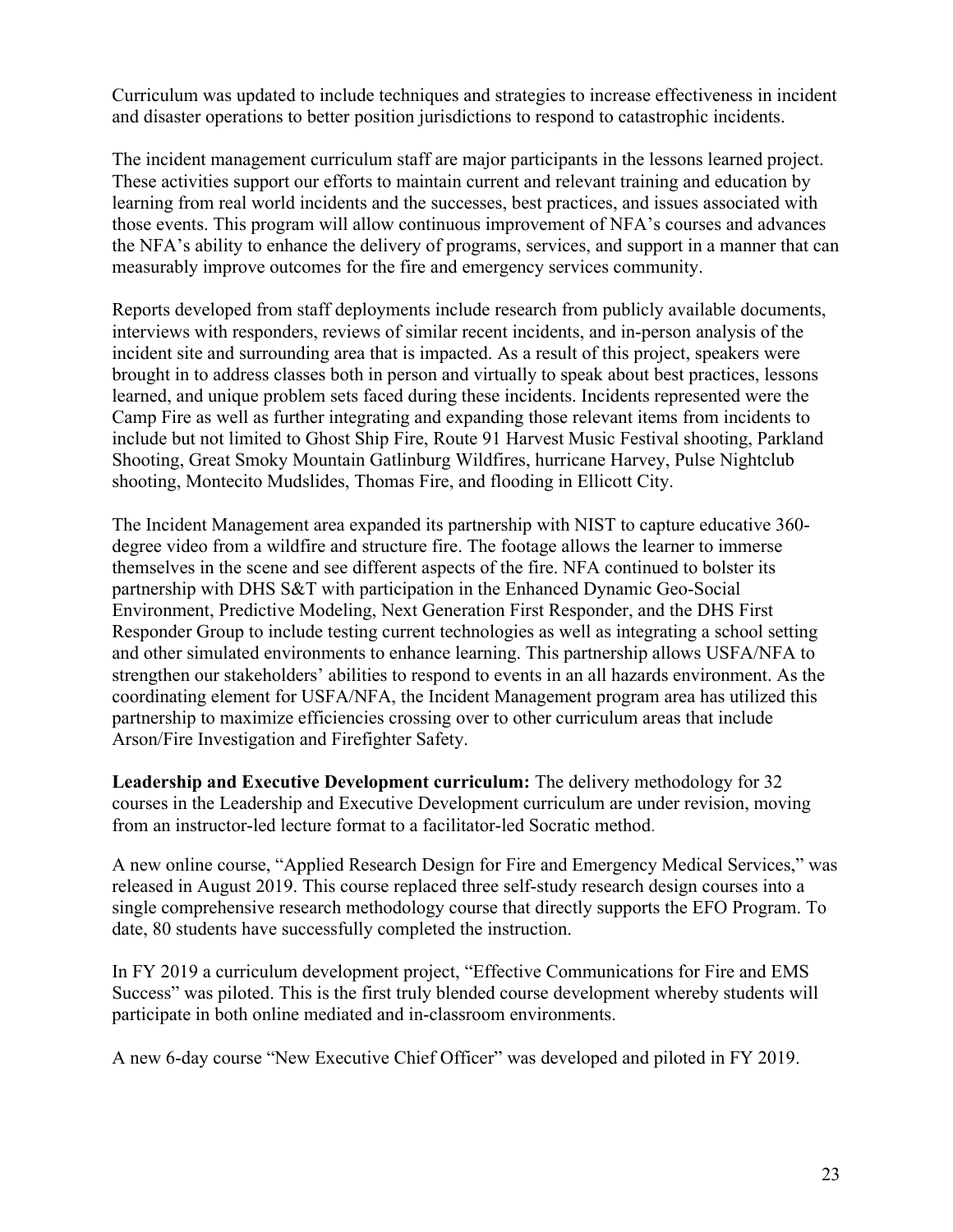**Planning and Information Management curriculum:** Two new online mediated courses have completed the pilot process and are being offered for delivery using the NFA's distance learning platform. "Decision Making and Financial Management" is a six-week online mediated course that introduces participants to a strategic planning model and methods for tying resource allocation to community-based outcomes and expectations. At the conclusion of the course, participants present their findings and plans to organizational decision-makers for implementation. "Geographic Intelligence for Fire and Emergency Services Leaders" is a fiveweek online mediated course that introduces participants to the fundamentals of geographic information and methods for converting information to actionable intelligence that can be acted on by the organization in order to improve fire and life safety outcomes in the community.

Two self-study courses are in process. "Introduction to the National Fire Incident Reporting System 5.0" provides participants with the ability to correctly describe fire service activities using the NFIRS. By doing so, communities can utilize NFIRS data to accurately describe fire department activities, target risk reduction and fire prevention activities, reduce responder risk, and improve emergency response in their communities. "Management Tools for Fire and Emergency Services Leaders" builds upon the "Introduction to NFIRS 5.0" course, providing instruction on how to use common commercially available software applications such as Microsoft Excel to query data, identify trends and make predictions about fire and emergency service needs.

**Responder Health and Safety curriculum:** Firefighting consistently ranks near the top of America's most dangerous professions, and the USFA is committed to reducing death and injuries that occur while firefighters are serving their communities. The latest statistics indicate that there is a positive pattern of decline in line of duty deaths. Eight-two firefighters died while on duty in 2018. During the past ten years (2009 to 2018), the U.S. has averaged 91.5 on-duty firefighter deaths per year. Occupational-related cancer deaths continue to be a concern in the fire service.

The revised development of the "Application of Leadership in the Culture of Safety" course is aimed at the first line supervisor who is considered the most important link in the safety culture. This course is part of NFA's Managing Officer Program. Significant changes have been made to the following courses in light of current and emerging trends and lessons learned: "Safety Program Operations," "Department Wellness Program," and "Empowering Responder Wellness" (online). Additionally, several new online mediated courses are in development: "Human Performance Factors for First Responders," "Behavioral Health in the Fire Service," and "Occupational Exposures in Today's Fire Service."

**Training Program curriculum:** A new course, "Fire and Emergency Services Training Program Management" was developed, piloted and released. The course is focused on the training management function in fire, EMS and emergency services organizations. Participants analyze the performance capabilities in their organizations, identify performance gaps and develop training management plans to improve the level of performance in their organizations.

Two online mediated courses were introduced for post-pilot delivery. "Integrating Technology into Fire and Emergency Services Training" provides instruction on the evaluation of and correct application of technology in the training environment in order to ensure that instructional technologies are appropriate, supported and effective as a means of improving training and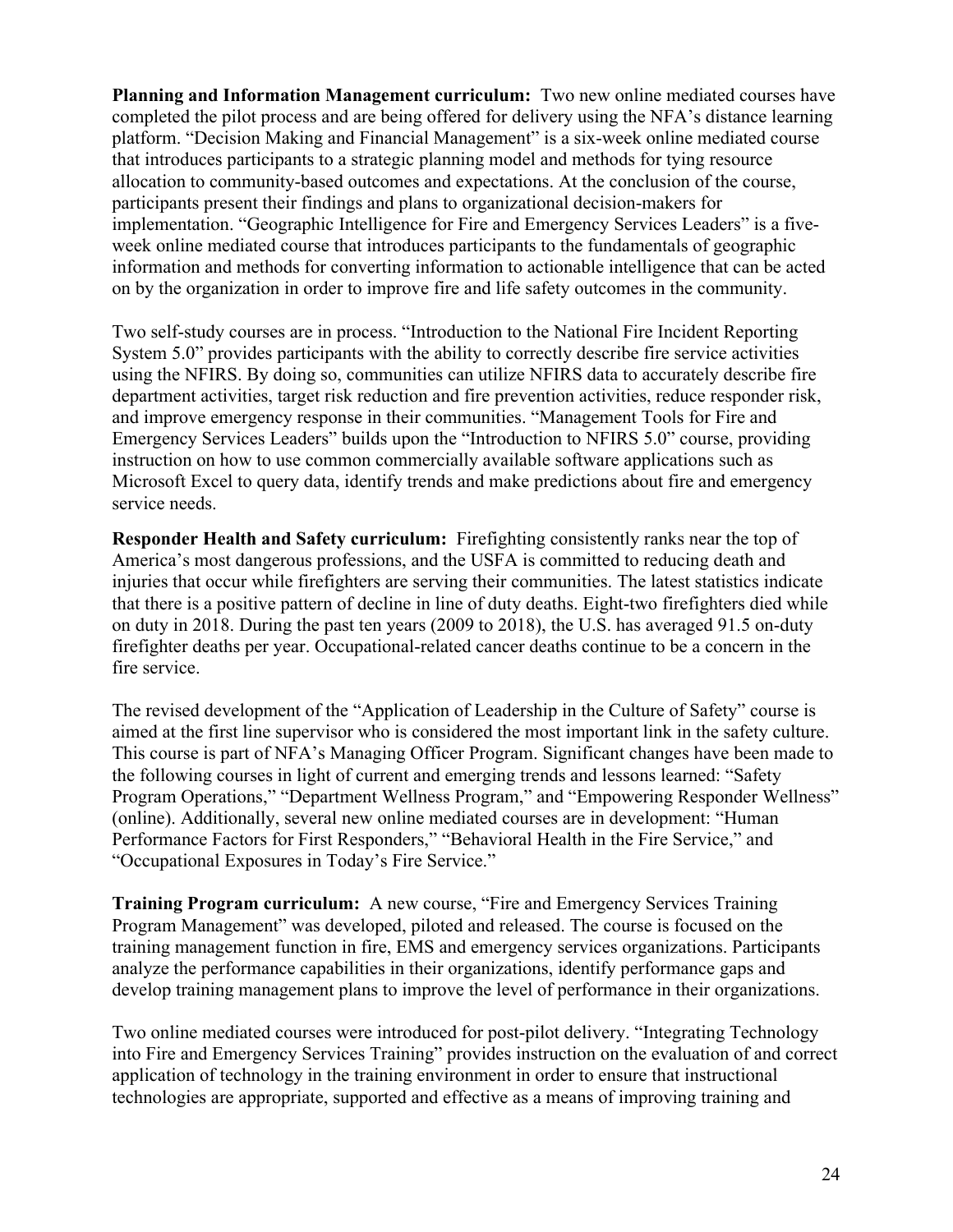occupational performance in fire and emergency services. "Training Program Design" follows the Analysis, Design, Develop, Implement, and Evaluate (ADDIE) model of instruction design. The program seeks to improve fire and emergency services course design and delivery in order to improve community emergency services outcomes.

**Facilities and support:** The National Emergency Training Center (NETC) Management, Operations, and Support Services (MOSS) Division is responsible for managing, operating, and providing administrative and emergency support services for all USFA activities (which includes the NFA and the National Fire Programs Division) and the Emergency Management Institute (EMI) located on the 107-acre campus in Emmitsburg, Maryland.

In FY 2019, the NETC MOSS division provided numerous facilities and support services for 200 federal employees, 200 federal contractors, and approximately 400 students each week from across the nation. Operations and support consisted of, but were not limited to, the following: facility operations and maintenance; renovation and improvements; food services; security; information technology; and student admissions, housing and transportation for NFA, EMI, and FEMA students. On campus in FY 2019 12,850 students completed resident training (NFA 6,036; EMI 5,225 (of which 2,077 were FEMA students); and special groups training 1,589.)

The NETC MOSS Division oversees and maintains a long-term plan for the site as well as a process to achieve NETC's vision of a historic, state-of-the-art, multiuse, student-focused campus. The master plan lays out the existing state of and vision for NETC in a comprehensive and graphic manner that can be referenced when expansion or reconfiguration is necessary. The report establishes a planning framework with specific recommended solutions for identified issues, and it outlines planning standards to help create a sense of place and a destination that presents a professional image and fosters a supportive working environment.

In 2019, NETC MOSS continued to install various energy efficient products on campus to achieve substantial energy cost savings and reduce environmental impacts associated with the facility, greater efficiency and sustainability. The installation of the new fire alarm system in four buildings was completed in Phase 1, lighting upgrades continued, and solar panels were installed on the flat roofs on Buildings R, L and M. All work complied with the Maryland State Historic Preservation and FEMA programmatic agreement.

In mid-July 2019, the NETC Admissions Online Application process was implemented. This multi-year project will reduce or eliminate paper when applying for an NFA or EMI class and reduce manpower required to review and process the applications. The link to apply is: [https://training.fema.gov/generaladmissionsapplication/staticforms/startapplication.aspx.](https://training.fema.gov/generaladmissionsapplication/staticforms/startapplication.aspx)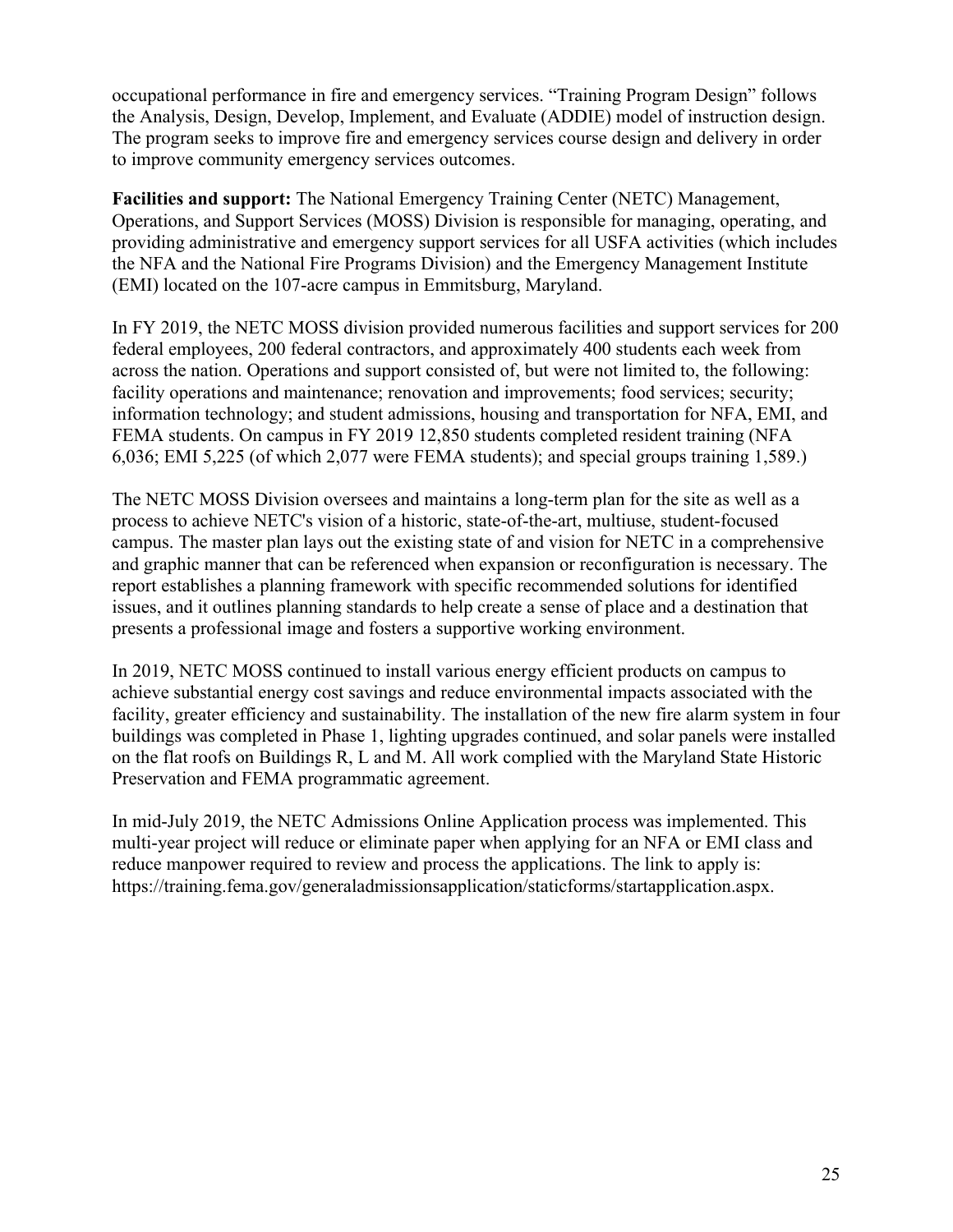# **Section 4.3 — Activities to Assist the Nation's Fire Services**

 $(15 \text{ U.S.C. } § 2215(d))$ 

The USFA provided support and assistance to the nation's fire services operations and response through the following activities in FY 2019.

**USFA Response to Assistance to Firefighters Grant (AFG) Monitoring and Oversight Requirement, §6 of the Reauthorization Act:** USFA and AFG Program Office (PO) staff have been working collaboratively to address this requirement. USFA review of the FY 2018 FEMA Monitoring Plan (Plan) determined that actions called for in this Plan meet the legislative requirement for oversight and monitoring of the AFG program. The Plan identifies two areas for monitoring activities – programmatic and financial. Two opportunities for USFA engagement and contribution fall within the programmatic monitoring area. The first is for USFA staff to assist the AFG PO when conducting targeted post-panel reviews. USFA staff began assisting the AFG PO during the FY 2017 Fire Prevention and Safety (FP&S) Grant Program review process and in 2019 continued to assist with the review of FY 2018 FP&S Research and Development applications prior to award. In the second opportunity, USFA and AFG PO staff will work collaboratively to develop an AFG grants management training program that will be hosted on the USFA Learning Management System.

**National Fire Academy Board of Visitors:** The NFA Board of Visitors (BOV) plays an important role in supporting the academic stature of the NFA. The BOV is charged with the annual review of the NFA programs, and it also provides advice and recommendations to the USFA.

In FY 2019, the NFA BOV:

- Provided oversight and approval of the finalization of the EFO Program rewrite;
- Inspected the NFA physical facility which included the review of the NETC campus upgrades and audits of various NFA resident course deliveries, as well as visiting classrooms;
- Maintained sub-committees and conducted activities addressing the NFIRS, and the NFA's Professional Development Initiative;
- Conducted two meetings which were efficiently supported by using online conferencing technology and one in-person meeting at the NETC; and
- Developed their annual report.

The culmination of the year's activities included numerous recommendations for the enhancement of the NFA's educational program including expanded outreach efforts and the need for increased diversity, upgrades and expansion of the NETC physical facility, continue with the solar panel installation, and support for budgetary increases.

**Federal Fire Working Group:** The Federal Fire Working Group (FFWG) provides an opportunity for federal agencies to share and discuss one another's programs, research, and additional resources to promote coordination and collaboration among federal partners. It is the only interagency group within the Federal Government with a focus only on fire and life safety.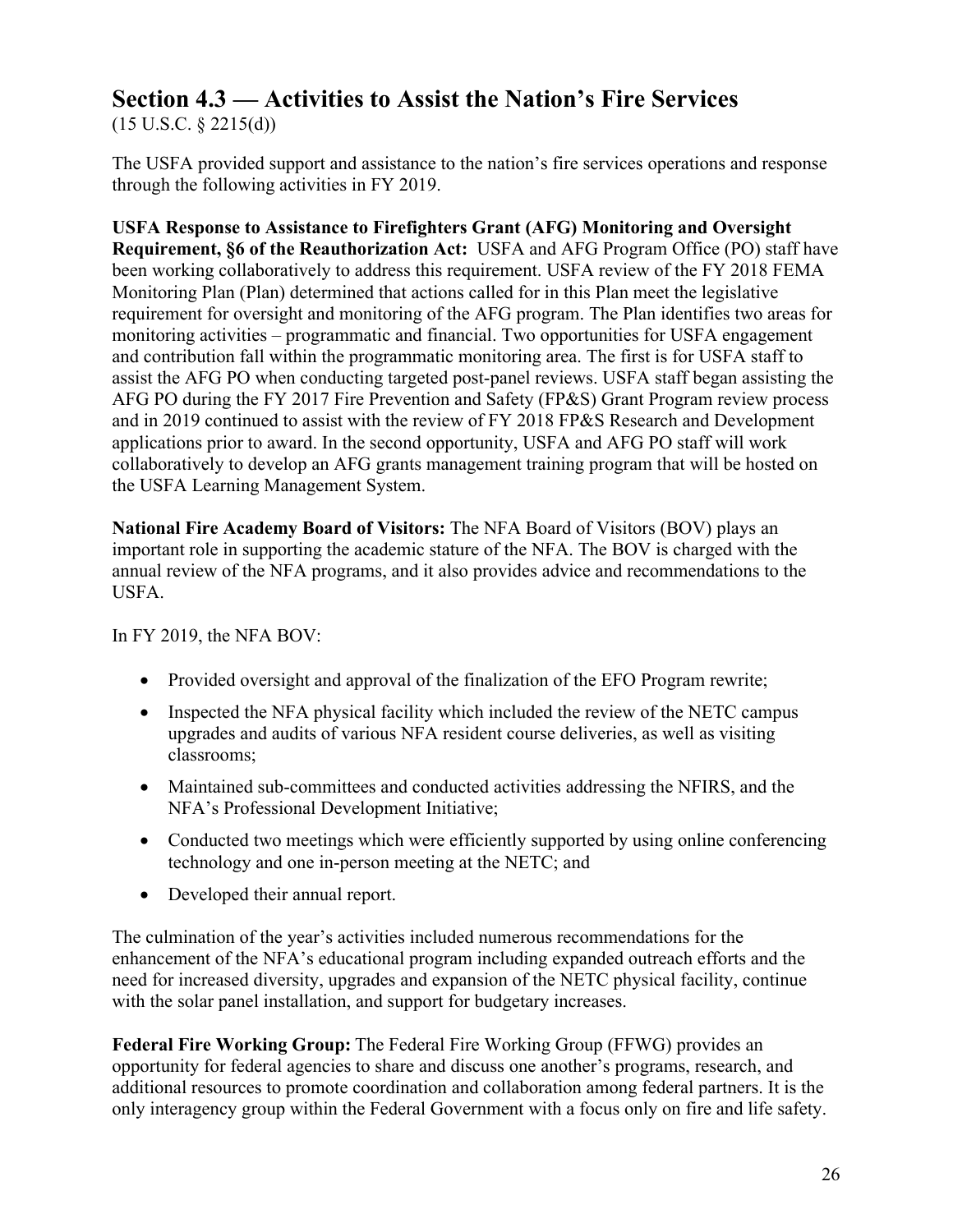The FFWG was established in 2001. The USFA is required to provide federal agency coordination and information exchange activities under Sections 8(e), 12, and 21(e) of Public Law 93-498, October 29, 1974, the Federal Fire Prevention and Control Act. The FFWG provides the forum for USFA to lead that coordination.

**Federal Interagency Committee on Emergency Medical Services:** The USFA is a statutory member of the Federal Interagency Committee on Emergency Medical Services (FICEMS), established by Congress in 2005 through the Safe, Accountable, Flexible, Efficient Transportation Equity Act: A Legacy for Users, to ensure coordination among federal agencies supporting local, regional, state, tribal, and territorial EMS and 911 systems. The FICEMS was also created to improve the delivery of EMS throughout the nation.

**Wildland and wildland urban interface coordination:** The USFA collaborated with the NFPA and various FEMA components to promote the Wildfire Community Preparedness Day. This year marked the sixth anniversary for this activity. According to NFPA, the purpose of the event is to improve a community's ability to withstand and recover from a wildfire, which may also improve the safety of firefighters. Almost 10 million Twitter followers were touched through various social media outreach efforts.

The USFA provides full-time staffing at the National Interagency Fire Center (NIFC) in Boise, Idaho, which enhances interagency functions and technical assistance programs that are critical to wildland firefighting operations. Working directly with the NIFC Office of Predictive Services, interagency partners, and Geographical Area Coordination Centers, the USFA provides technical support on numerous wildland firefighting resource management programs.

Additionally, the USFA has served as the Interagency Coordinator to interface various FEMA national and regional programs with existing programs from the interagency representation at NIFC. Serving as host, the USFA has supported various mitigation, planning, logistics, and grant meetings through the year. The USFA also hosted the annual National Wildfire Coordinating Group (NWCG) Executive Board meeting for the interagency group.

The USFA maintained membership with the following interagency groups: Wildland Fire Leadership Council (the U.S. Fire Administrator is a principal member), NWCG, National Multiagency Coordination Group, Fire Management Board, WUI Mitigation Committee, Fire-Adapted Communities Coalition, Fire Executive Council and Federal Fire Policy Council. Through these groups, the USFA represented the SLTT structural fire and emergency services and encouraged collaboration on how the federal land management agencies and departments manage existing resources, research, technical development, training, qualifications, and mobilizations.

The USFA in collaboration with FEMA, DHS S&T, and other key stakeholders worked to determine what new and emerging technologies could be applied to wildland fire response. Given the loss of life that occurred in the recent California wildfires, the FEMA Administrator asked what technology could be applied to save lives in the wildfire response. This collaborative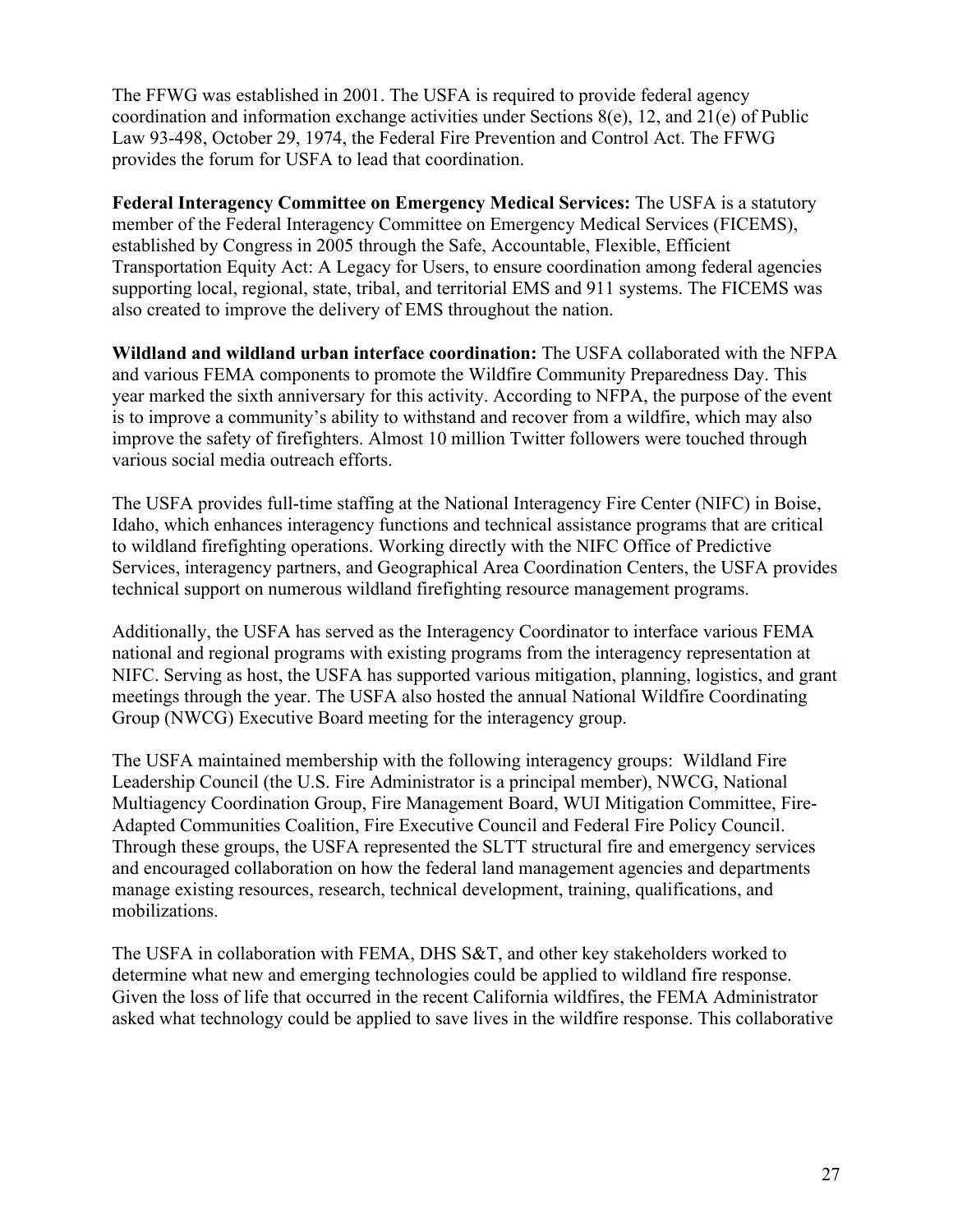effort has developed a Wildland Urban Interface Fire Operational Requirements and Capability Analysis Report, May 31, 2019<sup>[25](#page-28-0)</sup> with key findings that will be shared with the broader fire and emergency response communities in an effort to deliver solutions.

**Federal operations and National Response Framework:** During disaster activations, the USFA deployed staff in the various leadership roles of the FEMA National Response Coordination Center, which included Geospatial Information Specialist, Emergency Services Group Supervisor, Resources and Capability Branch Director, Resource Support Section Deputy Chief, and Resource Support Section Chief as part of the federal response to Tropical Cyclone Dorian, and Tropical Storm Karen.

As a member of the FEMA Emergency Support Function Leadership Group, the USFA contributed to the National Threat & Hazard Identification and Risk Assessment Target Concurrence for Response and Recovery Mission Areas and the guidance and direction for the National Safety and Security Lifelines and Senior Leadership Brief distributed through FEMA.

USFA also supported the Comprehensive Preparedness Guide 101 update effort, participated in the National Risk and Capability Assessment National Target Concurrence revision to the Response and Recovery Interagency Operations Plans, and the completion of the inventory of Federal response capabilities and the draft National Mitigation Investment Strategy.

**Type 3 All-Hazards Incident Management Teams:** During 2019, the USFA provided development assistance for 64 USFA Type-3 All-Hazards Incident Management Team (AHIMT) O-305 course deliveries that trained 1,644 students for the nation's emergency services. Currently, the USFA maintains contact with 75 AHIMTs throughout the country that represent SLTT incident management teams that establish a robust national capability for emergency services. For professional development and sustainment of established teams, the USFA coordinates with NIFC to provide mentoring or coaching opportunities for AHIMT team members that are position-specific and team-oriented. The USFA continues to support AHIMTs by developing additional exercises, training, and establishing standards for the teams to follow as they respond to national disasters.

**Critical Infrastructure Protection:** The USFA's Critical Infrastructure Protection Program promotes information sharing and threat analysis with emergency services sector departments and agencies nationwide. The USFA manages the Emergency Management and Response-Information Sharing and Analysis Center (EMR-ISAC), which is a national clearinghouse for critical infrastructure protection and emergent threat information specifically targeted to the nation's emergency services sector personnel. The EMR-ISAC publishes a weekly InfoGram that addresses current issues impacting first responder operations, planning, health, and safety concerns and the challenges of responding during incidents of civil unrest and active shooter situations. In FY 2019, distribution of the weekly InfoGram increased 10.5 percent to more than 105,000 emergency services-sector personnel nationwide.

Additionally, the USFA-managed Emergency Services community of interest on the Homeland Security Information Network (HSIN) has vetted more than 27,000 emergency services sector leaders for access to current situation reports, emerging threat information, public health and

<span id="page-28-0"></span><sup>&</sup>lt;sup>25</sup> https://www.dhs.gov/sites/default/files/publications/wui\_fire\_report\_of\_findings\_july\_24\_2019v2\_508.pdf.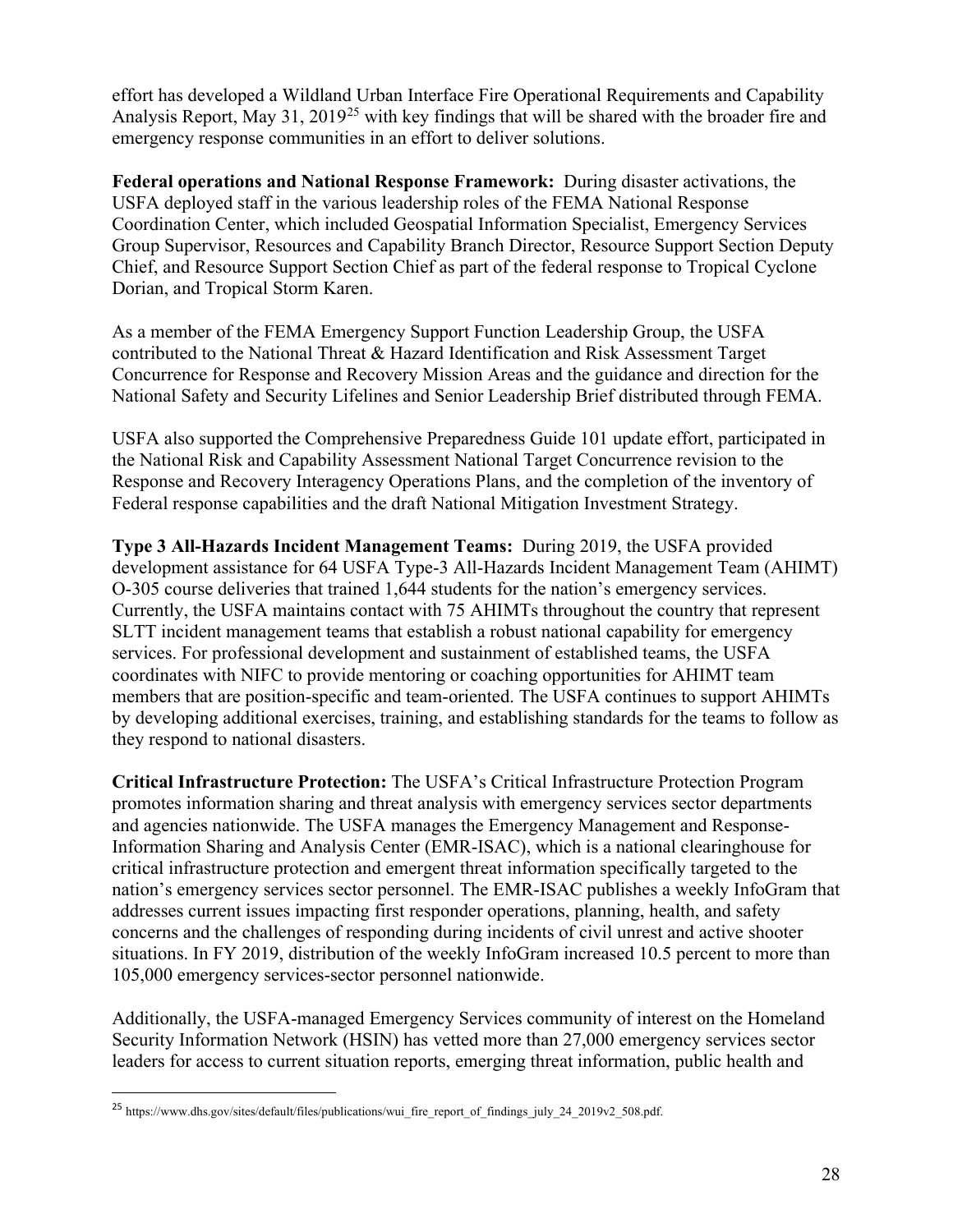safety bulletins, cyber and terrorism threats, and other critical "For Official Use Only" information. The USFA also hosts monthly informational webinars on developing trends with state and local fire service personnel that serve as liaisons with their state's fusion center.

**National outreach:** The USFA continues to refine the Daily National Operations Briefing that provides an operational snapshot of significant information, emerging issues, all-hazard incidents, special security events, and hazardous weather. Additional information is available to first responders and emergency managers with hyperlinks that are implanted in the document, which allow subscribers to view details and to check for updates. The briefing is distributed to more than 25,600 subscribers.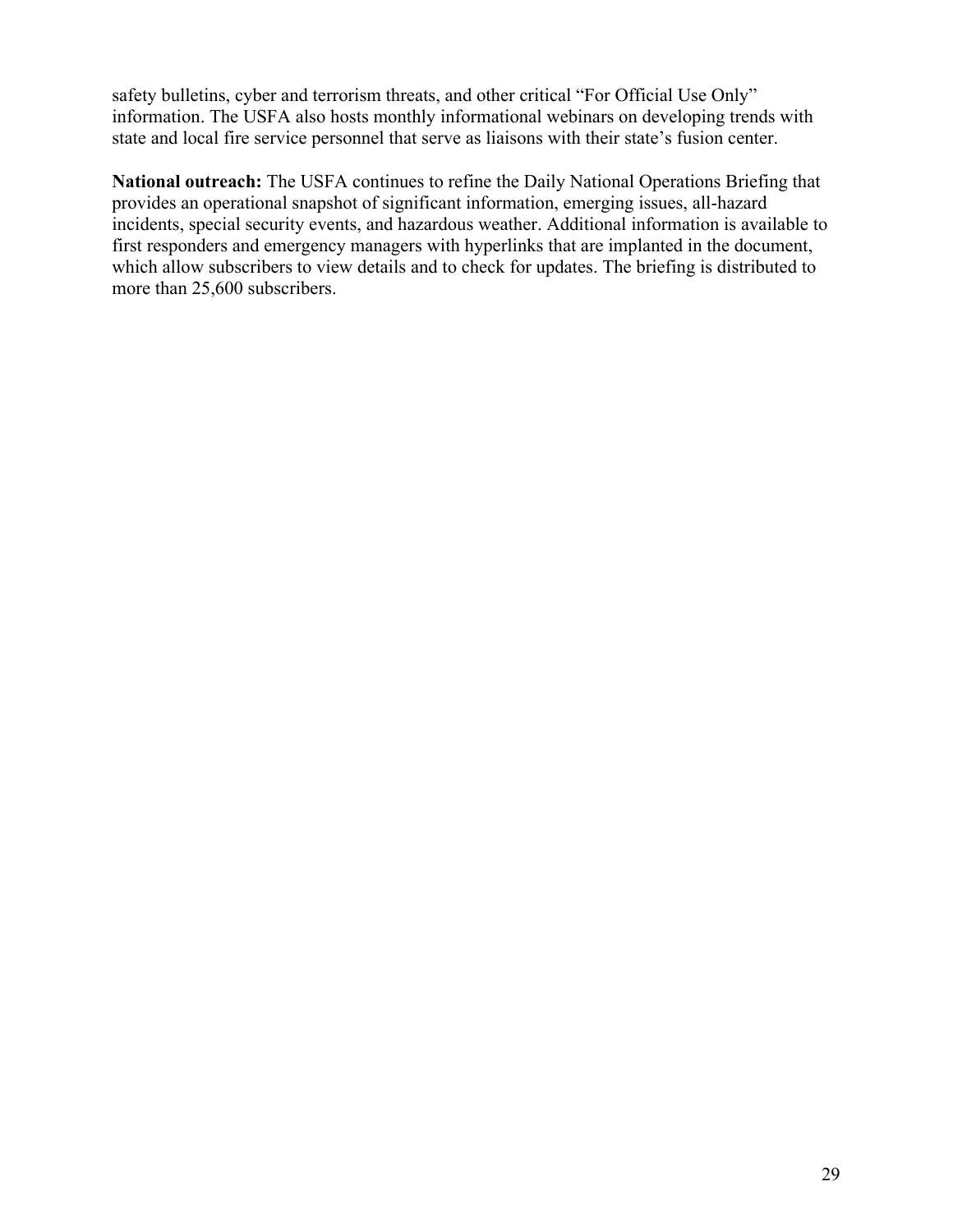### **Section 4.4 — Public Education**

 $(15 \text{ U.S.C. } § 2215(e))$ 

In FY 2019, the USFA led or participated in the following activities to deliver public education materials and messages that were easily understood by the general public and specific at-risk groups, while emphasizing the whole community concept modeled by the Fire is Everyone's  $Fight<sup>TM</sup>$  initiative. Additional information is available at <https://www.usfa.fema.gov/prevention/outreach.>

**Arson Awareness Week:** "Preventing Arson at Construction Sites" was the theme for the Arson Awareness Week and set the stage for significant outreach on this important topic during the week. Although arson fires at construction sites represent approximately 13 percent of all reported arson fires each year, they adversely affect the local community and create a significant fiscal impact on the entities involved. Both residential and commercial properties under construction were addressed.

Buildings under construction or renovation are at their most vulnerable condition and adversely hinder firefighting operations. Two examples of large impact arson-related fires were discussed at the April 9th webinar sponsored by the Insurance Committee for Arson Control. The Da Vinci Apartment complex in Los Angeles, California in 2014 and the Warrington Hotel in Ocean Grove, New Jersey in 2017 were both under construction and intentionally set ablaze.

Takeaways from the Arson Awareness Week presentation included developing site plans and preplanning between the fire service and the contractors, resource links for both investigators and inspectors, educational topics for the involved workforce, and community awareness. The USFA 2019 Arson Awareness Week webpage had 1,516 visits.

**Emergency Medical Services Week:** "EMS Strong – Beyond the Call" was the theme of the annual Emergency Medical Services Week. EMS Week offers an important opportunity for EMS and fire departments to recognize the dedication of all EMS personnel and the showcase their commitment to protect the health and safety of all Americans. The USFA is proud to support, train, and recognize the accomplishments of all EMS personnel. Additional information is available at [https://www.usfa.fema.gov/operations/ops\\_ems.html.](https://www.usfa.fema.gov/operations/ops_ems.html)

**National Emergency Training Center library:** The NETC library focused on a research-topractice initiative that involved writing brief summaries and capturing key actionable takeaways from recent research articles. The target audience for the research summaries was fire and EMS personnel. The topics included violence towards EMS personnel, wildfire risk mitigation, firefighter cancer screening, assessing cardiovascular disease risk in firefighters, community paramedicine, and nanotechnologies to minimize fire risk. The complete set of content is posted at: [https://www.usfa.fema.gov/current\\_events.](https://www.usfa.fema.gov/current_events)

The library provides short training sessions that help students further hone their ability to find, evaluate, effectively use, and cite needed information. Topics include an introduction to the research process — how to cite a reference in accordance with the *Publication Manual of the*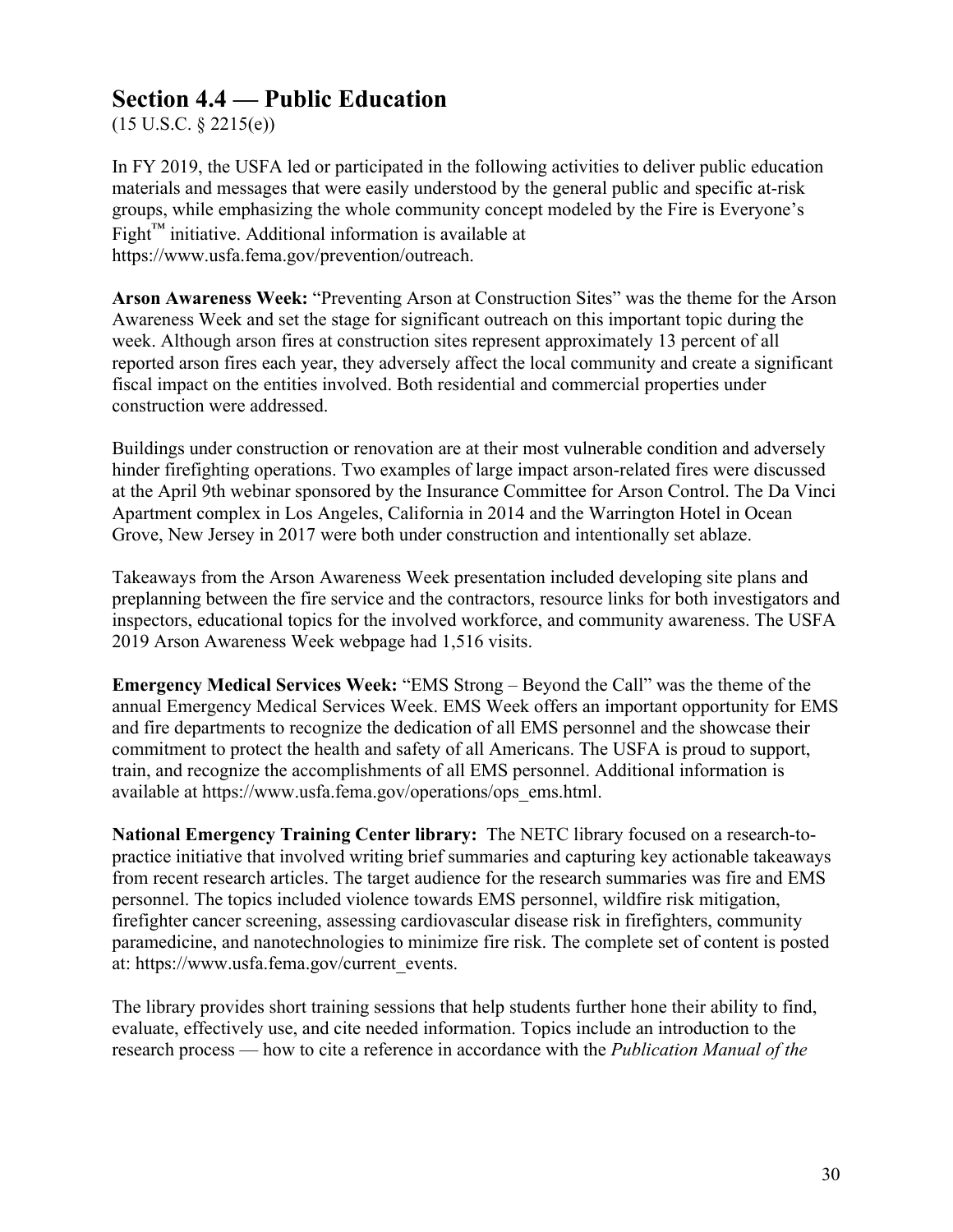*American Psychological Association,* sixth edition, accessing full-text scholarly articles and ebooks via the library's online database, creating an online search strategy, establishing a research topic, and more.

The library undertook a major collection maintenance project to economize space and remove many hundreds of old, outdated books. This improved management of our space will allow us in 2020 to integrate the operations of the campus publication center into the footprint of the library. Our intent is to transform the current space into a campus common area that houses enhanced and improved library services along with conveniently accessible publication center services. This one-stop shop will be an active draw to students who will have a reading lounge type of experience providing a wide array of print and electronic information products.

**Civilian Residential Fire Fatalities:** The Prevention & Information Branch undertakes a daily media monitoring effort in order to capture and tabulate in real time, news reports of home fire fatalities from around the country. According to available national fire loss data for 2018, there were 2,560 fatalities that involved unintentional fires. The USFA's Civilian Residential Fire Fatality report recorded 2,334 civilian home fire fatalities during the same period. The intent of the USFA's report is to provide a real time estimate of fire loss in the United States.

**Fire and Life Safety Messages:** The USFA is involved with a wide variety of outreach efforts in partnership with fire and life safety organizations and agencies. One unique initiative for this report is fire and life safety pictographs. These specially designed tools address the everincreasing need from our constituents for messages for their at-risk public. We increased the reach of our pictographs by adding more life safety topics, such as bike safety, pool safety and wildfire/outdoor burning fire.

This year, the USFA released 32 new pictographs bringing the total that the USFA has published to 82. They assist fire departments and key fire and life safety stakeholders in teaching fire and life safety to people with low literacy and for those with limited English proficiency. Pictographs can help overcome literacy barriers by communicating messages with pictures. These pictographs help to communicate fire safety messages to high-risk populations. Each was tested nationally with people who have low literacy, as well as those who speak Chinese, Hindi, and Spanish — the nation's largest immigrant groups. The pictographs can be used in educational outreach materials such as flyers, posters, and banners. The USFA created templates to assist departments in creating these outreach materials and a how-to video to teach users how to use the templates. They are available on the USFA website and have been extremely well-received.

**The Fire Marshal Interchange:** The Fire Marshal Interchange (FMI) was established to provide a platform for fire marshals across the nation to safely communicate within the secure HSIN. Using this site allows for sharing knowledge outside jurisdictions to bring awareness of problems and trends that may threaten the lives of those they have sworn to protect from fire and life safety issues. The world of the fire marshal is always changing. This site is designed to advocate for positive reinforcement of the basic and often complex situations that arise.

The FMI is specifically designed for the fire marshal mindset. The USFA fully supports the collaboration of fire marshals throughout the nation and internationally to help better serve their communities.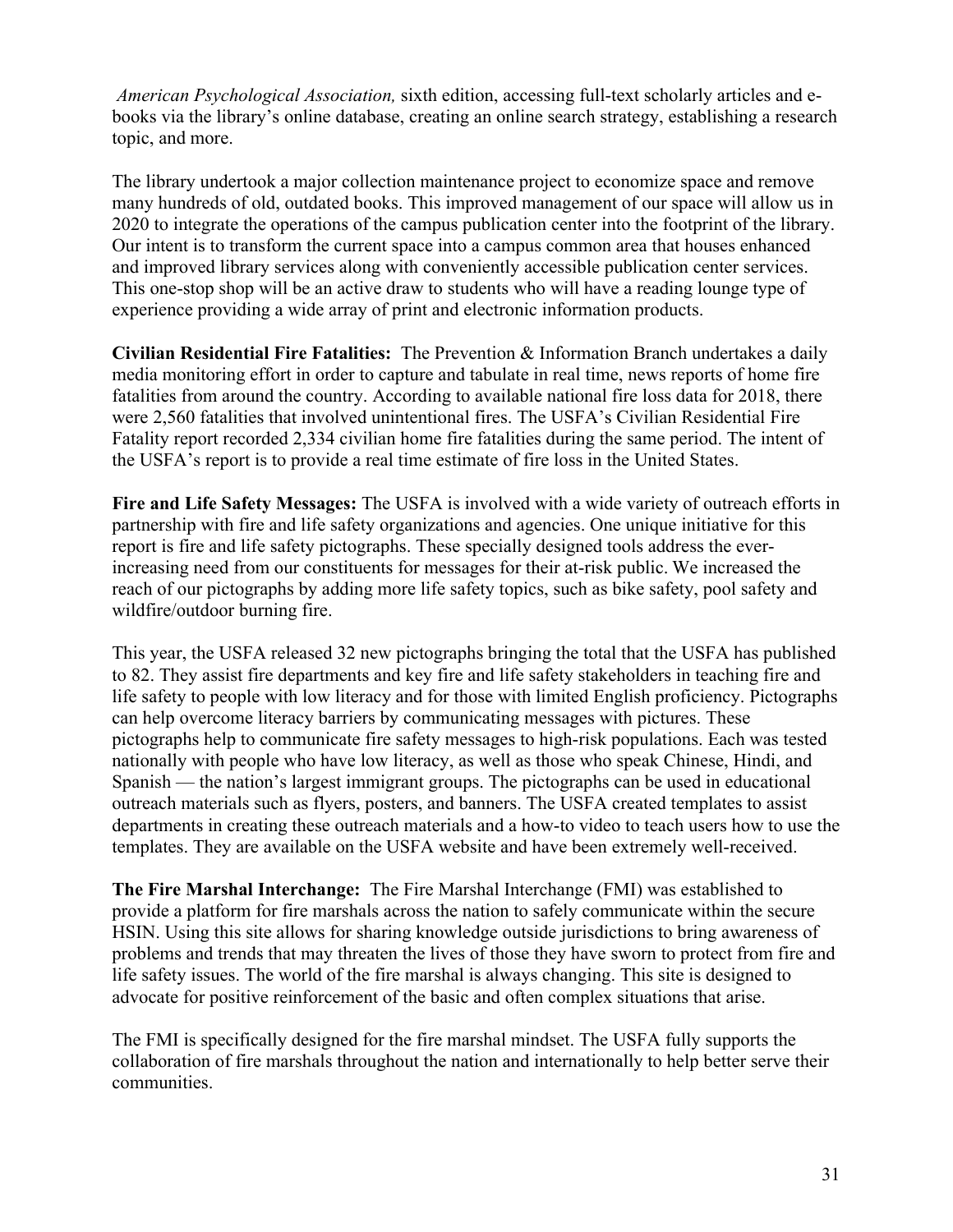Since its release in March 2019, the FMI has garnered 356 active members from federal, state, tribal, county and local municipalities, the Department of Defense, Canada and New Zealand. We are using various marketing tools to advertise the network to the fire marshal community including the USFA website, Gov Delivery, National Association of State Fire Marshals, HSIN, Certified Fire Investigator Trainer Network (CFITrainer.net), International Association of Arson Investigators, Community Risk Reduction (CRRNet), and LinkedIn.com to name a few.

**Hotel**–**Motel National Master List:** The Hotel–Motel National Master List, published on the USFA website, is one of the fire and life safety assets created as a result of the "Hotel and Motel Fire Safety Act of 1990." Only commercial properties that provide lodging to the public and meet the list's requirements are approved for official travel by U.S. federal government employees. A property can apply to be on the list if it has at least one single-station, hard-wired smoke alarm in each guest room and all conference rooms. If the building is four or more stories tall, fire sprinklers must be in each guest room. The property receives a FEMA ID that can also be used for the Emergency Lodging Assistance Program funded by FEMA.

The Office of Management & Budget (OMB) Collection 1660-0068, Federal Hotel & Motel Fire Safety Declaration Form is in place for the information collection. This renewal process keeps the information collection active on the OMB inventory for three years. The new expiration date is February 28, 2022.

This year we were able to send GovDelivery messages to approved properties in the Hotel-Motel database. The messages went out to all properties that have provided an email address; this was approximately 32,000 for each quarter's mailing. Our messages included Spring Fire Safety, encouraging emergency messaging in their communities using the Integrated Public Alert and Warning System (IPAWS) to provide customers access to life-saving emergency messaging, fire safety messaging using our new public lodging pictographs, as well as encouraging property managers to ensure their National Master List information is up-to-date.

This year, the USFA added 1,975 new lodging properties to the list, bringing the number of properties to 51,274. The USFA partners with the General Services Administration to assist in maintaining accurate property information.

**Digital communications and social media:** Our followers on the USFA's Twitter account (@usfire) totaled 49,200 people. This year we posted over 500 tweets. Our likes on the USFA Facebook page are over 18,800, and we had 145 posts. We added LinkedIn to our social platforms in late 2018. We currently have 3,750 followers and have posted over 100 times. In addition to supporting FEMA digital platforms by sharing/retweeting posts, we participated in several major campaigns on our platforms such as Hurricane Preparedness Week, Arson Awareness Week, and Hurricane Dorian Outreach.

USFA staff sent approximately 600 bulletins to GovDelivery subscribers on community risk reduction, fire prevention and life safety, and available USFA resources, including NFA training. The number of subscribers to one or more USFA email lists is 391,000.

**US. Fire Administration's website:** The USFA's website received 3.2 million visits from 2.3 million unique visitors during the reporting period. A variety of fire prevention outreach materials were added to the USFA's website including animated social media cards in both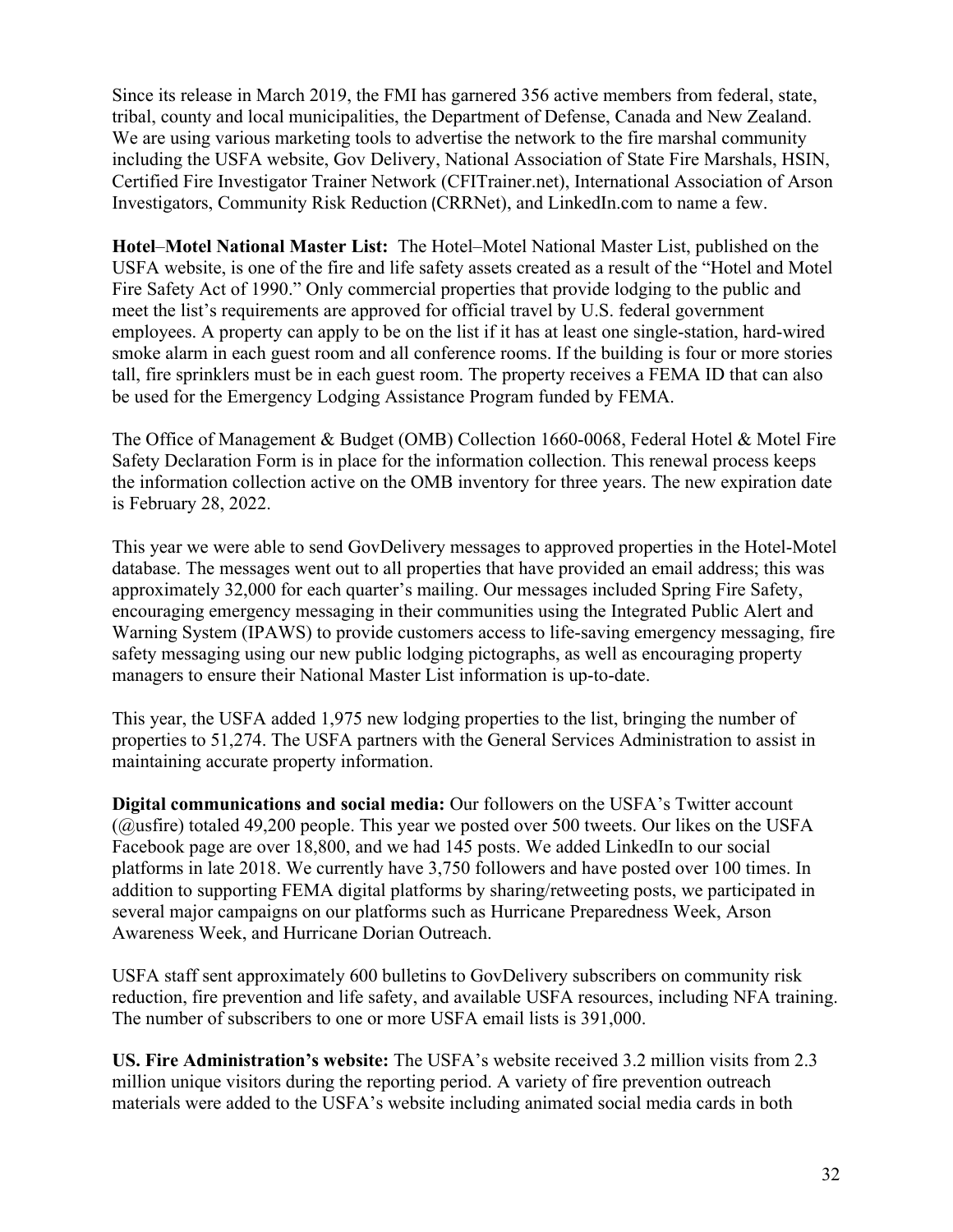English and Spanish, customizable home fire-safety handouts for local fire prevention campaigns, resources for Arson Awareness Week/Fire Prevention Week/EMS Week/National Preparedness Month, and previously recorded webinars. Also added to the site were 3 social media toolkits and 82 pictographs – illustrations and animations to help overcome literacy barriers by communicating fire-safety messages with pictures.

The USFA continued to publish a series of articles on current events and emergent issues relevant to the fire service to increase national awareness about them. Over 250 content assets on USFA's website were audited for accuracy, currency, and relevancy.

**Fire is Everyone's Fight®:** The USFA's initiative has 3,068 fire department and organization supporters, including all 50 state fire marshal offices and the District of Columbia. The initiative also partners with Australia, Canada, Denmark, Egypt, England, Guam, Mexico, New Zealand, and South Africa.

**Publications Center:** The center processed more than 4,000 publication orders, accounting for the distribution of close to 1 million fire prevention and life safety items. The outreach products include booklets, manuals, technical reports, handouts, CDs, and DVDs – many provided in both English and Spanish. In addition to providing hard copy publications upon request, most of the USFA publications are searchable and available for electronic download through the USFA's website as 508-compliant PDF files. Many of the electronic fire prevention and public education outreach publications can be customized by fire/EMS departments and community organizations for use within their local communities.

The Publications Center saw an increase in on-campus visits and tours from NFA classes. The Publications Center's presentation provides students with a greater understanding as they navigate the USFA's vast online catalog of fire prevention and safety-related materials. Visiting students are also provided an online tour of the USFA website's wealth of assets.

Publications Center staff set up and staffed a USFA publications display during the NFA State Weekends. Staff greeted participants as they checked in for the weekend and provided an assortment of USFA publications, took publication orders, and shared information about the downloadable resources on the USFA website.

**The Media Production Center:** The center creates a wide variety of communication graphics including 3D animated videos, posters, displays, animated social media messages, presentations, publications, etc., for display on the USFA's website; in NFA courses, classrooms and oncampus locations; and at conferences, meetings, and course locations across the country. The Media Production Center also supports FEMA's EMI with communication graphics, posters, displays, and online electronic assets.

**U.S. Department of Homeland Security** *Blue Campaign* **on human trafficking:** The USFA supported the *Blue Campaign* by distributing their resources to enhance first-responder awareness of human trafficking. These materials are disseminated at the NETC campus and across the nation at various meetings where the USFA exhibits for first responders and the general public. USFA staff members produced an 11-minute training video for first responders to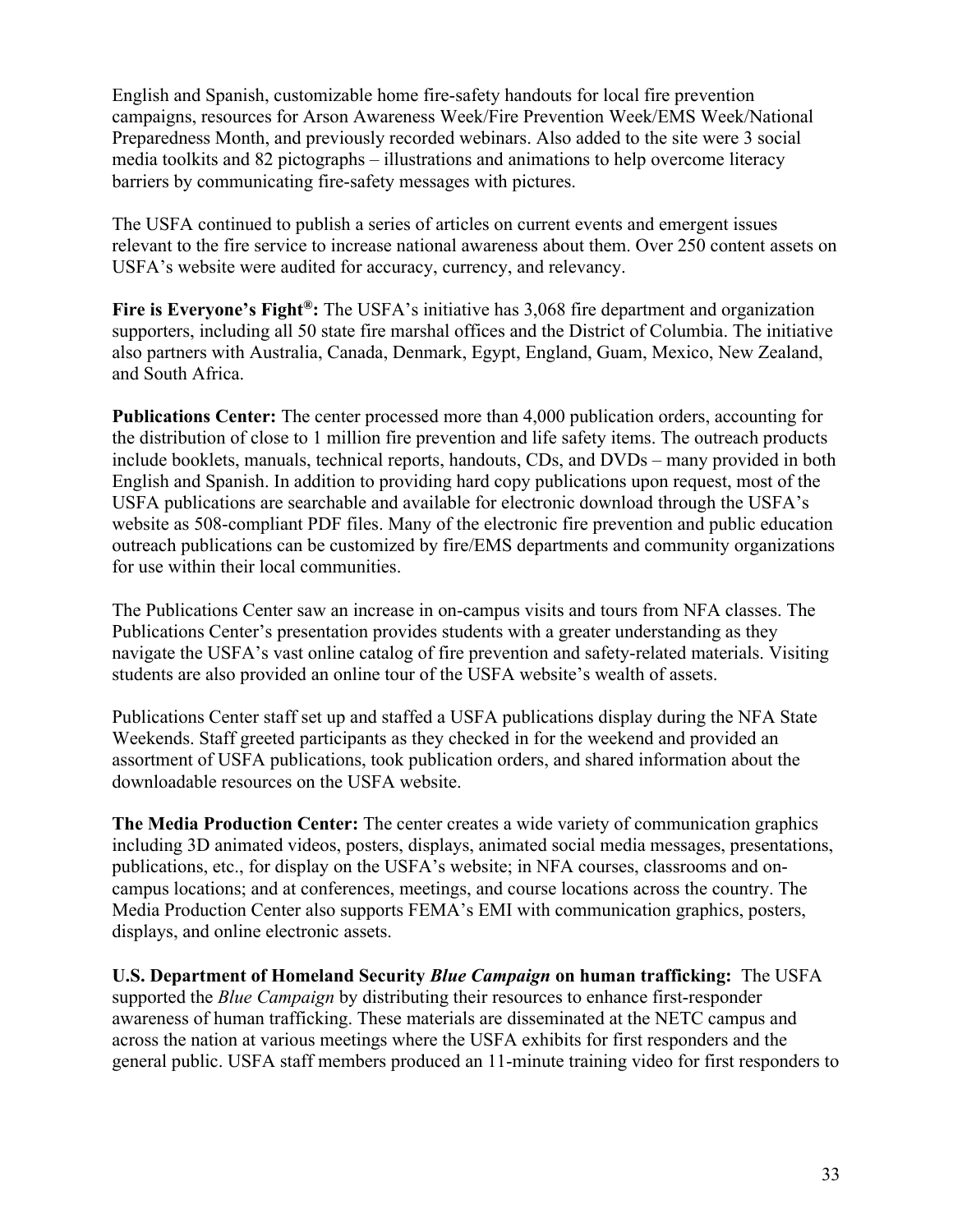recognize the signs and symptoms of possible human trafficking victims. This training video is made available through USFA's YouTube channel. USFA staff members also worked with IAFC staff to present "Human Trafficking: How the Fire Service Can Help" at the annual Fire Rescue Med conference.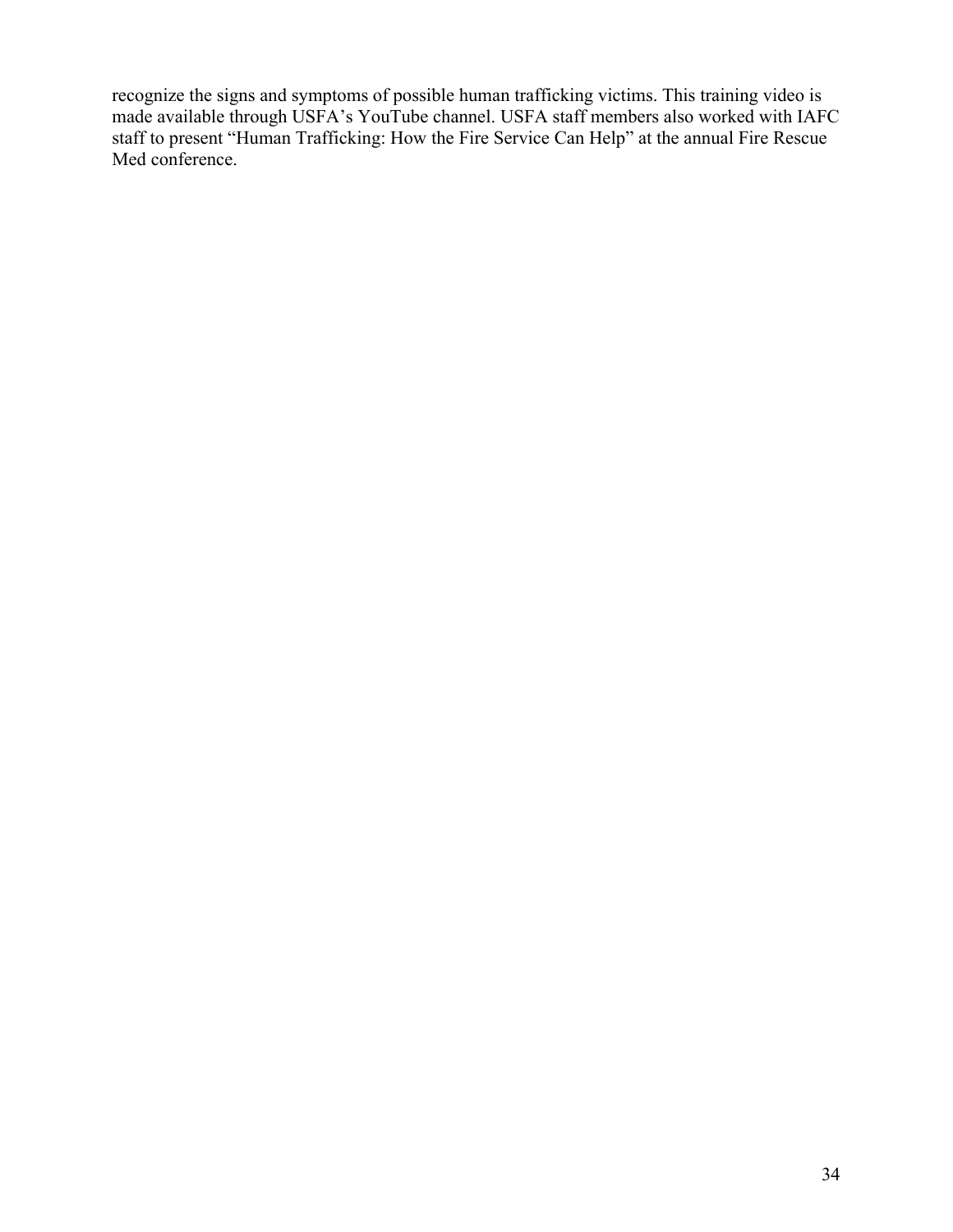### **Section 4.5 — Fire Safety Effectiveness Statements**

(15 U.S.C. § 2215(f))

Although initially a reporting requirement for the USFA, the authority for code enforcement remains at the SLTT levels and is outside the federal purview. The code development and compliance process has evolved since the 1970s and essentially meets the need to provide fire safety standards to which buildings should comply. The USFA continues to support the promotion of codes and compliance through training at the NFA and through staff involvement in the consensus standards process.

Unlike some other FEMA components, USFA does not manage programs that provide funding through grants or have a regulatory framework that allows for incentivizing code adoption or enforcement through program eligibility. USFA is a principal member of the FEMA Building Codes Executive Steering Group. We work closely with the Executive Steering Group and subworkgroups to develop the agency's building codes strategy and plan for its implementation especially in regard to fire safety and prevention for both structure and wildland fires. USFA also works in collaboration with NIST and non-governmental organizations conducting research to support consensus standards such as NFPA, ICC, and the Insurance Institute for Business and Home Safety.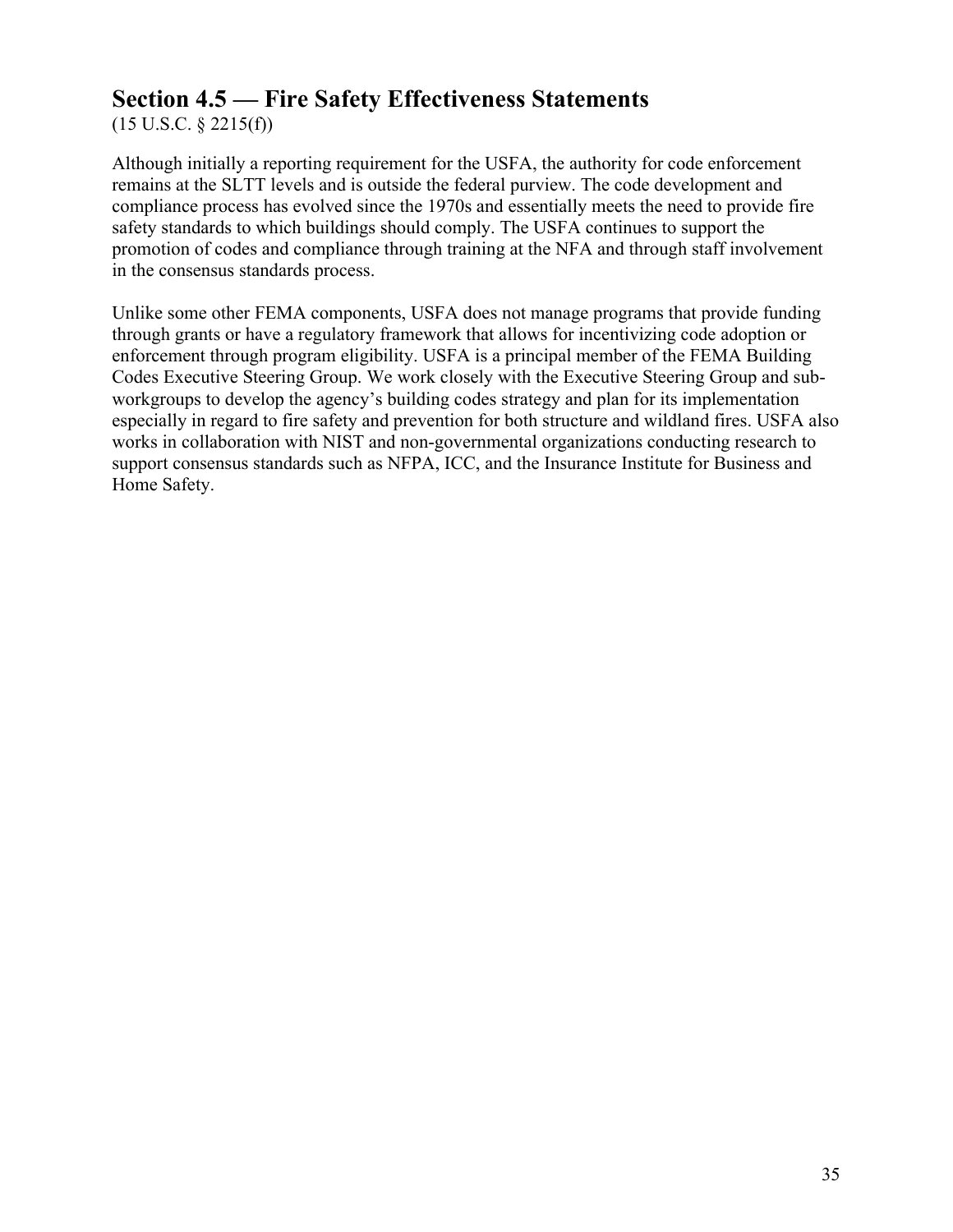### **Section 4.6 — Outstanding Problems**

 $(15 \text{ U.S.C. } § 2215(g))$ 

**National Fire Incident Reporting System:** Today, there is an increased demand for data/ evidence-based decisions and solutions to complex problems; the fire problem in the U.S. is one such problem, especially in the WUI. Accurate, comprehensive, and current data is essential for pinpointing issues, forecasting trends, setting goals, and identifying actions and areas of focus.

The NFIRS is the largest incident-based system in the nation. The NFIRS is an invaluable resource to SLTT fire agencies and serves as a leading platform for collecting and analyzing a wide range of all-hazards data from the nation's fire and emergency services. Today, the NFIRS receives over 28.5 million incident reports annually, of which about 1.2 million are fires. The remaining 27.3 million reports are dominated by EMS responses and public service calls.

The NFIRS also documents increased levels of service demand during disasters. Unfortunately, the NFIRS was not originally created to handle and examine such large national data sets. Expanding the ability to access and analyze the full data collection could improve the measurement of the national capacity for response and the operational effectiveness of SLTT emergency services. In addition, the resulting information could support FEMA and DHS information gathered on natural and man-made disasters.

The data environment has changed significantly since the creation of the NFIRS. The aging system (a FEMA legacy system) is expected to function in the DHS's high cyber security environment that was never envisioned when the NFIRS was created. Security and data protection mandates continuously evolve in response to safeguarding the system and its assets from vulnerabilities. Emergent security requirements are continuous and demand that resources be first committed to addressing these needs while system enhancements become a secondary priority. Testing of the system's modernization effort to meet agency IT system requirements has been delayed by the prescribed test environment and its availability.

Obtaining complete incident information from firefighters is an ongoing challenge, and not something the NFIRS or the USFA can enforce or mandate. Participation in the NFIRS is voluntary, and how well or completely the firefighters fill out their NFIRS report involves several factors, such as, how much information is available at the incident scene, proper training on entering NFIRS data reports, or efficiency of the department's software. Some NFIRS users will enter generic values just to "complete" a report, and the result is the slightly different issue of lesser data quality. In 2018, the USFA's NFIRS staff continued to promote and directly assist NFIRS users with a set of data quality reports from the NFIRS Data Warehouse. This proactive data quality effort resulted in producing the 2018 public NFIRS data release sooner than in any other previous year. Additionally, USFA offered training for state NFIRS program managers to help them expand the use of the Data Warehouse reports within their states.

**State Fire Training Grants:** National statistics indicate that approximately 70 percent of the nation's firefighters are volunteers and 85 percent of the nation's fire departments are all or mostly volunteer. Volunteer fire departments across the Nation are struggling to retain firefighters while trying to provide lifesaving and important training and education. The USFA has provided small grant funds to state fire training agencies. The 20,000 dollars per state has been critical in providing training to the Nation's emergency responders. Over time, the decrease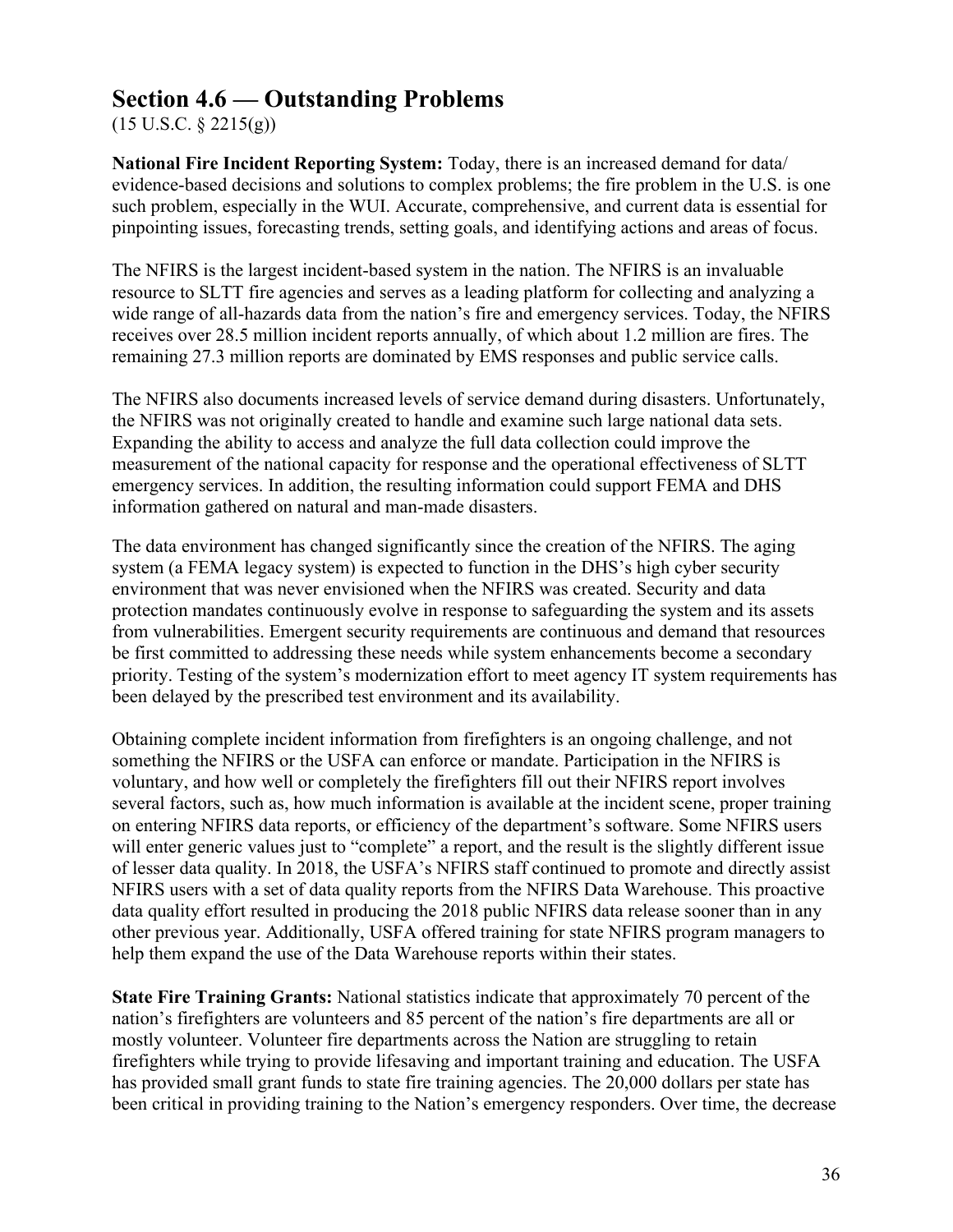in USFA funds has required the National Fire Academy to redirect funding from course development and delivery to funding this grant, jeopardizing the currency and relevancy of courses delivered through the NFA. In 2019, the USFA suspended grant funding due to increased costs within salary and benefits, and curriculum development and delivery. In 2020, Congress mandated that the USFA provide the grant funding to each state fire training agency at the 2019 level without an increase to the USFA budget to support the grant release. Due to the mandate and no increase in funding to support the grants, the USFA will once again redirect funding from critical areas that support NETC campus maintenance and curriculum review, development, and delivery. To continue in this way will significantly impact the USFA's ability to support the FEMA mission to ready the nation for catastrophic disasters.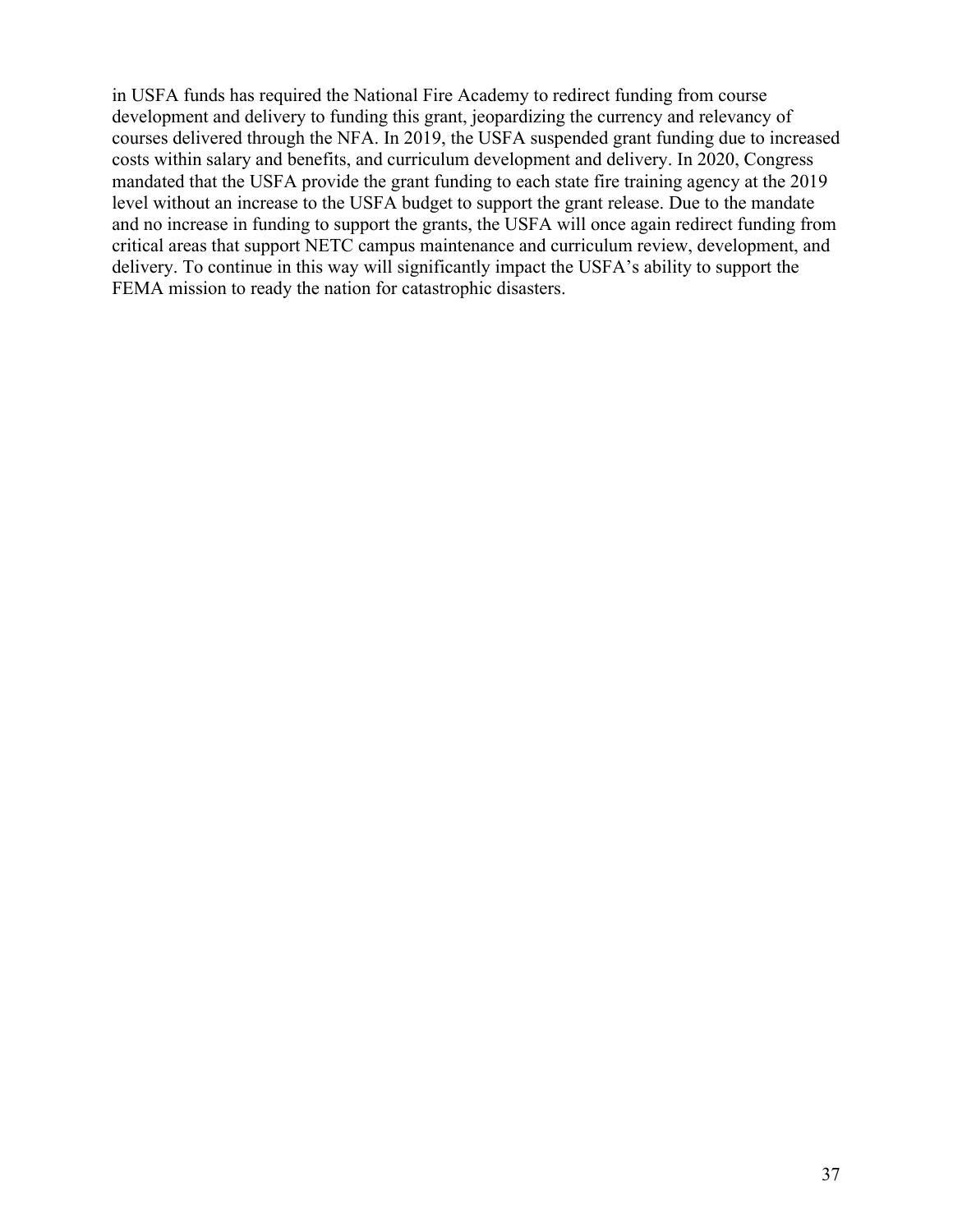### **Section 4.7 — Recommendations for Additional Legislation** (15 U.S.C. § 2215(h))

None recommended at this time.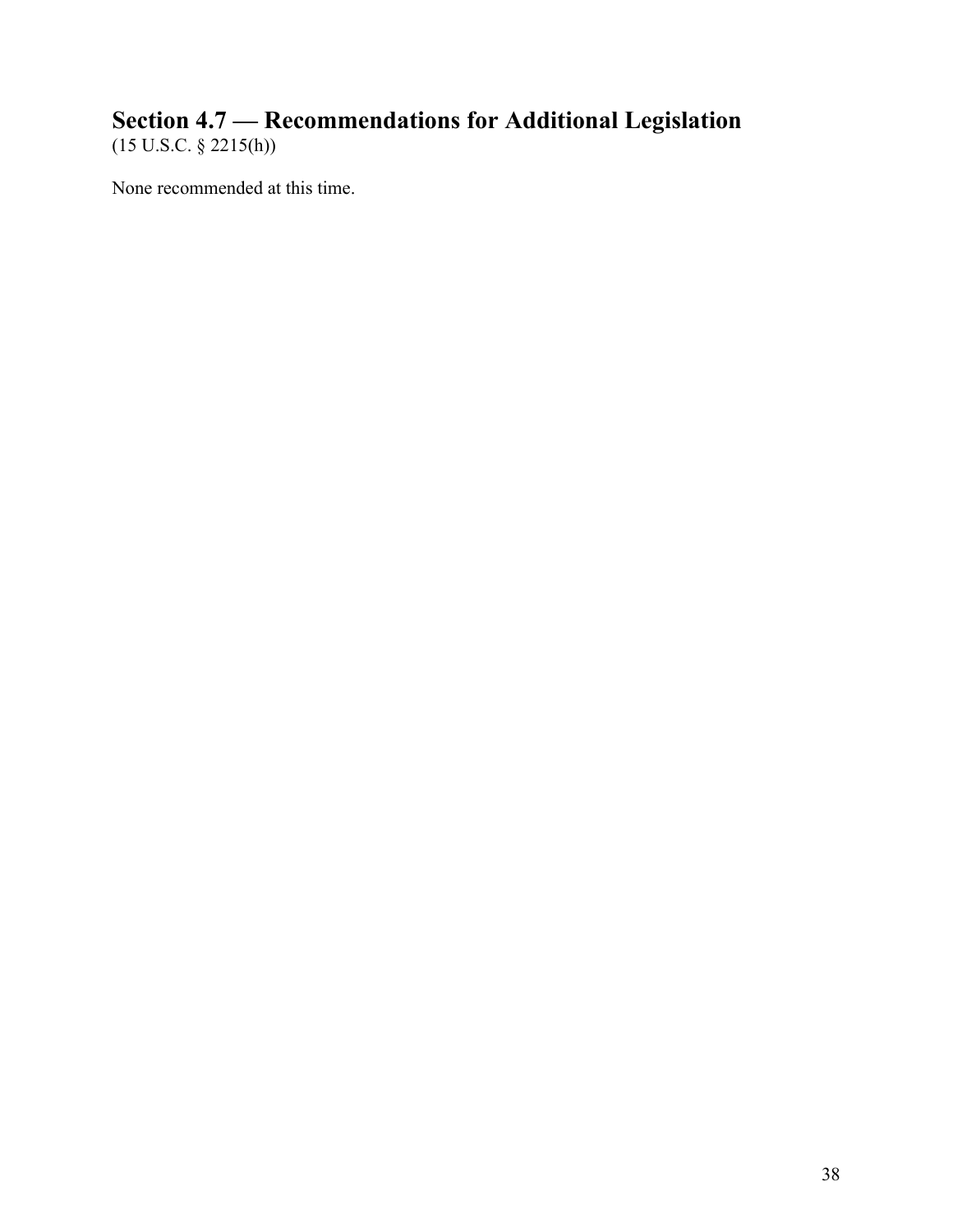# **Section 4.8 — Suggested Improvements to Fire Prevention and Building Codes**

 $(15 \text{ U.S.C. } § 2215(i))$ 

The USFA monitors the code change activities of the NFPA and the ICC on an ongoing basis and supports various initiatives with technical expertise as appropriate. The USFA regularly coordinates with our partners in the fire service and the fire prevention community in these efforts. The USFA recommends that local jurisdictions adhere to the latest edition of one of the model building and fire codes promulgated by either the NFPA or the ICC. The codes and standards promulgated by these two organizations include consensus requirements that adequately address home smoke and carbon monoxide alarms, residential fire sprinklers, and fire safety in the WUI using the whole community approach.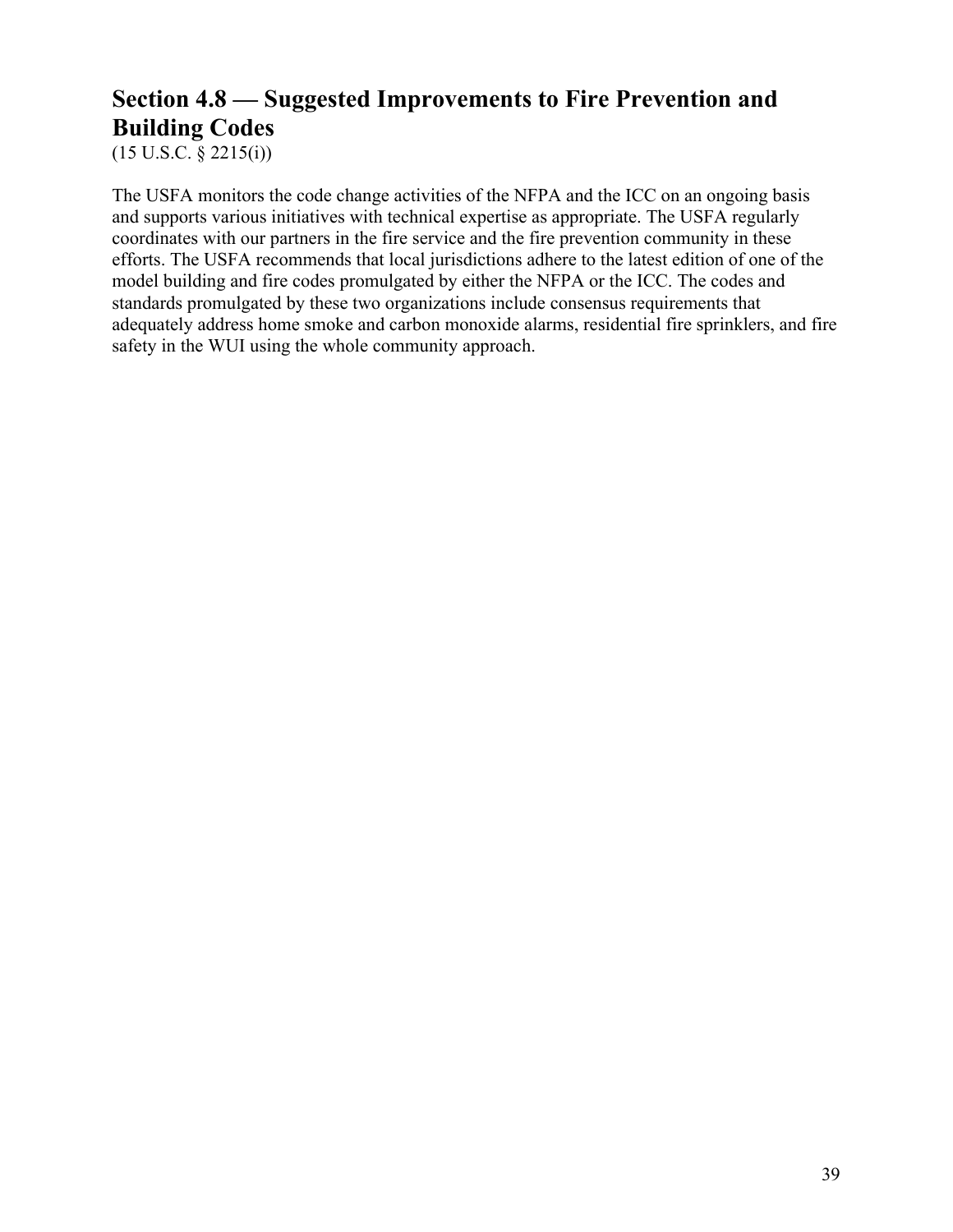# V. Section  $5 -$  Triennial Report (15 U.S.C. § 2206(n))

**The Curriculum of the United States Fire Administration, National Fire Academy Triennial Report** 

*"Lessons Learned" and Changes Made During the Period Fiscal Years 2017-2019*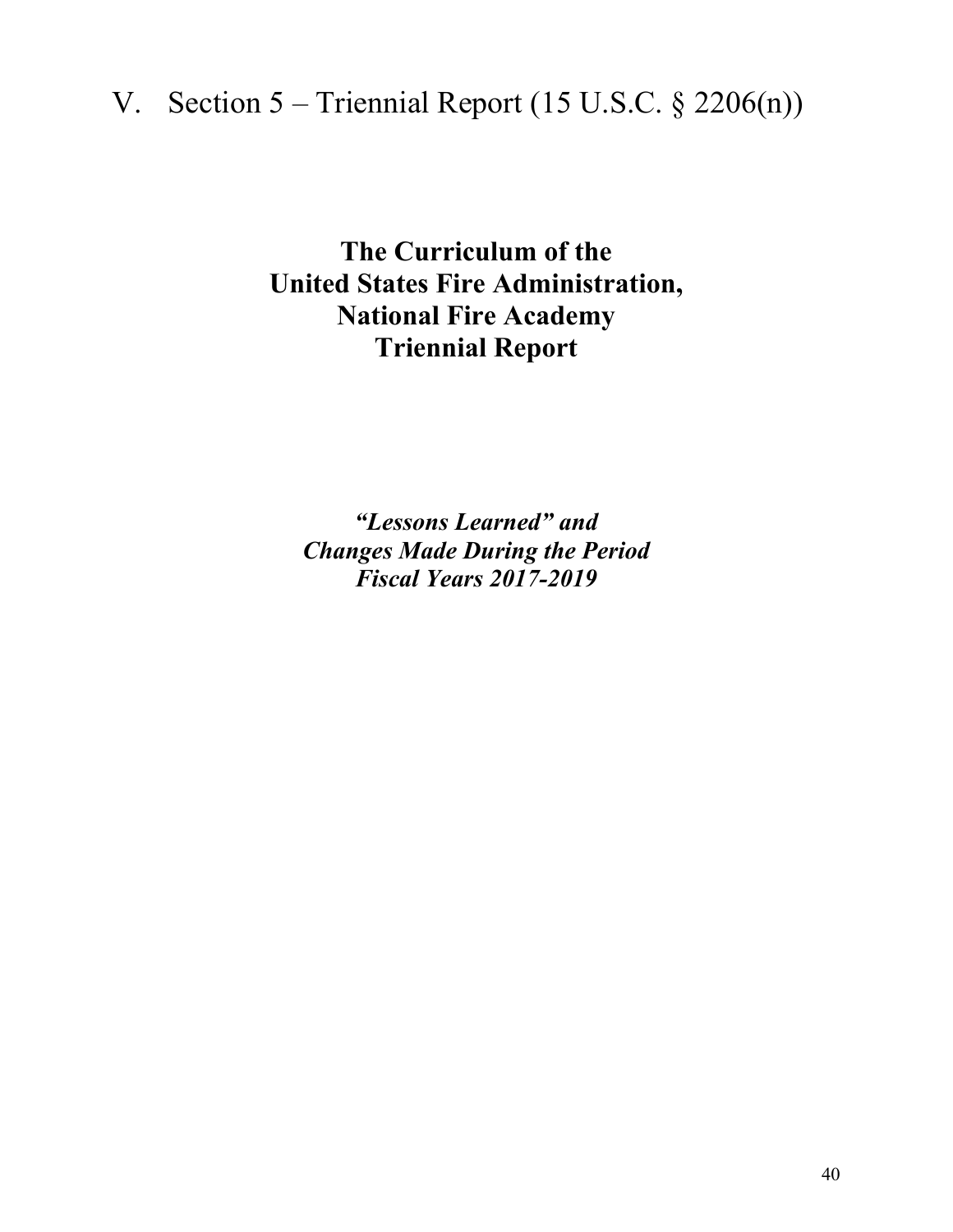### **Section 5.1 — Introduction and Legislative Requirement**

 $(15 \text{ U.S.C. } § 2206(n))$ 

In the United States Fire Administration Reauthorization Act of 2008, Congress tasked the National Fire Academy (NFA) to report every three years on modifications made to NFA's training and education curriculum. This report is to address "…information about changes made to the National Fire Academy curriculum, including:

- the basis for such changes, including a review of the incorporation of lessons learned by emergency response personnel after significant emergency events and emergency preparedness exercises performed under the National Exercise Program; and
- the desired training outcome of all such changes."

The United States Fire Administration (USFA) NFA is a directorate within the Federal Emergency Management Agency (FEMA), a component of the Department of Homeland Security (DHS). The USFA's mission is to "provide national leadership to foster a solid foundation for our fire and emergency services stakeholders in prevention, preparedness and response."

This report is submitted in compliance with that directive on changes that have been made to the NFA curriculum in fiscal years 2017, 2018, and 2019. Excluding this introduction, this report contains the following sections:

**FY 2017-2019 National Need and NFA Delivery System Changes:** This section provides a brief discussion of emergent needs and new training challenges that surfaced nationally in the period FY 2017-2019, impacted NFA's training curricula, and provides NFA training delivery system changes made during this period.

**FY 2017-2019 Changes to NFA Courses by Curriculum Area:** This section provides a detailed report of all changes to the NFA curriculum during FY 2017-2019, including all new courses developed and existing courses revised. For the changes in each of the 12 curriculum areas presented, an explanation is provided of the emergent national needs in the nation's emergency services prompting the curriculum changes, the focus and scope of the new and revised courses, the expected training outcomes, and training procedures at the local level. In many cases, the lessons learned are carried over to changes in emergency response.

**Samples of How FY 2017-2019 Incident Lessons Learned Have Been Included in the NFA Curriculum:** Lessons learned from all hazard incidents, responses, and events in the emergency services are a substantial resource for NFA's curriculum. New protocols, procedures, understandings of risk, and emergency management techniques are incorporated into courses on a routine basis. This effort keeps courses fresh and relevant to the students. These inputs are collected from current national and international events, students, contract instructors, and staff as part of the staff's responsibility to keep their curricula current. Incidents are vetted to identify those that provide opportunities for student job performance improvement. Pursuant to the spirit of the information request by Congress, this section presents a sampling of how the lessons learned from significant incidents during the FY 2017-2019 period have been incorporated into the NFA curriculum.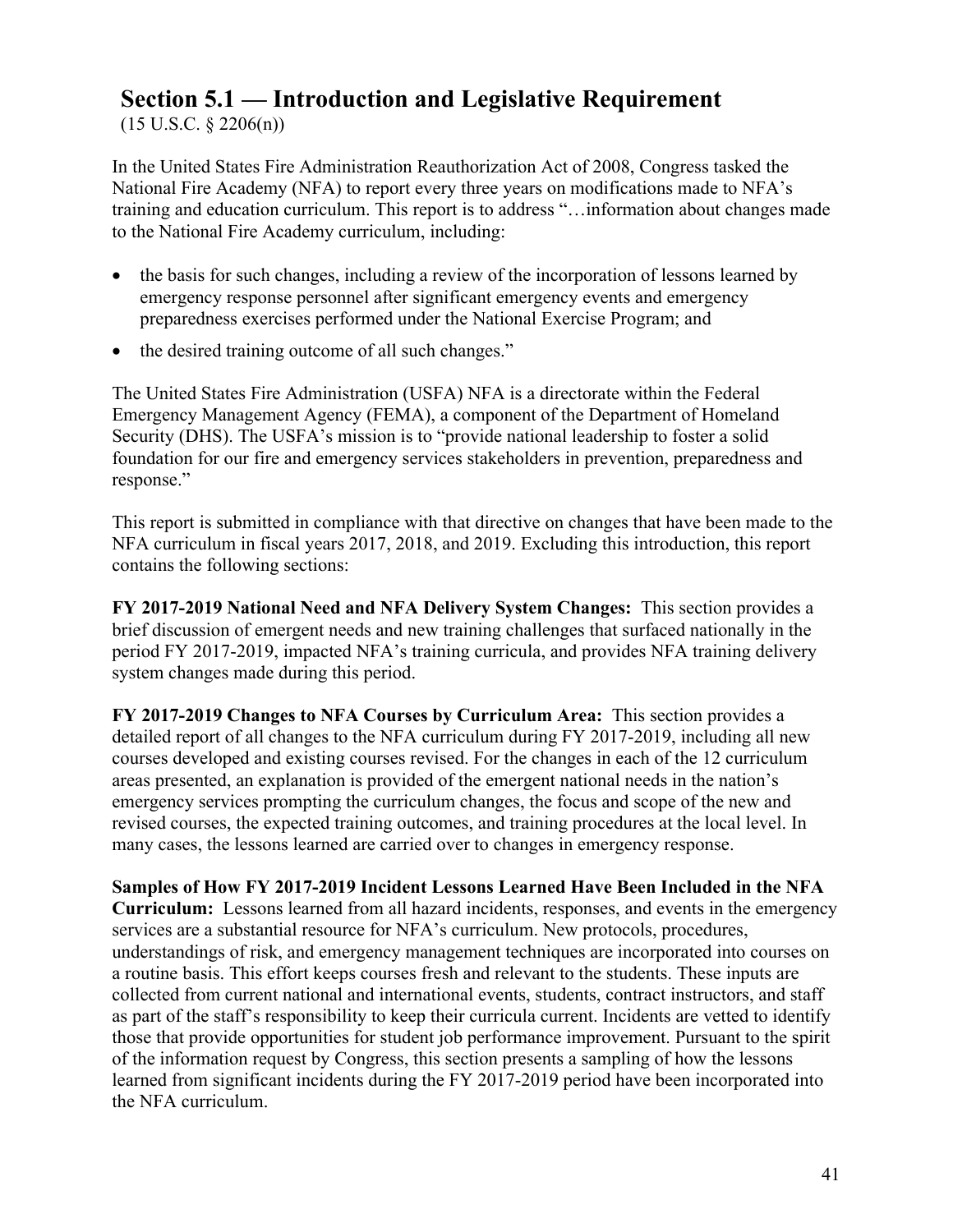### **Section 5.2 — FY 2017-2019 National Need and NFA Delivery System Changes**

#### **Emergent Issues and Training Challenges**

During FY 2017 through 2019 a number of issues surfaced affecting the nation's fire and emergency services and had broad impact on fire service education, training, and performance improvement. These issues also influenced the NFA curriculum and programs.

Hazardous materials, wildland-urban interface and forest fires continue to be important challenges to fire and emergency services across the United States. The nation's fire service has been embedded in the increase of active shooter incidents and using fire as a weapon. The nation saw the increased transportation of Bakken oil bringing with it an increased need for emergency responders to be better prepared for large scale hazardous materials response. Wildland-urban interface fires continue to grow both in size and numbers. There have been major fires in California, Texas, and Oklahoma in recent years. The USFA is working with the U.S. Forest Service, the National Park Service, NIST, and the NWCG to coordinate training and classes to address this very important issue. The increase in active shooter incidents and using fire as a weapon has caused a need for the nation's emergency responders to be better trained to respond and perform in these highly stressful events. All these issues are being built into curriculum, particularly command and control courses.

In FY 2017–2019, the nation's fire and emergency services continued to face evolving challenges beyond the traditional fire response every day. The NFA's training mission requires that the NFA curriculum keep pace with these dynamic changes in threats to the public. New hazards, response challenges, and lessons learned from responses to these emergent risks were the principal driving forces for the on-going curriculum changes and updates made in FY 2017– 2019 that are described in this report.

According to current NFPA statistics, approximately 70 percent of America's firefighters are volunteers, and 85 percent of the nation's fire departments are all or mostly volunteer. Volunteer fire departments are struggling to retain firefighters. The NFA moved to strengthen its development of more online mediated courses. This delivery platform will help to accommodate the limited time fire and emergency services personnel have to attend training. This dramatically helps volunteers attend training. The NFA will continue its expansion of online mediated course development and implementation.

Finally, local fire and emergency services' growing missions have brought about an integration with and support of national response priorities for major disasters, terrorist threats, and other incidents of national significance. These increases have been responsible for additional changes to NFA's curriculum in FY 2017-2019 including lessons learned from:

- The Ghost Ship Warehouse Fire Oakland, California;
- Pulse Night Club Shooting Orlando, Florida;
- Route 91 Harvest Music Festival Shooting Las Vegas, Nevada;
- Thomas and Camp Wildland Urban Interface Fires Ventura County and Butte County,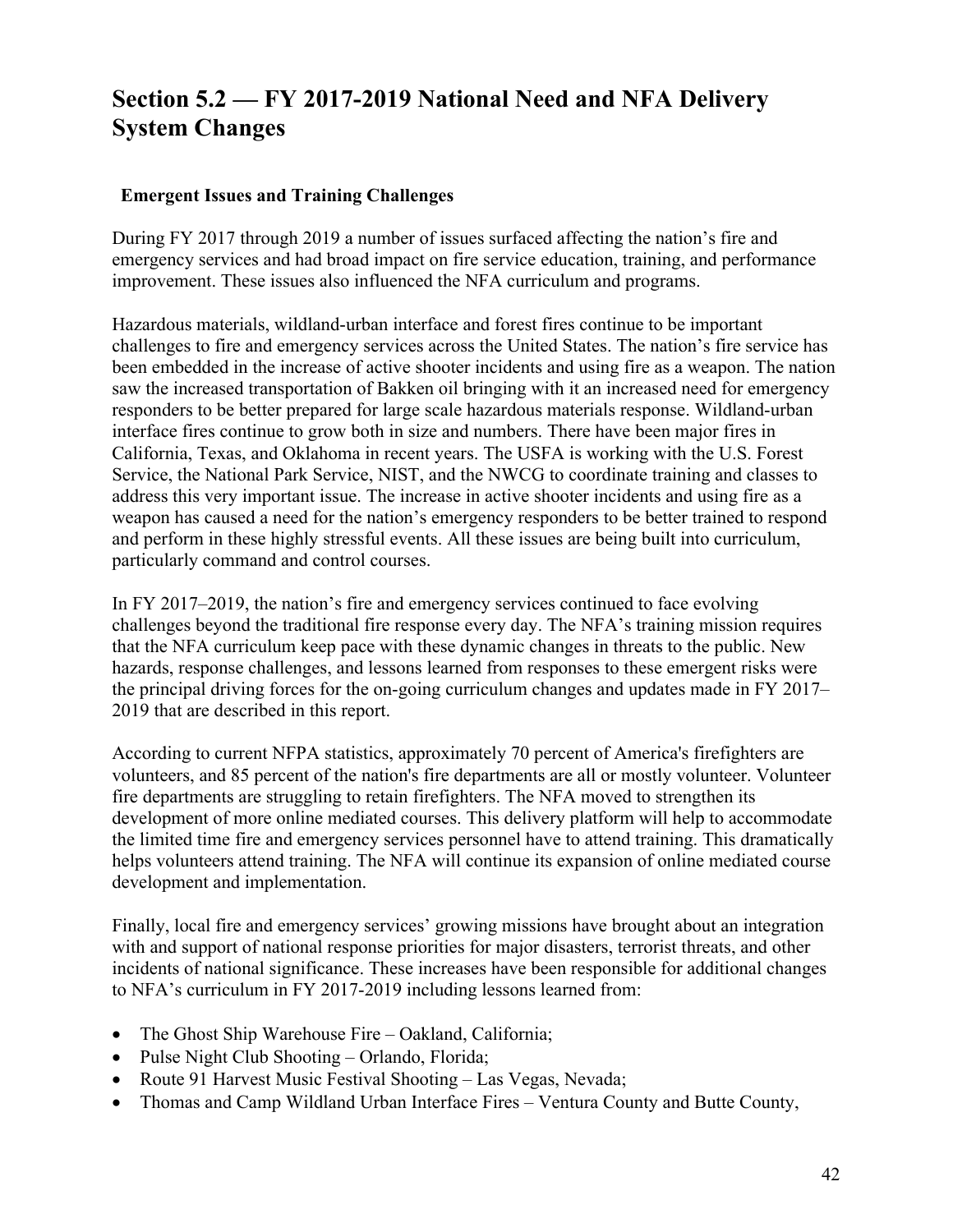California; and

• Hurricanes Harvey, Maria, and Irma; Montecito, California mudslides and flooding in Ellicott City, Maryland.

Plus, many other newsworthy events, as well as large-scale terrorist and disaster exercises at the federal and state level, and the growing requirements for all responders to more effectively use National Incident Management System/Incident Command System (NIMS/ICS) in routine and large incident response have been addressed in the changes to NFA's curriculum.

#### **FY 2017-2019 Curriculum Format and Delivery System Changes**

As mandated by Congress, this report documents the changes to NFA's courses and curriculum made in FY 2017-2019. Sections three and four, below, focus on course and curriculum changes designed to improve the quality and impact of the NFA training. However, the courses and curriculum are not the only arenas of change that NFA undertook during that period to improve the quality and impact of its training.

In 2015 USFA analyzed the merits of maintaining an in-person training facility and expanding online training online, including the impact on mission, training efficiencies, and comparison to other federal training entities. The report's conclusion highlighted the diversity of the NFA student population and challenges of reaching many potential students, and the NFA's current strategy of moving incrementally toward distance learning while keeping grounded in classroom instruction provides a well-researched, academically sound, student-focused foundation to deliver education and training to advance the professional development of the fire and emergency services. The NFA continues to move in this direction, but major obstacles related to information technology continue to slow our progress. Conflicts in policies and unclear guidance have stymied progress and led to uncertainty particularly in the area of IT and learning management system procurement. In addition, administrative management of correlated prerequisites, and computer hardware/software costs have also contributed.

Delivery systems that carry courses to the students play an equal part in the overall impact of NFA training, especially given the endemic challenges in reaching many of the nation's fire and emergency services students with critical training. NFA continues to add more online mediated and blended learning opportunities to its curriculum in the form of online pre-course instruction and post-course applications of the material taught in the courses.

Online mediated instruction allows students to engage in a course as their schedule permits while providing instructor interaction in an asynchronous manner. In FY 2019, the NFA increased the number of licenses for its online mediated delivery system by 5-fold, is in the process of converting many classroom-based courses to an online mediated format, and has selected the platform to host the revised EFO program; these changes will better serve the training needs of the nation's fire and emergency services, and broaden the national impact and reach of NFA training.

The NFA continues to use Bring-Your-Own-Device (BYOD) to provide electronic, downloadable student manuals for the NFA's residential classes. To date, the NFA has converted 55 courses to BYOD format helping to reduce printing costs and the environmental impact of paper and ink.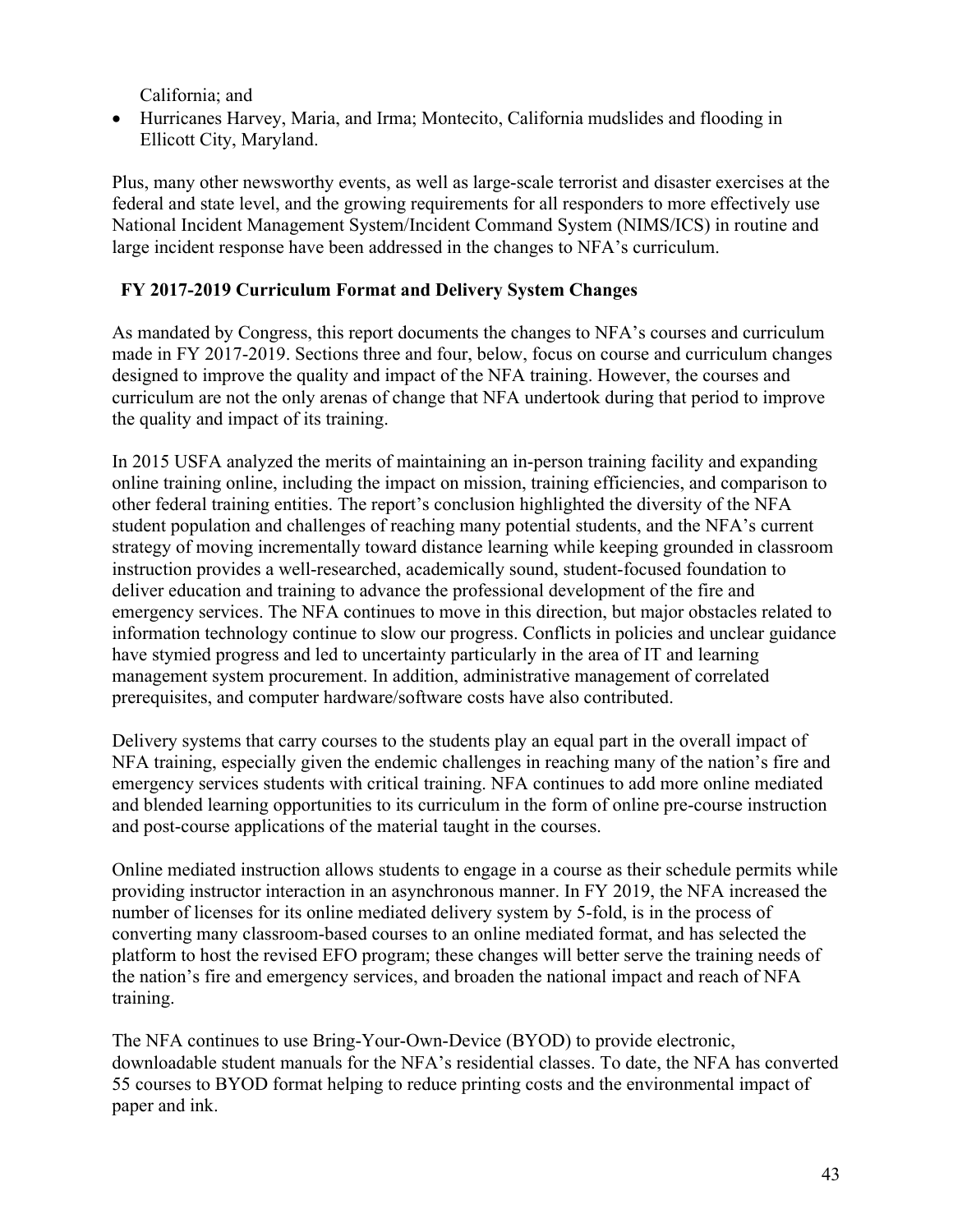The emphasis on blended learning solutions continues to enhance the richness and diversity of online training offered through NFA Online. Since 2017, numerous online mediated and blended courses were added to the NFA curriculum portfolio and we are currently experiencing exponential growth in the number of online mediated courses offered to our students. Since its launch in late 2007, more than 550,000 students have completed NFA Online courses.

Also, a major overhaul of the Executive Fire Officer (EFO) Program, the flagship program of the NFA, took place. The EFO Program provides senior fire officers with a broad perspective on various facets of fire and EMS administration. The courses and accompanying research examine how to exercise leadership when dealing with difficult or unique problems within communities.

The revisions to this program resulted in eight new classes with four consisting of online mediated learning and four consisting of on-campus residential experiences. The new classes are shown below, along with the path to completion.

Online Mediated:

Executive Leadership: Introduction to EFO and Research Design Strategic Risk Management Analysis: Organization Strategic Risk Management Analysis: Community Applications in the Exercise of Leadership

Residential Courses:

Exercise of Executive Leadership: Self Exercise of Executive Leadership: Organization Exercise of Executive Leadership: Community Integrating Executive Leadership for Self, Organization, and Community

Social media is an important tool and an additional means of engaging students with the NFA programs. During FY 2017–2019, the NFA Coffee Break bulletins continued to provide short reading with high interest topics available online to fire and emergency services personnel. This provides the reader the opportunity to obtain needed information at any time convenient to their schedules. The NFA Coffee Break bulletins are designed to reach large portions of the target audience with current material and information, without presenting any training time footprint or requirement that would disrupt work. The program has drawn a national and international audience. Bulletin content includes EMS, codes and standards, community risk reduction, fire sprinklers, health and safety, leadership, planning, training, and wildland topics. Bulletins are available through NFA's web page as well as through a noncredit, no fee subscription service. They can also be viewed directly from the USFA's web page https://www.usfa.fema.gov/training/coffee break/. During FY 2017–2019, the NFA delivered cumulatively over 18 million noncredit subscription learning opportunities.

In FY 2017–2019 the NFA saw continued enhancements and improvements to the system used to manage the national instructor cadre (instructors who deliver the NFA instructor-led curriculum, both on- and off-campus), and the system used to manage the delivery of courses at the state and local levels. The NFA enhanced its automated course call process to provide state fire training agencies with a more manageable window to forecast their training needs and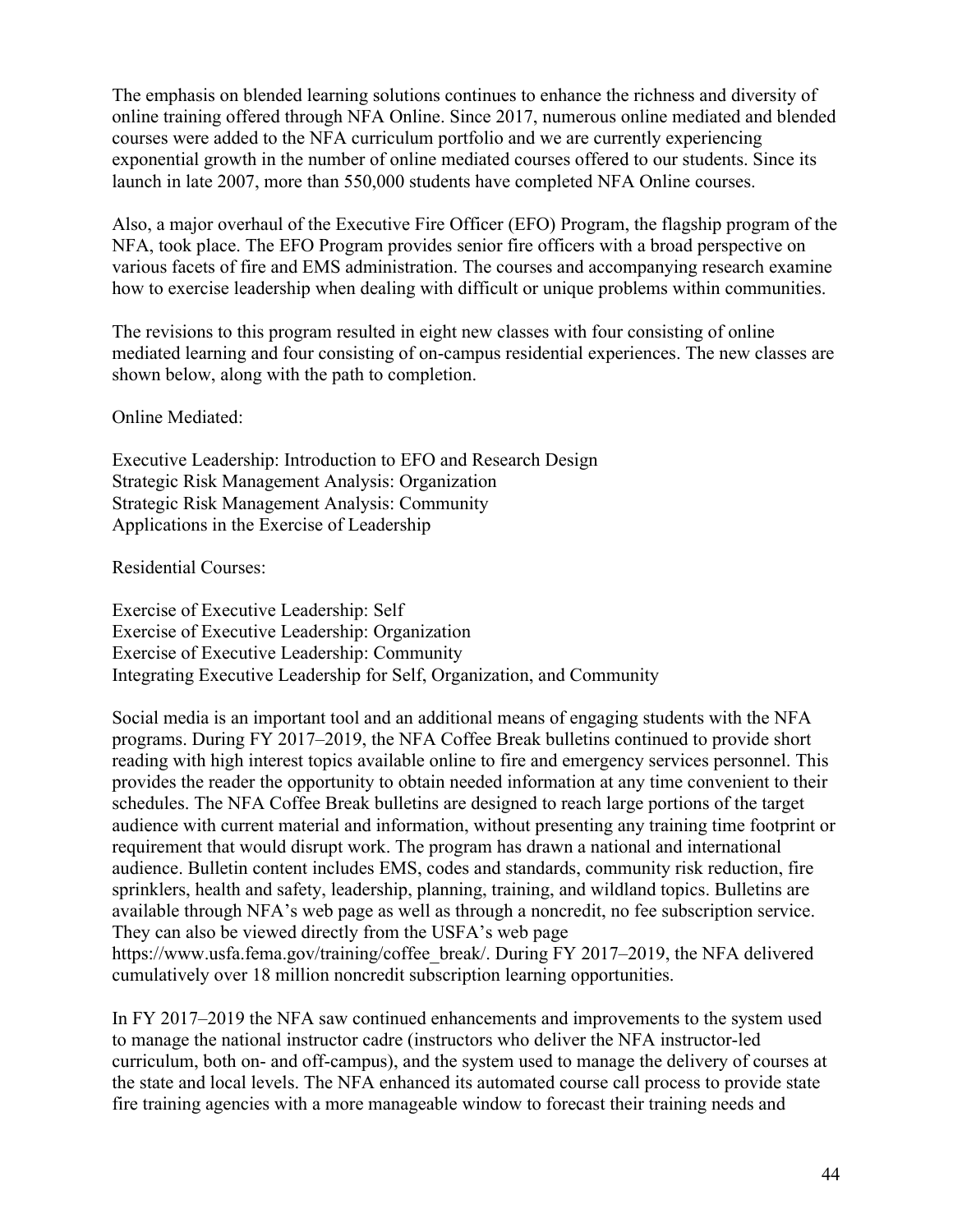provide more course options. Also, this system automates scheduling and provides the NFA staff with the tools to manage course load demand. The NFA continues to add courses to the materials download feature, giving State fire training agencies and contract instructors direct access to Academy two-day and six-day course materials. This provides users with real-time access to upto-date Academy course material.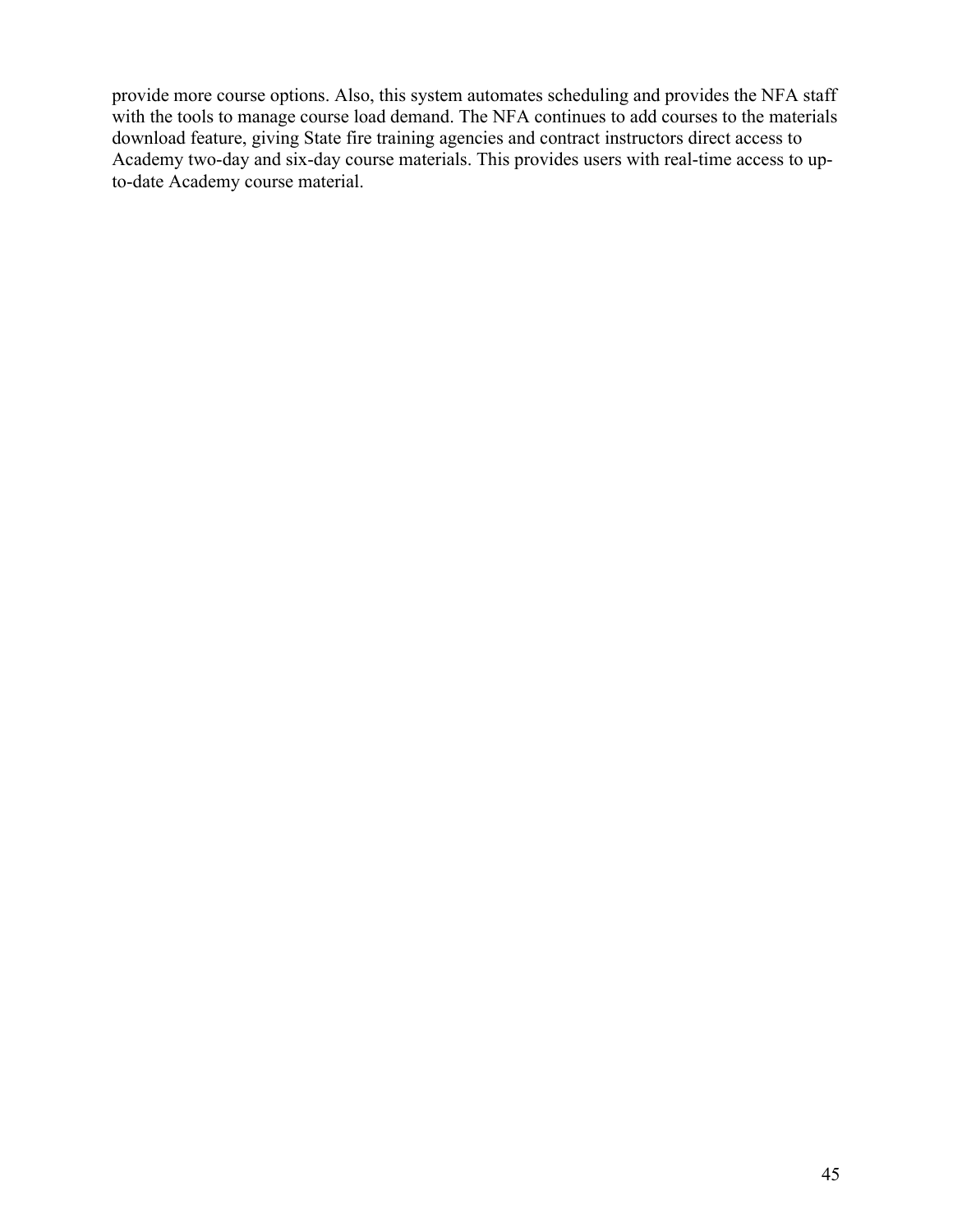## **Section 5.3 — FY 2017-2019 Changes to NFA Courses by Curriculum Area**

Below is an accounting of all changes made to the NFA curriculum during FY 2017-2019. This includes all new courses developed and existing courses revised. These changes are explained for each of the following 12 curriculum areas:

- Incident Management
- Leadership and Executive Development
- Hazardous Materials/Weapons of Mass Destruction
- Emergency Medical Services
- Fire Prevention: Technical
- Fire, Arson and Explosion Investigation
- Fire Prevention: Management
- Responder Health and Safety
- Planning and Information Management
- Fire Prevention: Public Education
- Training Program Management
- Wildland Urban Interface

For each curriculum area, an explanation is provided of the emergent national needs by the nation's emergency services, prompting the curriculum changes. The explanation also lists courses changed, the focus and scope of the new and revised courses, and the expected training outcomes and national impacts to be achieved.

#### **Incident Management**

This curriculum addresses the full range of competencies necessary to command and control all hazards incidents. The goal of this program is to foster a nationwide corps of fire and emergency services personnel fully trained and prepared to the NIMS standards capable of commanding responses to incidents of all sizes and hazards. For all levels and complexities of incidents from routine responses to major emergencies, this curriculum addresses the use of the NIMS/ICS, strategic and tactical recognition primed decision-making, and the command skills and techniques needed by the mid- and senior-level officers of the nation's emergency services.

The training is heavily scenario-based. The techniques and command skills taught directly reflect lessons learned in response and command of major incidents, and the material is kept current using new issues stemming from current events. Graphical scenario training is an effective means to transfer important performance skills to those who have less opportunity to experience live fire events.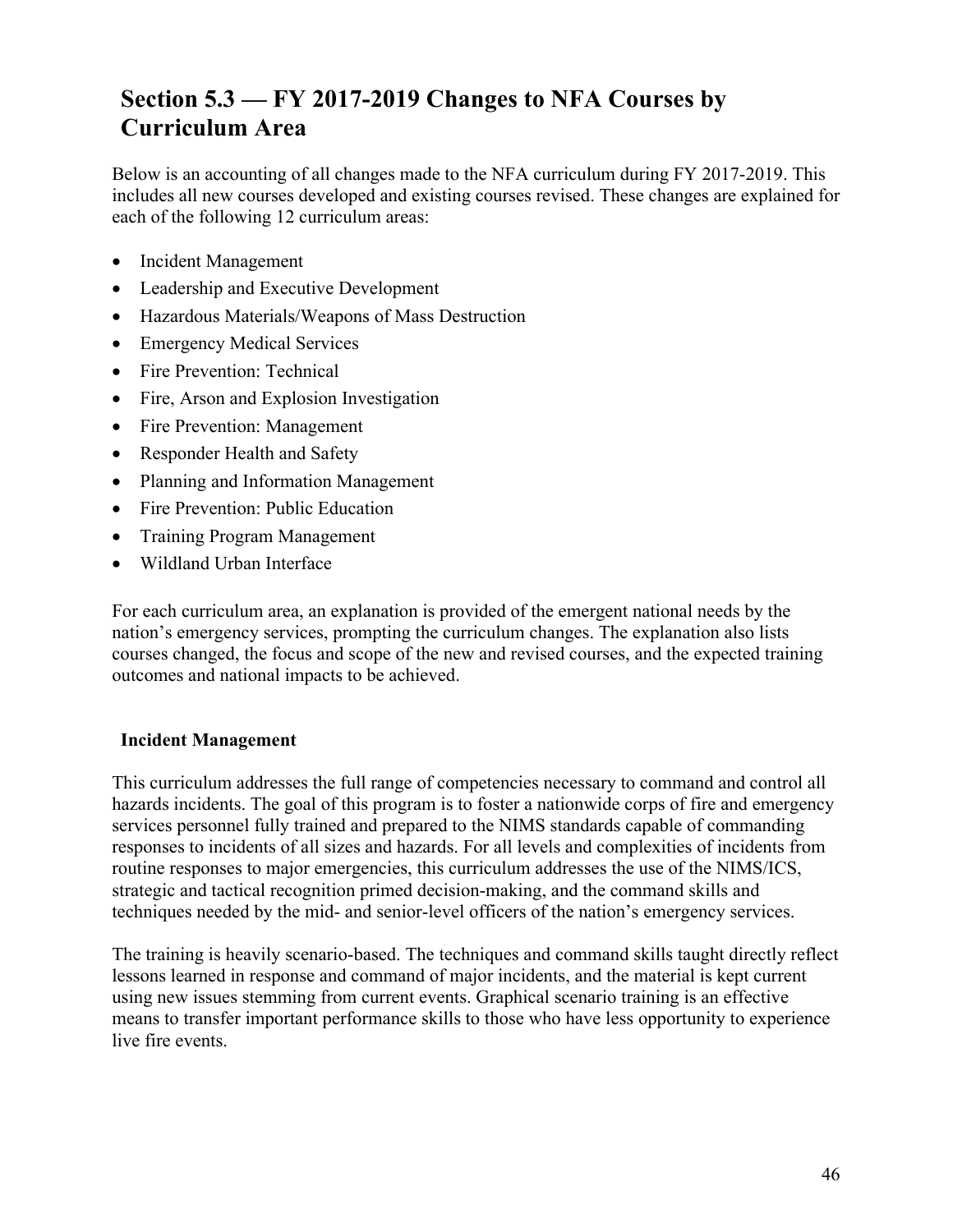There were various incidents that caused the Incident Management curriculum to be updated. These incidents involve events such as the West Coast Fires (Camp/Paradise Fire), hurricanes Irma, Maria and Harvey, the Ghost Ship Warehouse Fire, and the mass shooting event (Las Vegas).

In years 2017-2019, three courses were updated in the Incident Management Curriculum:

- "Decision Making for Initial Company Operations"
- "Preparing Initial Company Operations"
- "Strategy and Tactics for Initial Company Operations"

The courses build skills in command and coordination leadership roles, processes, and developing recommended organizational structures for incident management at the complex, operational and incident support levels. The courses within the curriculum support the National Preparedness Goal and work within the NIMS, its principles, and structures to provide a standard, national framework for incident management. Students serve in various positions and unique scenarios to reinforce learning points and develop practical experience and decisionmaking skills to successfully resolve incidents in a challenging, realistic environment. Within the Incident Management courses, there are exercise-based components which provide interactive learning with simulated major incidents and disasters to the students. The purpose of these exercises is to provide as "real to life" as possible incidents for the senior level students attending the course. The system supports the learning technique to replace and amplify real experiences with guided ones, often "immersive" in nature, that evoke or replicate substantial aspects of the real world in a fully interactive fashion.

#### **Leadership and Executive Development**

The courses in the Leadership and Executive Development curriculum are presented in a variety of ways that include on-campus resident courses, online programs in both mediated and selfstudy formats, and deliveries through SLTT partners at sites throughout the country and U.S. territories. This makes the curriculum available to the largest target population in the emergency services community from first responders to elected officials.

Some courses are specifically targeted to the volunteer fire and emergency services professionals as part of a Volunteer Incentive Program. Additionally, select courses are key components of the EFO program, while others support the Managing Officer (MO) program.

In years 2017-2019, three courses were updated/created in the Leadership and Executive Development Curriculum:

- "Applied Research Design for Fire and Emergency Medical Services;"
- "New Executive Chief Officer;" and
- "Effective Communications for Fire and EMS Success."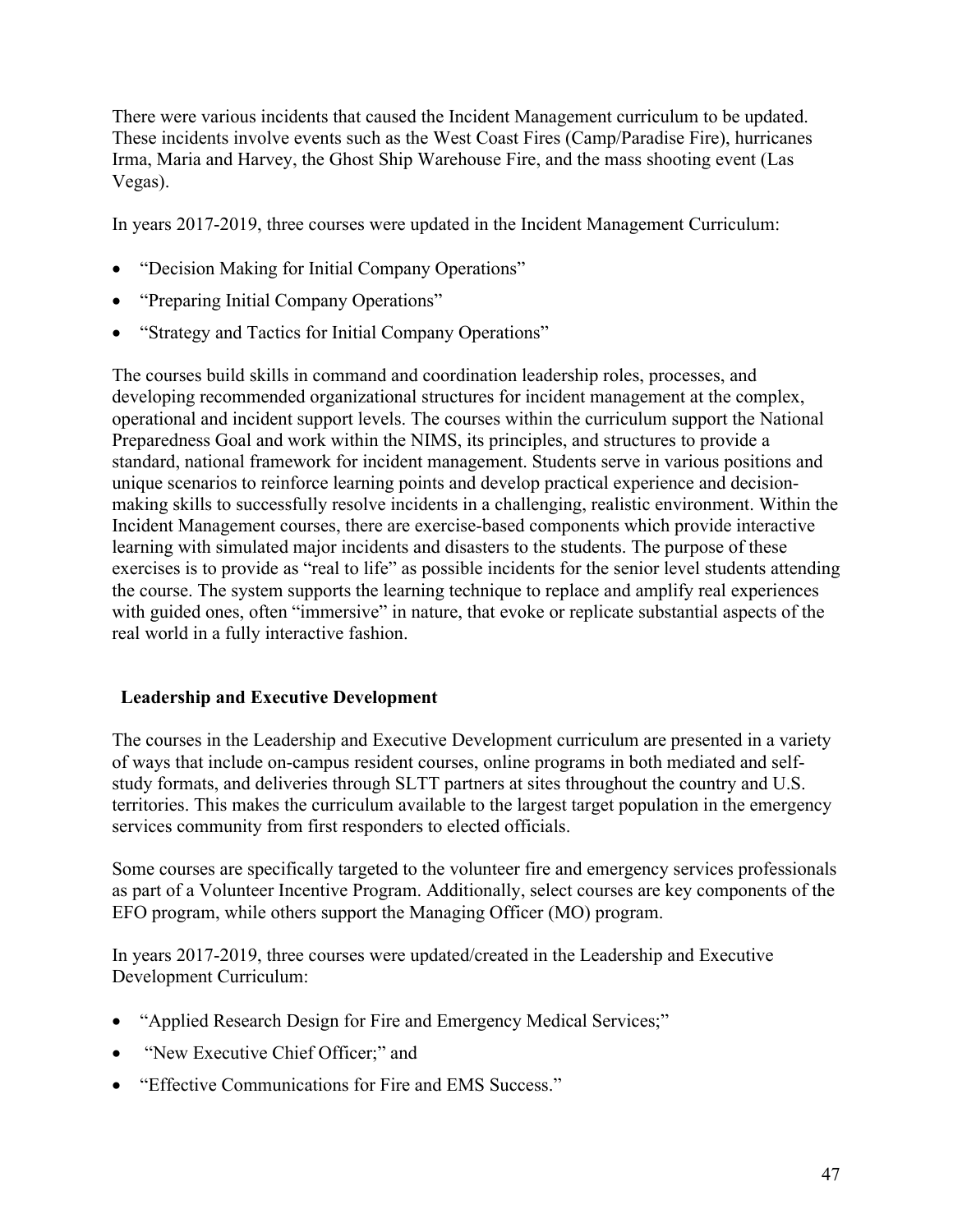These courses were updated with references to new and emergent issues, managing officer and executive level challenges, senior command lessons learned from major incidents, as well as contemporary thoughts on leadership, organizational dynamics, and professional development.

#### **Hazardous Materials / Weapons of Mass Destruction**

Hazardous materials and weapons of mass destruction (WMD) continue to pose a threat to local, state and national jurisdictions. This NFA curriculum area addresses full technical and command training for incidents encompassing hazardous materials and WMD incidents. The goal of this program is to foster national competency through training of all responders so that they can safely and efficiently perform their assigned roles in hazardous materials and WMD incidents while keeping communities safe through mitigation and code enforcement education.

The current Standard of Care for response is driven mainly by the following regulation and standards  $-$  OSHA regulation 29 CFR 1910.120 and NFPA 472, 473, 1072 and 475  $-$  which are currently in cycle for revision and updating:

- Recommended Practice for Responding to Hazardous Materials Incidents;
- Standard for Competence of Responders to Hazardous Materials/Weapons of Mass Destruction Incidents;
- Standard for Competencies for EMS Personnel Responding to Hazardous Materials/Weapons of Mass Destruction Incidents;
- Standard for Hazardous Materials/Weapons of Mass Destruction Emergency Response Personnel Professional Qualifications; and
- Recommended Practice for Organizing, Managing, and Sustaining a Hazardous Materials/Weapons of Mass Destruction Response Program.

During FY 2017–2019, the curriculum was reviewed by subject matter experts that developed improvement recommendations and a five-year plan for currency and relativity maintenance consistent with the mission. The continuing training needs analysis and the inclusion of lessons learned from several major responder and community safety initiatives will assist in meeting the needs of our response community. The NFA has and continues to collaborate with the Department of Transportation (DOT) Pipeline and Hazardous Materials Safety Administration (PHMSA) on the High Hazard Flammable Liquid Train and Pipeline Safety initiatives as well as training and outreach projects.

The NFA has also been involved with the Jack Rabbit project. The USFA/NFA sponsored and hosted two forums after each of the Jack Rabbit I and II field release experiments of ammonia and chlorine to analyze outcomes and develop recommendations for lessons learned and next steps that led emergency response objectives for 2015 and 2016 trials. The information gained from these opportunities have been incorporated into the curriculum, as well as shared with responders nationally. The collaborative effort with development of the Utah Valley University Jack Rabbit website has aided greatly in the distribution of information.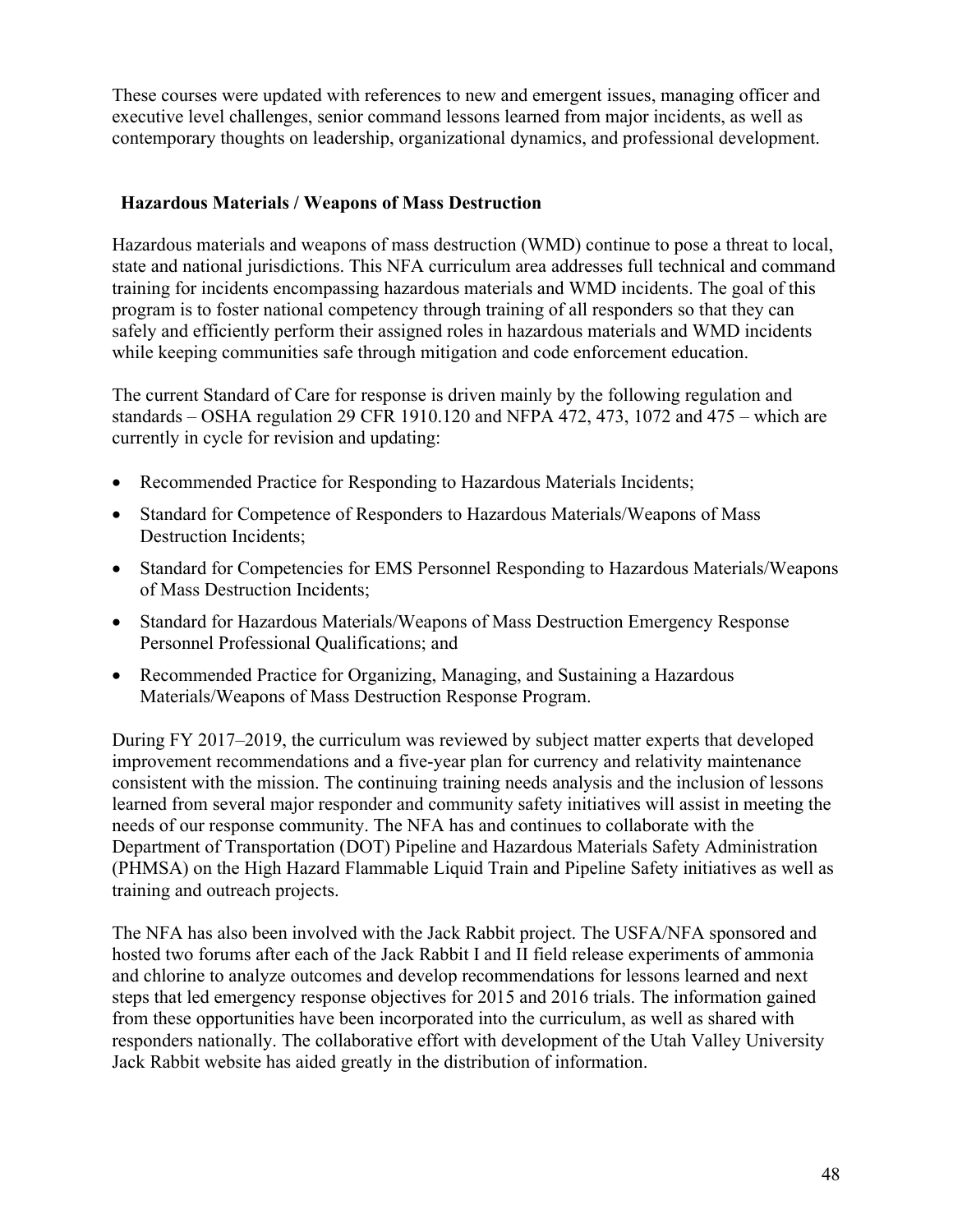The NFA continues its involvement in the development and revision of the standards and guidance which has provided insight into changes to the professional qualifications for emergency responders which aid in maintaining currency within our curriculum.

In response to the impacts mentioned above and the technological advances in personal protective equipment, air monitoring equipment and ongoing research into the science of catastrophic releases, the Hazardous Materials/Weapons of Mass Destruction curriculum has been revised and new courses have been developed by the NFA:

- Resident Courses
	- o "Special Operations Program Management"
	- o "Hazardous Materials Code Enforcement"
	- o "Advanced Science for Hazardous Materials Response"
	- o "Advanced Life Support Response for Hazardous Materials Incidents"
- Resident and Field Courses
	- o "Hazardous Materials Operating Sites Practices"
	- o "Chemistry for Emergency Response"
	- o "Hazardous Materials Incident Management"
	- o "Emergency Response to Terrorism: Strategic Considerations"
- Self-Study Online Courses
	- o "Hazardous Materials for Inspectors"
	- o "Foundational Concepts of Chemistry"
	- o "Introduction to Emergency Response to Terrorism"

#### **Emergency Medical Services (EMS)**

Fire service-based EMS continues to be a growing sector of local emergency services planning, development and delivery. The USFA Topical Fire Report *[Fire Department Overall Run Profile](https://www.usfa.fema.gov/data/statistics/reports/run_profile_v20i1.html)  [\(2017\)](https://www.usfa.fema.gov/data/statistics/reports/run_profile_v20i1.html)* reflects that 64 percent of reported calls to fire departments required EMS and rescue services.

Acknowledging this national mission, Congress requires the NFA to play a leadership role in advanced EMS training and program development. The goal of this program is to promulgate more effective EMS program management by the nation's emergency response community while not competing with state medical authorities and local training organizations that are very successful at delivering hands-on emergency medical field skills.

In FY 2017-2019, the NFA continued review and revision of its EMS curriculum and programs pursuant to Congressional directives. This work included the development of the following courses:

- "Management and Planning of Specialized Operations for Emergency Medical Services" and
- "Mobile Integrated Healthcare Program Management."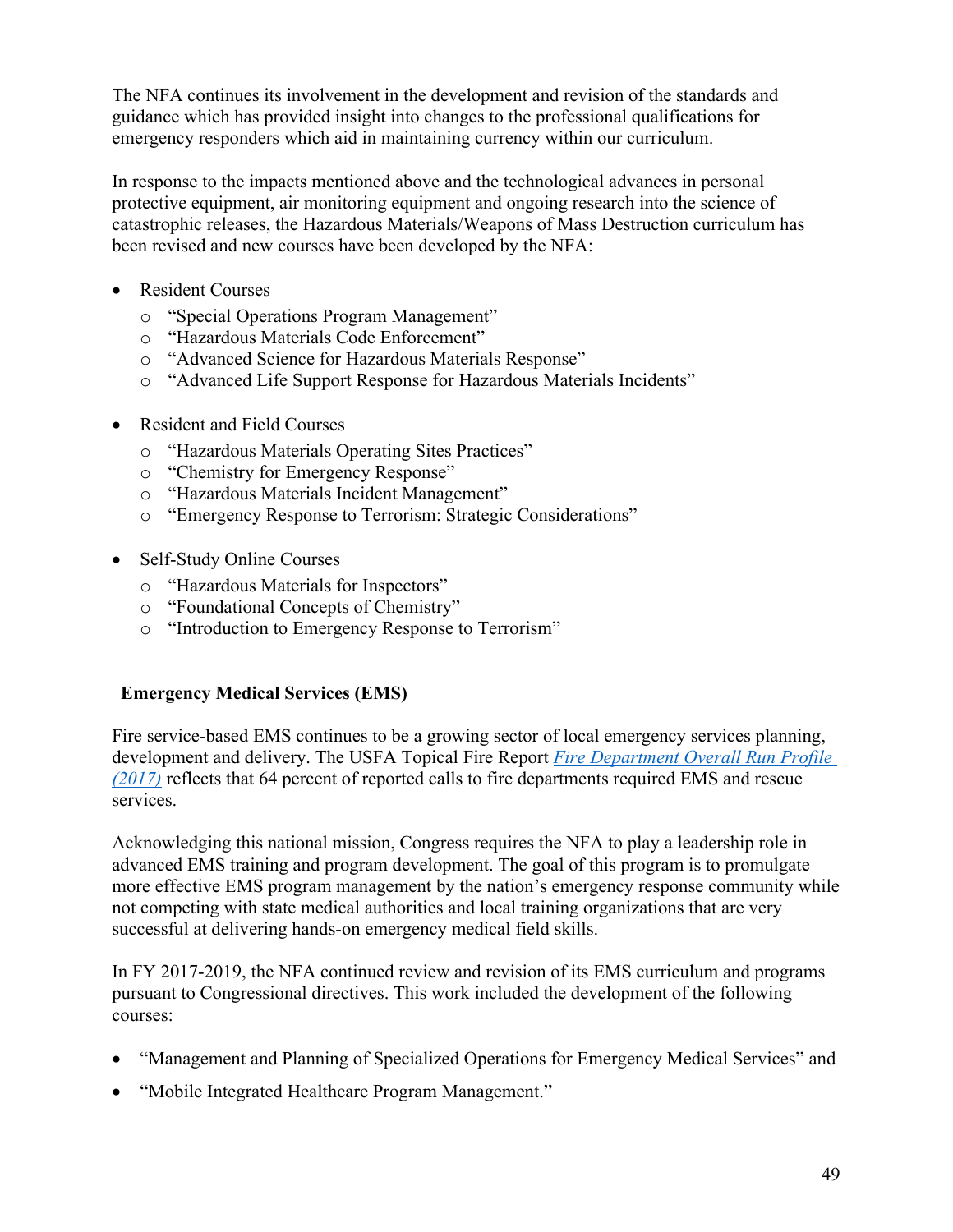The NFA recognizes future challenges for EMS; these include pre-incident planning for EMS aspects of large-scale disasters, evolving partnerships among different EMS response disciplines, EMS management considerations as part of a national health care strategy, and the challenges of EMS service delivery in tight economic times through evidence-based change. These challenges will continue to be incorporated into curriculum during the on-going course updating.

#### **Fire Prevention: Technical**

The modern built environment is sophisticated and complex. New construction materials and techniques – coupled with demands for reduced costs and environmental sustainability – require knowledgeable building and fire codes officials engaged in construction code enforcement. The NFA Fire Prevention: Technical curriculum provides education, leadership, and vision for fire safety providers to reduce the risk of injury and loss of life and property in their communities through effective and comprehensive fire prevention and fire protection/risk management efforts.

Today's movement toward (and requirements associated with) the use of energy-efficient building components create challenges in the fire protection environment. In addition, as older buildings are repurposed, or new construction initiated, there is a trend toward using building materials that are manufactured using recycled materials and increased building of tall wood buildings. These construction practices bring into question the structural integrity of the material during a fire situation.

Nationally recognized fire and life safety codes, building codes, inspections and standards change every three years. To remain current and respond to these changes, four courses were revised and approved for delivery in FY 2017-2019:

- "Fire Inspection Principles 2: Inspection of Structures and Systems;"
- "Plans Review for Fire and Life Safety;"
- "Certificate of Occupancy Compliance;"
- "Residential Sprinkler Plan Review;" and
- "Commercial Fire Sprinkler Systems Plans Review" (was revised, piloted, and is pending final approval.)

An aging population and moving of this population into existing mid- to high-rise facilities provide challenges for evacuation. The original design of the building may not have been intended to house mobility-impaired individuals. When a fire incident occurs in this type of environment, evacuation is not a fast process, and the risk of injury for occupants and rescue personnel increases. Fire and building codes often do not take the age, health, and mobility of the residents into consideration. The curriculum addresses all levels and complexities of building design, use and occupancy, and the many complex fire protection features and systems that are found in today's-built environment. The goal of this program is to develop a national corps of fire and building code officials highly trained and prepared to make informed decisions about life safety and fire protection issues that directly impact community safety.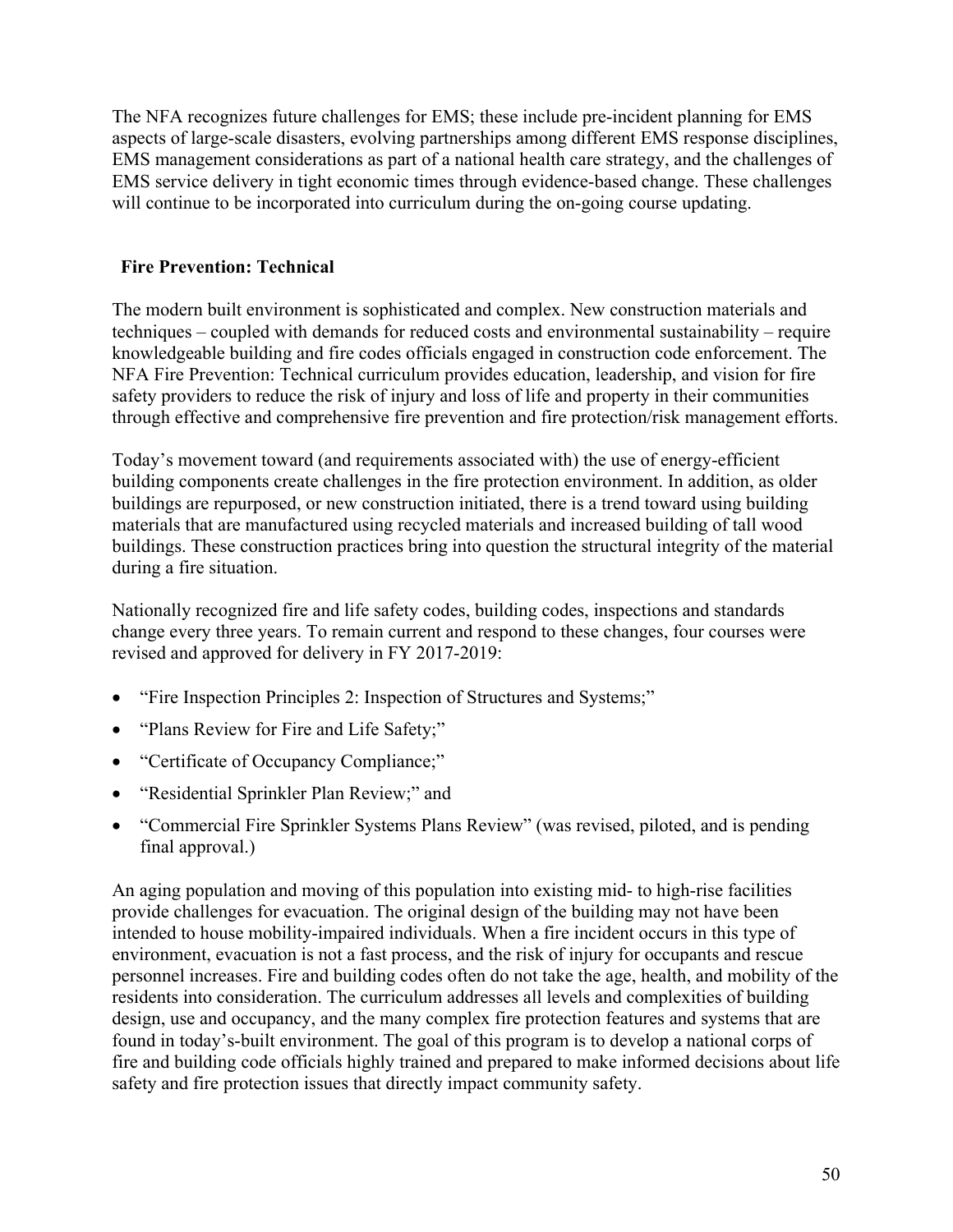#### **Fire, Arson and Explosion Investigation**

The use of fire as a weapon of terror continues to plague some sectors of the United States (see [DHS Action Guide, Fire as a Weapon.](https://www.dhs.gov/sites/default/files/publications/Action-Guide-Fire-as-a-Weapon-11212018-508.pdf)) NFA Fire and Investigative Sciences curriculum addresses training in fire and arson investigation, fire science, fire modeling, forensic evidence documentation and preservation, and courtroom testimony. The purpose of this program is to reduce arson loss nationally by improving the investigative science and investigator training in incendiary fire investigations through increased knowledge, arrests, prosecutions, and convictions.

This curriculum is developed and delivered in partnership with the Department of Justice - Bureau of Alcohol, Tobacco, Firearms and Explosives (ATF), and includes private partners such as the International Association of Arson Investigators (IAAI), and UL. The resident curriculum follows best practices of adult learning by scaffolding content and relying heavily on classroom instruction, collaborative group exercises, small group student activities, simulation, live burn building scene investigation scenarios, and extensive mock courtroom testimony and crossexamination exercises.

In FY 2017-2019 the curriculum was re-written. Courses were updated and the curriculum was designed as a cohesive track. The revised curriculum includes new naming conventions to simplify the course names and provide continuity to the curriculum. New courses include:

- "Fire Investigation: Essentials;"
- "Fire Investigation: Report Writing;"
- "Fire Investigation: Electrical Systems;"
- "Fire Investigation: Technical Aspects;"
- "Fire Investigation: Case Development and Testimony;"
- "Fire Investigation: Program Capstone;" and
- "Fire Investigation: First Responders."

The NFA partnership with the DHS S&T continued through FY 2019 with the division using the NFA facilities for operational field testing.

Renovations and improvements to the Burn Laboratory were extensive in 2017 resulting in a safer, cleaner, and functional environment for student activities. In FY 2019, a complete renovation of the individual burn cells was undertaken. The completed and continuing upgrades (eight single cells, two flashover cells, and a complex burn building) have resulted in a live burn investigation facility unlike any other in the federal system or the country. Capabilities include individual burn cells, burn building with multiple burn cell configurations, flashover demonstrator, ventilation pattern demonstrator, vehicle fire burn pad, additional storage, improved student access, area lighting, and a runoff water recovery system.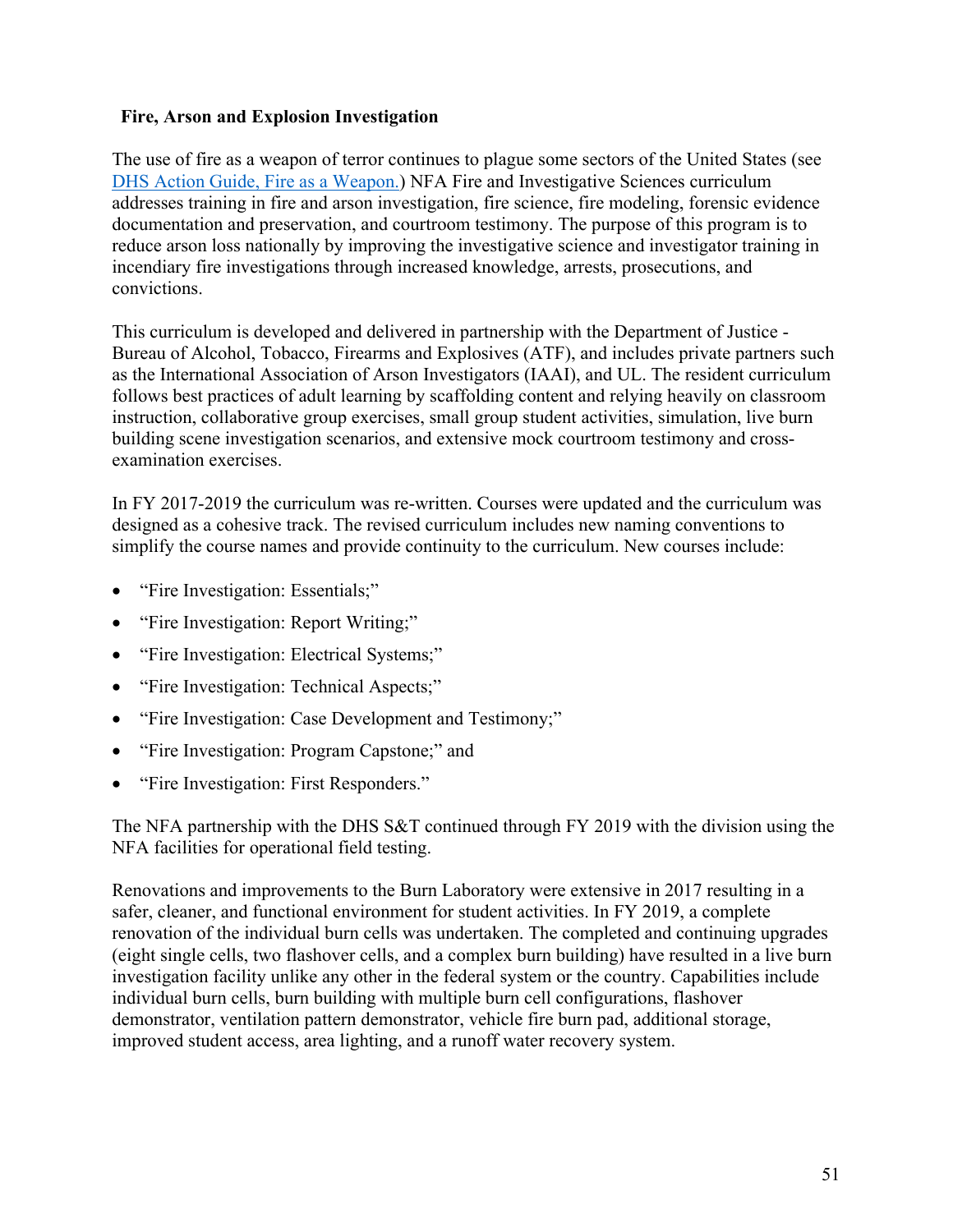#### **Fire Prevention: Management**

This NFA curriculum area addresses training of mid- and senior-level fire officers and community leaders in managing local community risk-reduction programs. The purpose of this program is to prevent the occurrence of fires, preventable injuries, hazardous materials incidents, and all other preventable incidents in the local community; to mitigate or limit the damage done by fires, natural disasters, and other incidents when they do occur; and to reduce the number of civilian and firefighter deaths and injuries.

To better meet the emergent risk reduction and prevention challenges in today's local communities, the NFA developed four courses during FY 2017-2019:

- "Best Practices in Community Risk Reduction;"
- "Building Organizational Support for Community Risk Reduction;"
- "Introduction to Strategic Community Risk Reduction;" and
- "Introduction to Community Risk Assessments."

The best way to fight a fire is to prevent the fire from happening. These classes that were developed, revised, or piloted empower the student to make a difference in their community by educating their department and community on the importance of Community Risk Reduction.

#### **Responder Health and Safety**

Firefighting consistently ranks near the top of America's most dangerous professions<sup>[26](#page-52-0)</sup>, and the USFA is committed to reducing death and injuries that occur while firefighters are serving their communities. More than 250 American volunteer and career firefighters died in the line of duty, and thousands more were injured, during FY 2017-2019.

The NFA Responder Health and Safety curriculum works to instill a culture of safety-oriented processes and personal wellness that is built around sound risk management practices. The curriculum focuses on the risk associated with emergency operations and works to balance the whole person approach to safety and risk reduction. This approach focuses safety and wellness as both an individual and organizational challenge. The NFA courses demonstrate to emergency response managers and departmental safety officers there is a clear process towards implementing a positive and proactive safety culture. The courses stress a leadership commitment to safety through actions, training, and education while empowering others to be safe.

To assist in addressing the increased risks to emergency responders, the NFA revised and provided significant changes to the following:

• "Safety Program Operations;"

<span id="page-52-0"></span><sup>26</sup> U.S. Bureau of Labor Statistics, Current Population Survey, National Census of Fatal Occupational Injuries in 2018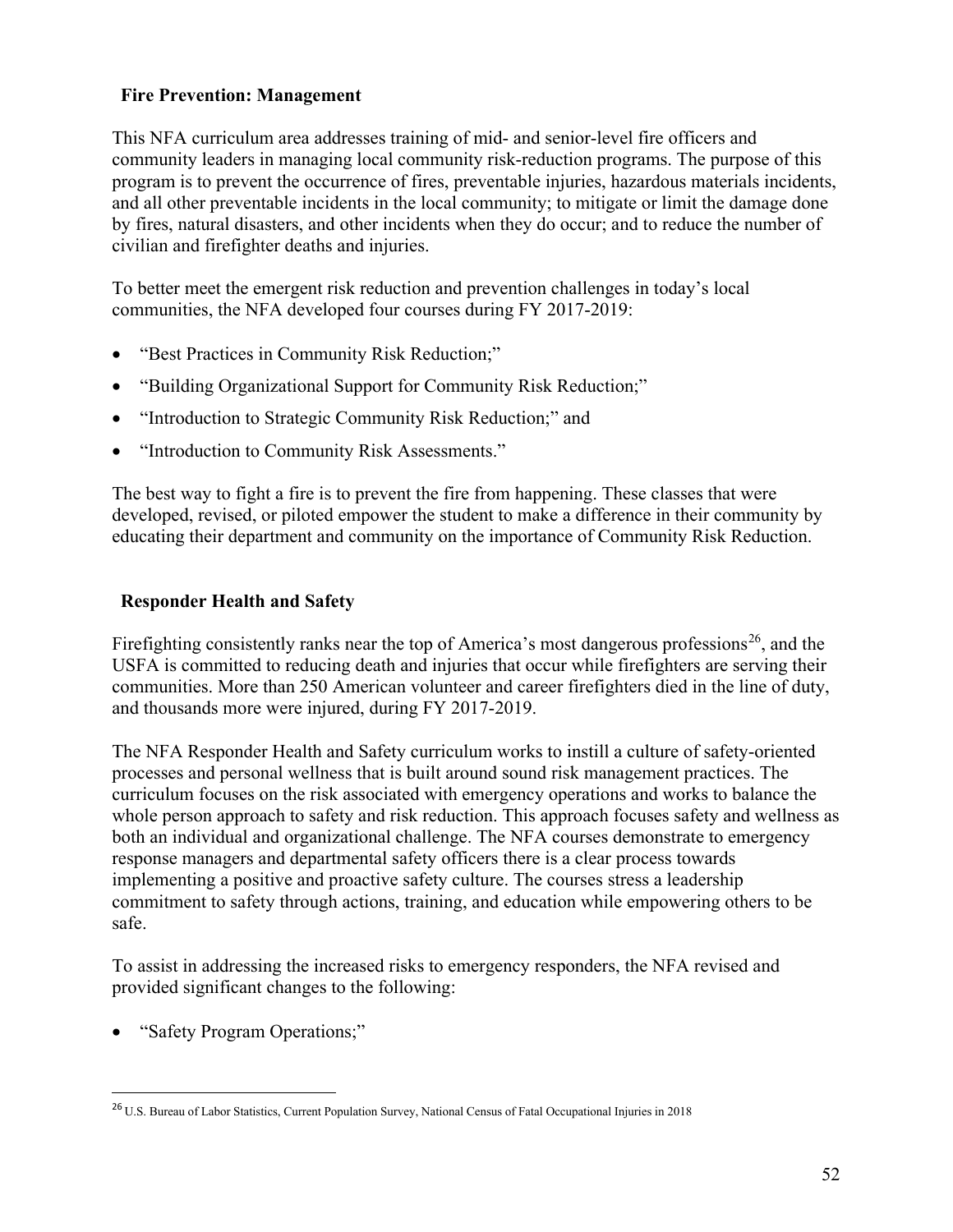- "Department Wellness Program;"
- "Fire Service Safety Culture: Who Protects Firefighters From Firefighters?" and
- "Empowering Responder Wellness" (online.)

In FY 2017–2019, training in this area was a high priority because of the increased risks to responders in structural firefighting and other operational responses. The principal increase in structural fire hazards is the result of the combination of new trends for lightweight construction techniques, lightweight materials in the building industry, and the constant evolution of plastics and other synthetics used especially in residential construction. Additionally, energy efficient upgrades such as rooftop solar energy systems present problems for firefighters including electrocutions risks, rooftop ventilation challenges, melted solar panels falling from the roofs, and in some instances, the additional solar system weight can contribute to premature collapse in buildings built to older building codes. These sudden failures create a corresponding increase in reported firefighter "near misses," injuries, and deaths in structural fire response.

#### **Planning and Information Management**

Data and data analysis for local risk assessment, response planning, budgeting, asset management, and emergency response reporting are important tools in the decision-making process. The goal of this curriculum area is to improve response and reduce loss from emergencies by improving data collection and analysis, as well as by using data in the prioritysetting decision making process, resulting in reduced community risk to all-hazards and enhanced all-hazards response planning and preparedness.

To help the fire and emergency services address the imbalance between service demands and resource capabilities, the following courses were revised, piloted, and approved for delivery:

- "Analytical Tools for Decision Making;"
- "Emergency Resource Deployment Planning (Standards of Cover);"
- "Executive Planning;"
- "Fire Service Financial Planning;"
- "National Fire Incident Reporting System: Program Manager;"
- "Decision Making and Financial Management;"
- "Geographic Intelligence for Fire and Emergency Services Leaders;"
- "Introduction to the National Fire Incident Reporting System 5.0;" and
- "Management Tools for Fire and Emergency Services Leaders."

Communities continue to examine response planning models to determine if current deployment and activity models meet community needs and expectations. The fire and emergency services will have a continued need to address an imbalance between service demands and resource capabilities through the middle of the century, requiring a greater need for data analysis and altered service delivery models to meet community needs.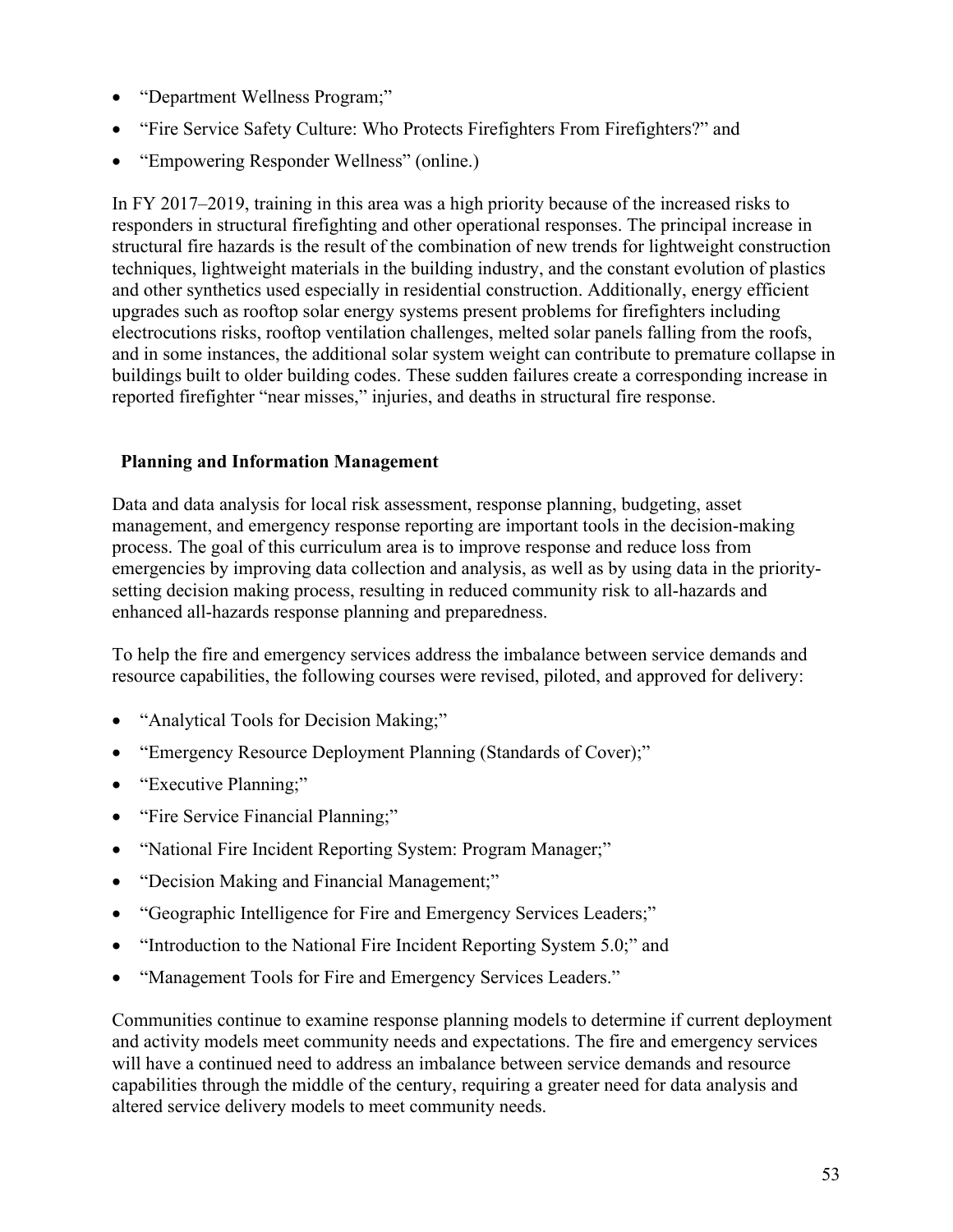#### **Fire Prevention: Public Education**

The goal of this curriculum is reduction of risk, and life and economic losses at the local level through fostering improved public education and risk reduction. This comprehensive curriculum deals with a variety of contemporary issues in community risk reduction with the emphasis on public education.

In FY 2017-2019, the NFA continued review and revision of its Fire Prevention: Public Education curriculum and programs pursuant to Congressional directives. This work included the development of "Fundamentals of Fire and Life Safety Education."

This online mediated course was developed in response to the 2017 curriculum needs assessment report. It empowers learners to deliver programs that facilitate measurable learning outcomes resulting in behavioral change. It features a section on how to strengthen partnerships with local schools, so fire and life safety education becomes a key component of an educational institution's essential core curriculum and is evaluated accordingly.

#### **Training Program Management**

The Training Management Program is designed to provide emergency services trainers, program managers, and leaders with the necessary education to enhance their skills, develop training programs, and manage training programs in order to improve operational efficiency, enhance responder safety, manage the training function, and describe and defend the training function.

The following courses were revised, piloted, and approved for delivery:

- "Training and Professional Development Challenges for Fire and Emergency Service Leaders" and
- "Training Program Design."

These courses will help enable local fire and EMS training officials to build effective programs in their own departments.

#### **Wildland Urban Interface**

In 2013, the NFA staff conducted a gap analysis through meeting with our wildland fire partners in Boise, Idaho. The result of the meeting and on-going discussions led to the development of a WUI/Fire Adapted Communities Program. Federal agency wildland data shows a drastic increase in lives lost, acres burned, dollar losses, and a negative impact to the landscape over a 10-year period. To assist the Nation's fire and emergency services with addressing the growing WUI fire challenge that has increased throughout the landscape, the NFA developed and piloted three new courses: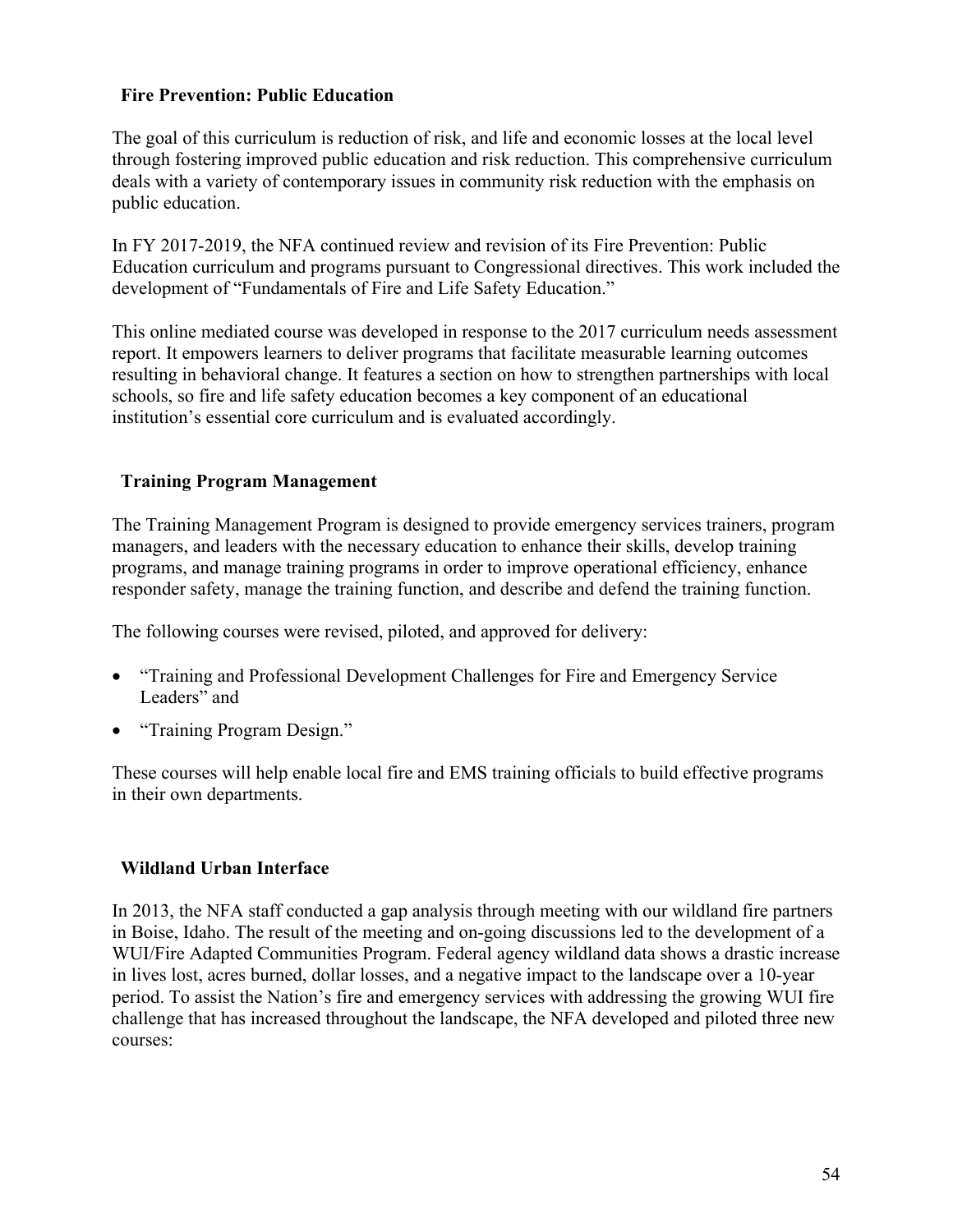- "Introduction to WUI Evacuation Planning;"
- "Introduction to Adopting WUI Regulations;" and
- "Introduction to WUI Land Use Planning."

WUI is a national problem. The NFA has adapted to this by developing courses that help fire and EMS personnel be prepared before, during, and after a WUI incident.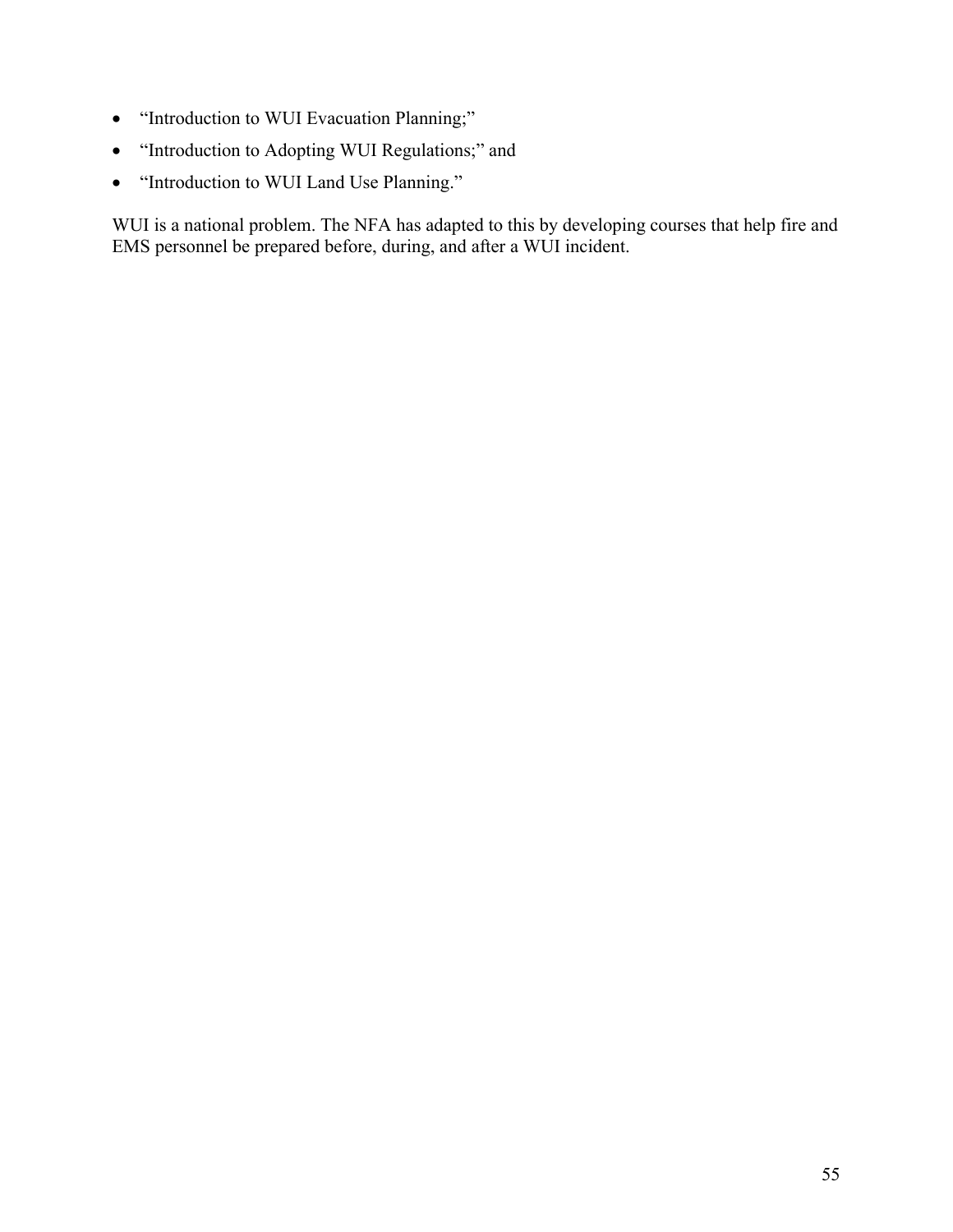### **Section 5.4 — FY 2017-2019 Samples: Incident Lessons Learned Added to the NFA Curriculum**

Lessons learned from incidents, responses, and events in the emergency services are resources for much of the NFA's curriculum. New protocols, procedures, understandings of risk, and emergency management techniques are being incorporated into the courses on a routine basis. NFA has used the case study method throughout its history with great success.

There are many incidents that are reviewed by NFA course managers and incorporated into the different course curriculum each year; the volume of reporting on all such changes far exceeds the scope of this report. These inputs are collected from current national and international events, students, contract instructors and staff as part of their responsibility to keep the curricula current.

#### **First Responder Suicide**

INCIDENT: In 2014 research by the National Fallen Firefighters (NFFF) showed that firefighters, EMTs, and officers took their own life at a rate higher than line-of-duty deaths.

LESSON LEARNED: Incorporating mental health along with physical health in the Responder Health and Safety Curriculum. In November 2019 the NFA created a new position that solely focuses on Health and Safety. The Training Specialist has put a focus in the curriculum on the mental health of the first responder.

NFA COURSES CHANGED: "Health and Safety Program Manager" and "Safety Program Operations."

DESIRED LEARNING OUTCOME: For the students to identify the signs from first responders displaying a mental health crisis. The implementation of a department Health and Wellness program that would include mental health hygiene. This will strengthen the first responder community to look for the signs and refer them to a medical professional when there is a concern for suicide.

#### **2018 Hurricane Season**

INCIDENT: In 2018, the Florida Panhandle saw eight hurricanes during the regular season. Hurricanes Michael and Florence devastated the Florida coast with 155 and 140 mph winds respectively. Houses and businesses were destroyed, vehicles were lifted and tossed to new locations, roadways were closed, and sewer systems failed. According to the National Centers for Environmental Information, Michael and Florence caused more than 75 fatalities and \$45 billion worth of damage combined.

LESSON LEARNED: In the Gulf of Mexico, hurricane events may be frequent, but some qualify as high impact. If available data is gathered and processed accurately, emergency resources can be managed more effectively in the future.

NFA COURSES CHANGED: The NFA created a series of new Community Risk courses, including the online self-study "Introduction to Community Risk Analysis."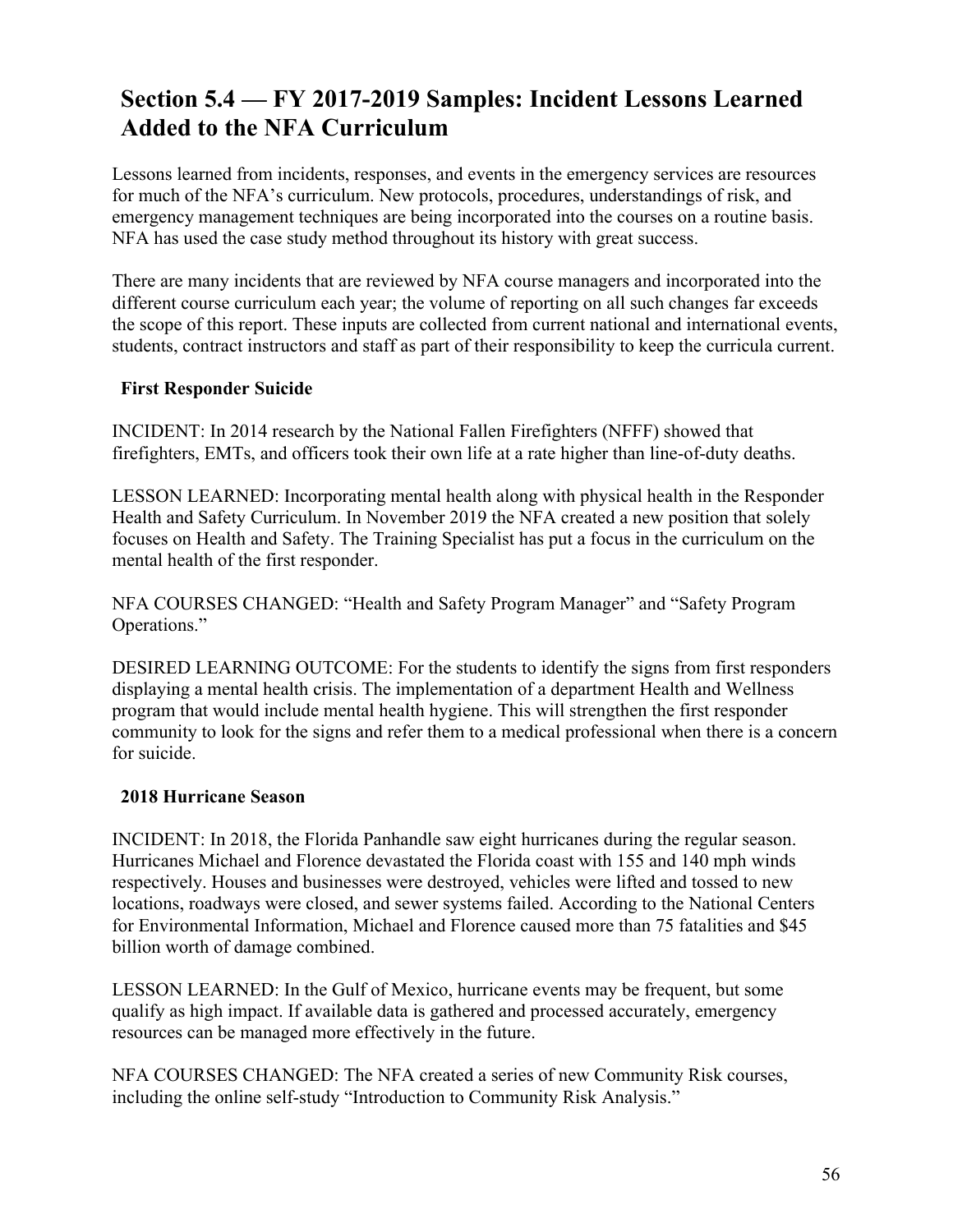DESIRED LEARNING OUTCOME: Students are exposed to variables that differentiate the levels of incident severity (insignificant to catastrophic). The course is designed to help learners at several skill levels understand how to contribute to the Community Risk Assessment process.

#### **2016-18 Ellicott City Floods**

INCIDENT: In June 2016, six inches of rain fell very quickly on Ellicott City, Maryland, sending several feet of water surging through the city's low-lying historic district. In September of 2016, the Jacob France Institute estimated the floods reduced economic activity in the county by \$42.4 million and labor income by \$18.1 million. The retail and food services industries sustained the largest impact, with 50 percent of businesses on Main Street being forced to close for six months as a result of damage from the flood. In total, the 2016 flood has cost Howard County \$14 million in response and recovery as well as repairs to flood walls. Another historic flood hit the city in May of 2018 resulting in one fatality and additional economic losses.

LESSON LEARNED: When the average person considers a community's vulnerability levels, they may focus on indicators like terrain, weather patterns, and infrastructure. It is also important to consider a variety of economic mechanisms, including long-term budget concerns in order to develop the most accurate vulnerabilities picture possible.

NFA COURSE CHANGED: The NFA created a series of new Community Risk courses, including the online self-study "Introduction to Community Risk Analysis."

DESIRED TRAINING OUTCOME: Students are exposed to variables that contribute to a community's vulnerability levels, including economic considerations. The course is designed to help learners understand how a variety of factors contribute to the Community Risk Assessment process.

#### **2018 Paradise Camp Fire**

INCIDENT: The fast-moving 2018 Paradise Camp fire displaced numerous communities and destroyed towns and homes in a matter of hours. The evacuation of 52,000 residents caused jammed highways and over-crowded emergency shelters. A new social fabric had to be established as existing communities were destroyed and people with different cultures and practices were forced to live in small spaces.

LESSONS LEARNED: This fast-moving incident required the NFA to adjust the way Community Risk Reduction is approached. There are strategies that can be put into place by communities, households, and businesses to protect structures and loss of life.

NFA COURSE CHANGED: The NFA created a series of new Community Risk courses, including the online self-study "Introduction to Strategic Community Risk Reduction."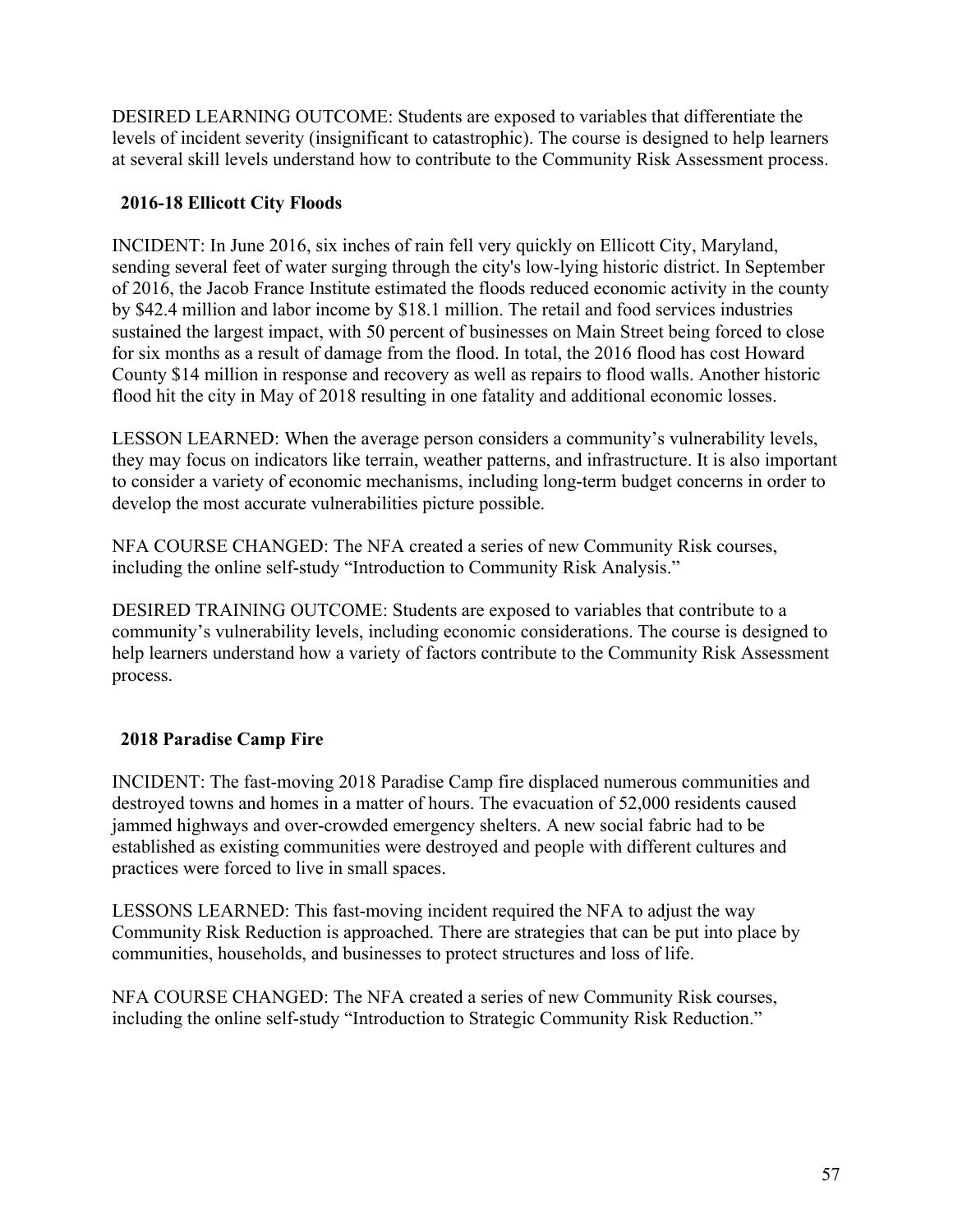DESIRED TRAINING OUTCOME: Students are exposed to variables that differentiate the levels of incident severity (Insignificant to Catastrophic). The course is designed to help learners at several skill levels understand how to contribute to the Community Risk Assessment process.

#### **2018 Parkland Shooting**

INCIDENT: On February 14, 2018, a shooter entered Marjorie Stoneman Douglas High School in Parkland, Florida and shot 34 people, killing 17 of them. Within hours of the incident, members of the NFA staff contacted multiple response agencies and arranged to travel to the area to gather lessons learned related to fire and EMS response to the incident.

LESSON LEARNED: Lessons learned from the incident, including pre-, during-, and postincident activities related to fire and EMS were gathered and have been incorporated into NFA curricula. In addition, an incident after action report is used in whole or part in a variety of courses and has been shared with students.

NFA COURSES CHANGED: Lessons learned have been incorporated into a number of existing NFA courses and will be included in a course currently under development, "Planning for Catastrophic and Unusual Incidents and Special Events."

DESIRED LEARNING OUTCOME: The report approached the incident using the Haddon Matrix, identifying activities to reduce the impact of active shooter/hostile events, allowing the lessons learned to be incorporated into curricula as appropriate.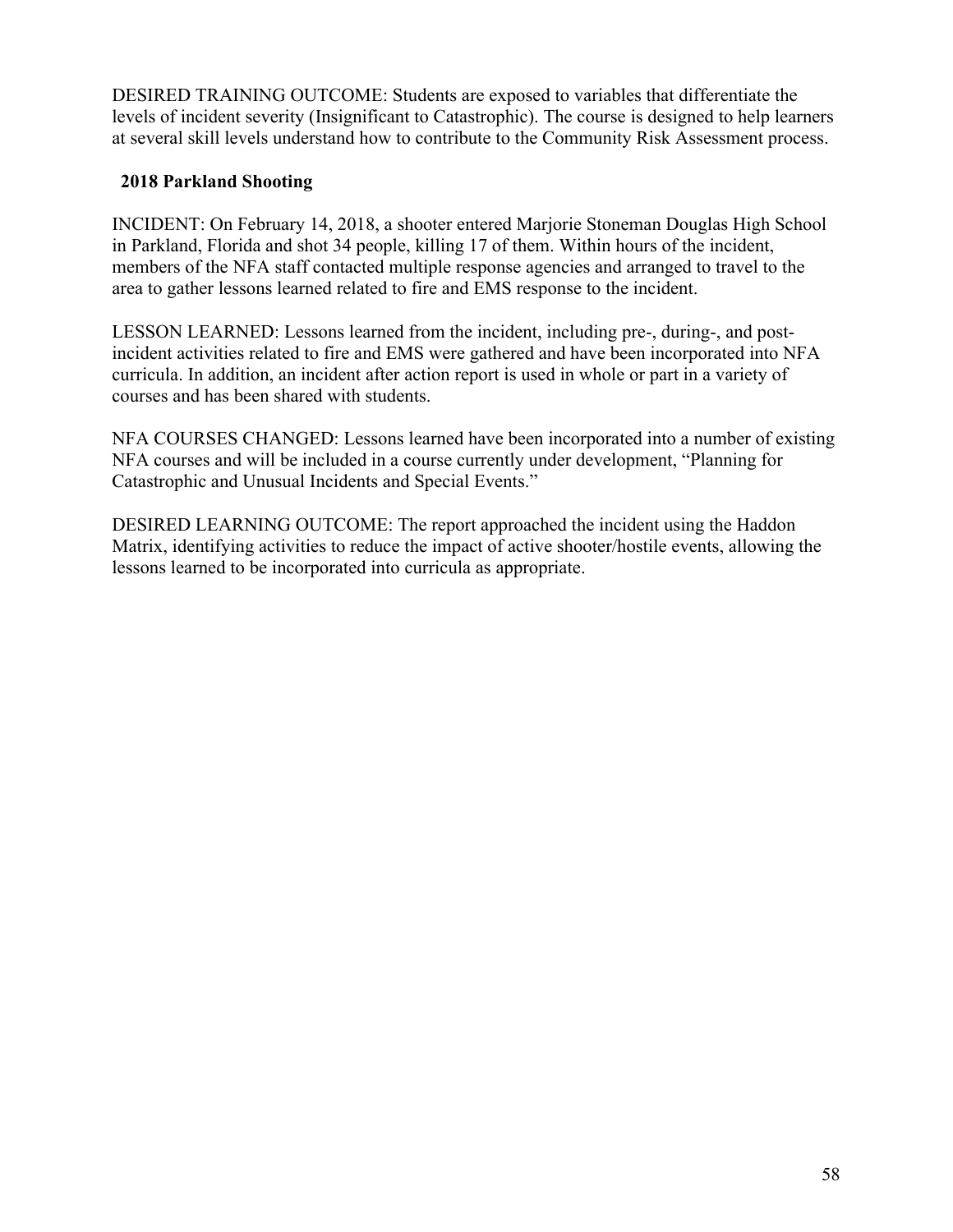# VI. Acronyms

| <b>AFG</b>      | Assistance to Firefighter Grants                                             |
|-----------------|------------------------------------------------------------------------------|
| <b>AHIMT</b>    | All-Hazards Incident Management Team                                         |
| <b>BOV</b>      | <b>Board of Visitors</b>                                                     |
| <b>CEUs</b>     | <b>Continuing Education Units</b>                                            |
| <b>CMC</b>      | <b>Curriculum Management Committee</b>                                       |
| <b>CVVFA</b>    | Cumberland Valley Volunteer Firemen's Association                            |
| CY              | Calendar Year                                                                |
| <b>DHS</b>      | U.S. Department of Homeland Security                                         |
| <b>EFO</b>      | <b>Executive Fire Officer</b>                                                |
| <b>EMI</b>      | <b>Emergency Management Institute</b>                                        |
| <b>EMR-ISAC</b> | Emergency Management and Response-Information Sharing and Analysis<br>Center |
| <b>EMS</b>      | <b>Emergency Medical Services</b>                                            |
| <b>FEMA</b>     | Federal Emergency Management Agency                                          |
| <b>FESHE</b>    | Fire and Emergency Services Higher Education                                 |
| <b>FFWG</b>     | Federal Fire Working Group                                                   |
| <b>FICEMS</b>   | Federal Interagency Committee on Emergency Medical Services                  |
| <b>FMI</b>      | Fire Marshal Interchange                                                     |
| FY              | Fiscal Year                                                                  |
| <b>HSIN</b>     | Homeland Security Information Network                                        |
| <b>IAFC</b>     | <b>International Association of Fire Chiefs</b>                              |
| <b>ICC</b>      | <b>International Code Council</b>                                            |
| <b>ICS</b>      | <b>Incident Command System</b>                                               |